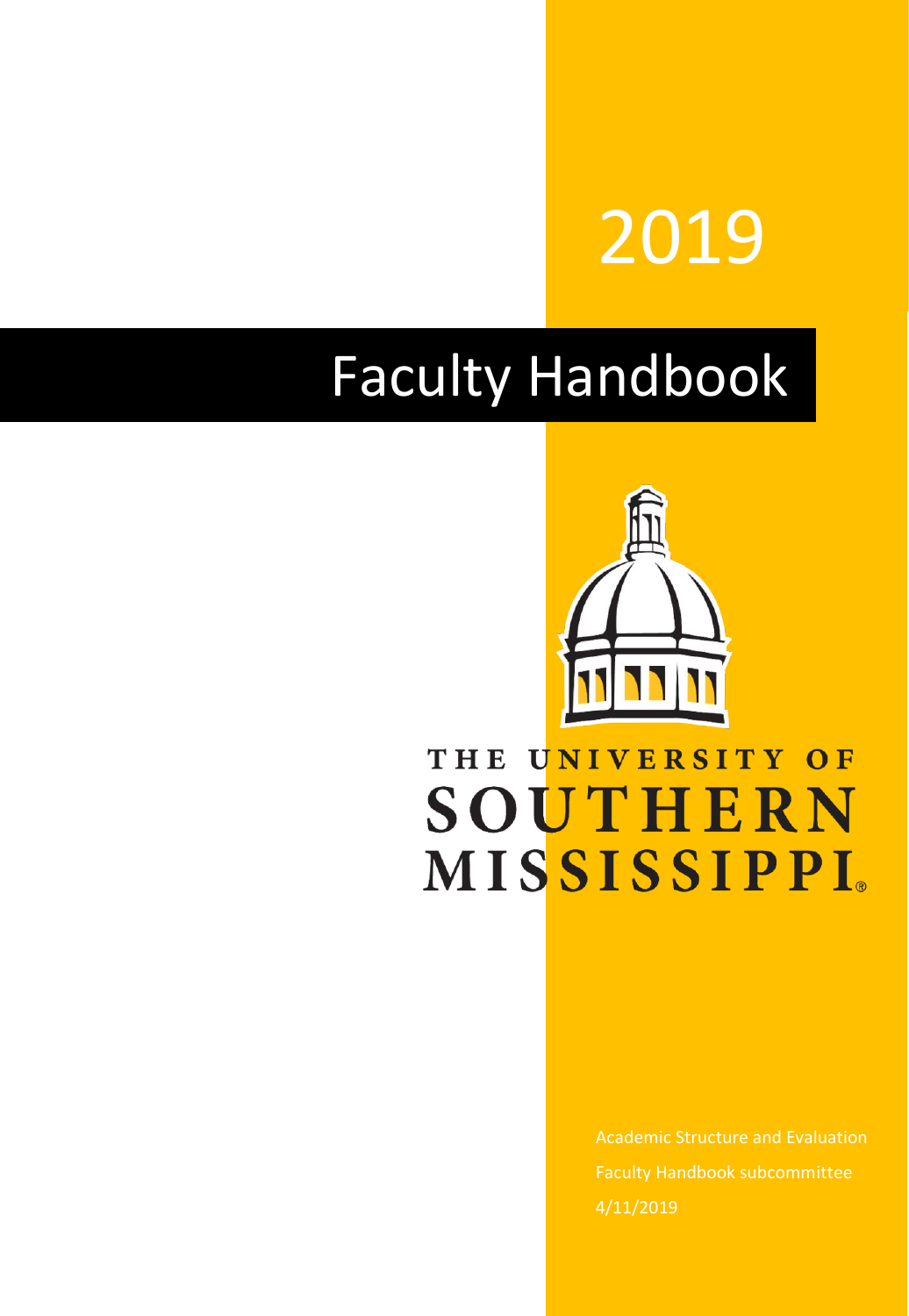#### Notice:

The Faculty Handbook is a guide to University offices, activities, and policies that affect members of the Faculty, as defined herein. The Faculty Handbook is not a comprehensive, self-contained policy document, and neither is it a contract of employment. Material in the Faculty Handbook does not replace, amend, or abridge approved policies of the Board of Trustees of State Institutions of Higher Learning ("IHL Policies and Bylaws") or The University of Southern Mississippi Employee Handbook ("Employee Handbook"). In the event of conflicts between the Faculty Handbook and either the IHL Policies and Bylaws or the Employee Handbook, the latter documents are controlling and take precedence.

The Faculty Handbook may be amended from time to time in accord with the bylaws of the Faculty Handbook Committee. University policies referenced herein may be obtained from the [University's](https://www.usm.edu/institutional-policies/policy-acaf-ool-001)  [Institutional Policies](https://www.usm.edu/institutional-policies/policy-acaf-ool-001) webpage; Board policies referenced herein may be obtained from the [IHL](http://www.mississippi.edu/ihl/) website. The Faculty Handbook is not intended to be a comprehensive guide to all policies governing faculty. Information about employment benefits and policies that apply to all employees of the University, such as those regarding harassment and discrimination, can be found in the Employee Handbook or obtained from the University's [Department of Human Resources.](https://www.usm.edu/employment-hr)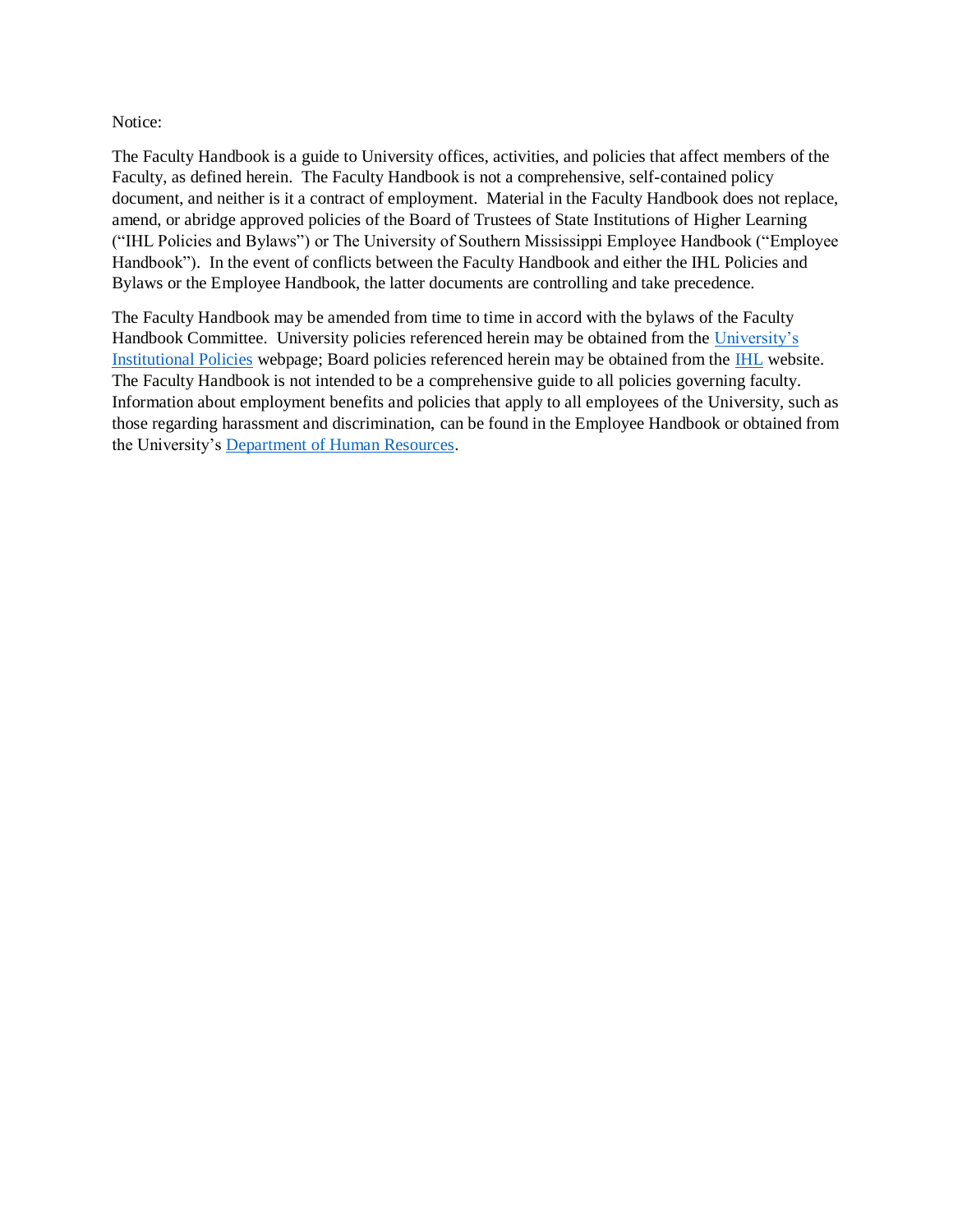| <b>CHAPTER 1.</b> |                                                                              |  |
|-------------------|------------------------------------------------------------------------------|--|
| 1.1.              |                                                                              |  |
| 1.2.              | BOARD OF TRUSTEES OF MISSISSIPPI STATE INSTITUTIONS OF HIGHER LEARNING (IHL) |  |
| 1.3.              |                                                                              |  |
| 1.4.              |                                                                              |  |
| 1.5.              |                                                                              |  |
| 1.6.              |                                                                              |  |
| 1.6.1.            |                                                                              |  |
| 1.6.2.            |                                                                              |  |
| 1.7.              |                                                                              |  |
| 1.7.1.            |                                                                              |  |
| 1.7.2.            |                                                                              |  |
| 1.8.              |                                                                              |  |
| 1.8.1.            |                                                                              |  |
| 1.8.2.            |                                                                              |  |
| 1.8.3.            |                                                                              |  |
| 1.8.4.            |                                                                              |  |
| 1.8.5.            |                                                                              |  |
| 1.8.6.            |                                                                              |  |
| 1.8.7.            |                                                                              |  |
| 1.8.8.            |                                                                              |  |
| 1.9.              |                                                                              |  |
| 1.9.1.            |                                                                              |  |
| 1.9.2.            |                                                                              |  |
| 1.9.3.            |                                                                              |  |
| 1.9.4.            |                                                                              |  |
| 1.10.             |                                                                              |  |
| 1.10.1.           |                                                                              |  |
| 1.10.2.           |                                                                              |  |
| 1.10.3.           |                                                                              |  |
| 1.11.             |                                                                              |  |
| 1.12.             |                                                                              |  |
| <b>CHAPTER 2.</b> |                                                                              |  |
|                   |                                                                              |  |
| 2.1.              |                                                                              |  |
| 2.1.1.            |                                                                              |  |
| 2.1.2.            |                                                                              |  |
| 2.1.3.            |                                                                              |  |
| 2.2.              |                                                                              |  |
| 2.3.              |                                                                              |  |
| 2.3.1.            |                                                                              |  |
| 2.3.2.            | Non-Tenure Track Faculty who are not Members of the Corps of Instruction 10  |  |
| 2.4.              |                                                                              |  |
| 2.4.1.            |                                                                              |  |
| 2.4.2.            |                                                                              |  |
| 2.5.              |                                                                              |  |
| 2.6.              |                                                                              |  |
| <b>CHAPTER 3.</b> |                                                                              |  |
| 3.1.              |                                                                              |  |
| 3.2.              |                                                                              |  |
|                   |                                                                              |  |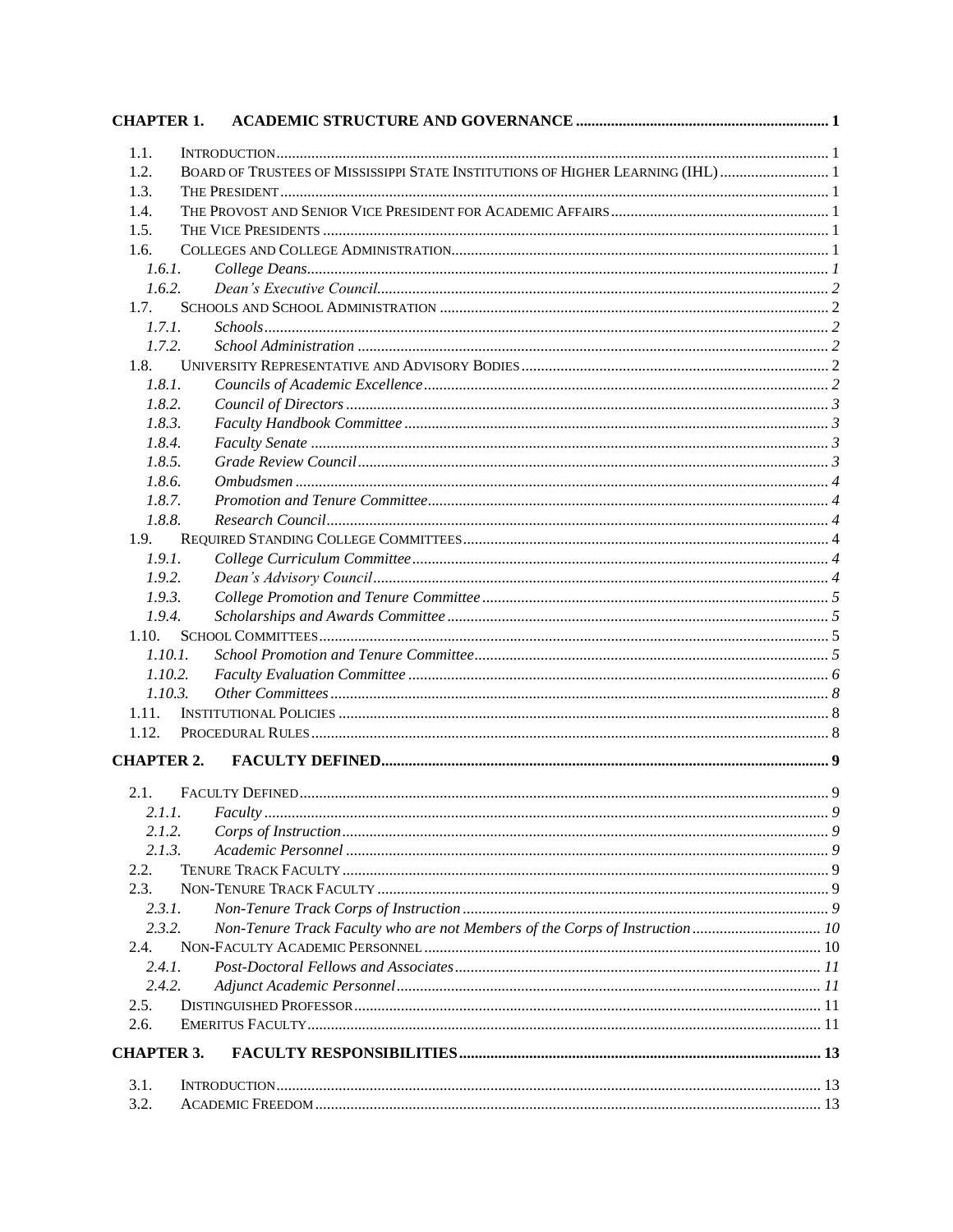| 3.3.              |  |
|-------------------|--|
| 3.3.1.            |  |
| 3.3.2.            |  |
| 3.3.3.            |  |
| 3.3.4.            |  |
| 3.3.5.            |  |
| 3.3.6.            |  |
| 3.3.7.            |  |
| 3.3.8.            |  |
| 3.4.              |  |
| 3.4.1.            |  |
| 3.4.2.            |  |
| 3.5.              |  |
| <b>CHAPTER 4.</b> |  |
| 4.1.              |  |
| 4.2.              |  |
| 4.3.              |  |
| 4.4.              |  |
| 4.4.1.            |  |
| 4.4.2.            |  |
| 4.5.              |  |
| 4.5.2.            |  |
| 4.5.3.            |  |
| 4.5.4.            |  |
| 4.6.              |  |
| 4.6.1.            |  |
| 4.6.2.            |  |
| 4.7.              |  |
| 4.7.1.            |  |
| 4.7.2.            |  |
| 4.7.3.            |  |
| <b>CHAPTER 5.</b> |  |
| 5.1.              |  |
| 5.2.              |  |
| 5.2.1.            |  |
| 5.2.2.            |  |
| 5.2.3.            |  |
| 5.2.4.            |  |
| 5.3.              |  |
| 5.3.1.            |  |
| 5.3.2.            |  |
| 5.3.3.            |  |
| 5.4.              |  |
| 5.4.1.            |  |
| 5.4.2.            |  |
| 5.4.3.            |  |
| 5.4.4.            |  |
| 5.4.5.            |  |
| 5.5.              |  |
| 5.5.1.            |  |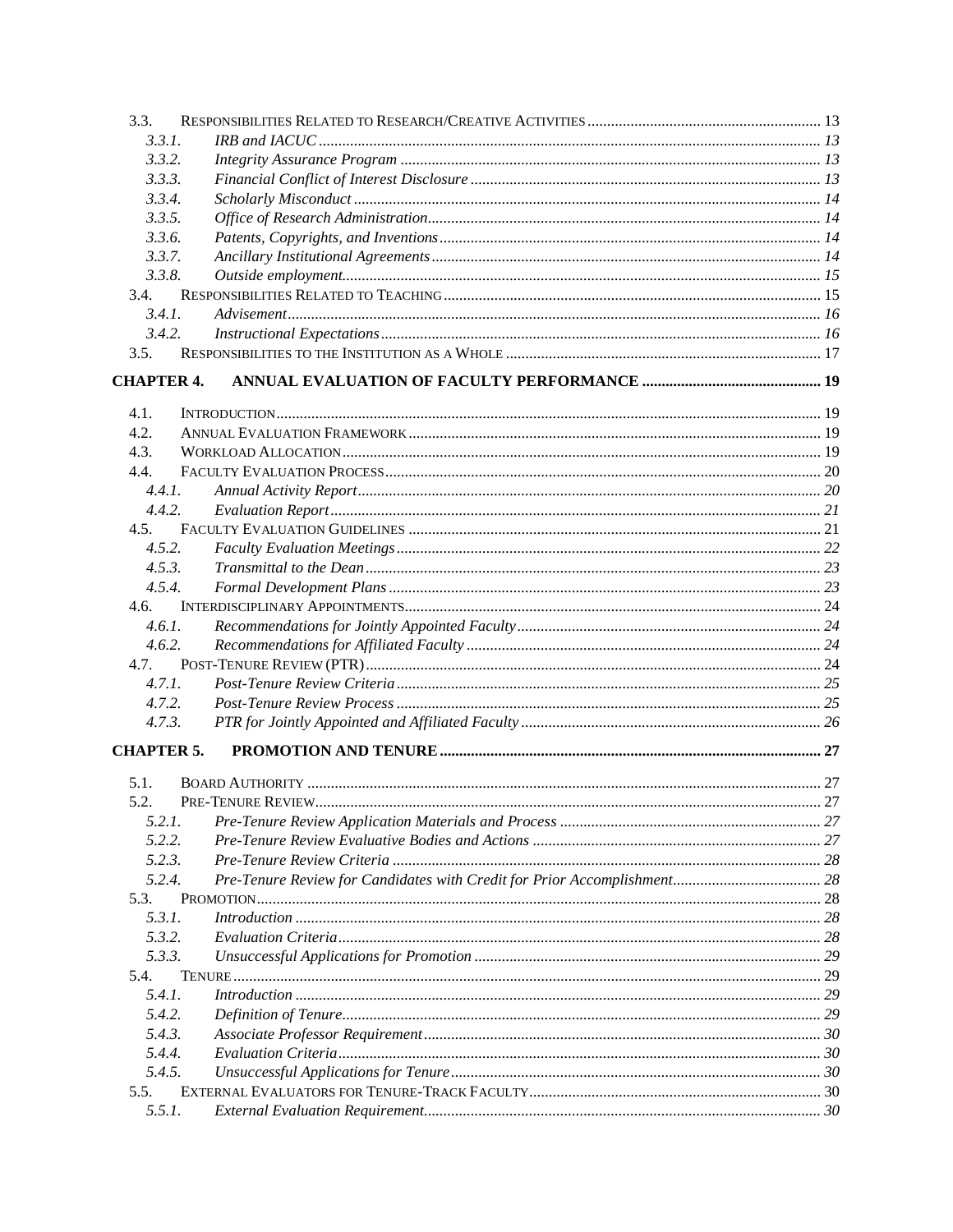| 5.5.2.            |                                                                                                |  |  |
|-------------------|------------------------------------------------------------------------------------------------|--|--|
| 5.5.3.            |                                                                                                |  |  |
| 5.5.4.            |                                                                                                |  |  |
| 5.6.              |                                                                                                |  |  |
| 5.7.              |                                                                                                |  |  |
| 5.7.1.            |                                                                                                |  |  |
| 5.7.2.            |                                                                                                |  |  |
| 5.8.              |                                                                                                |  |  |
| 5.8.1.            |                                                                                                |  |  |
| 5.8.2.            | Candidate's Right to Update Application Materials and Provide Rebuttals  36                    |  |  |
| 5.8.3.            |                                                                                                |  |  |
| <b>CHAPTER 6.</b> | RESIGNATION, NON-RENEWAL, PROGRESSIVE DISCIPLINE, AND                                          |  |  |
|                   |                                                                                                |  |  |
| 6.1.              |                                                                                                |  |  |
| 6.2.              |                                                                                                |  |  |
| 6.3.              |                                                                                                |  |  |
| 6.3.1.            |                                                                                                |  |  |
| 6.3.2.            |                                                                                                |  |  |
| 6.3.3.            |                                                                                                |  |  |
| 6.3.4.            |                                                                                                |  |  |
| 6.4.              |                                                                                                |  |  |
| 6.4.1.            |                                                                                                |  |  |
| 6.4.2.            |                                                                                                |  |  |
| 6.4.3.            |                                                                                                |  |  |
| 6.4.4.            | Procedure for the Termination of a Faculty Member Prior to the Expiration of the Contract Term |  |  |
|                   |                                                                                                |  |  |
|                   |                                                                                                |  |  |
| <b>CHAPTER 7.</b> |                                                                                                |  |  |
|                   |                                                                                                |  |  |
|                   |                                                                                                |  |  |
| 7.1.              |                                                                                                |  |  |
| 7.2.              |                                                                                                |  |  |
| 7.2.1.            |                                                                                                |  |  |
| 7.2.2.            |                                                                                                |  |  |
| 7.2.3.            |                                                                                                |  |  |
| 7.2.4.            |                                                                                                |  |  |
| 7.2.5.            |                                                                                                |  |  |
| 7.2.6.            |                                                                                                |  |  |
| 7.3.              |                                                                                                |  |  |
| 7.4.              |                                                                                                |  |  |
| <b>CHAPTER 8.</b> |                                                                                                |  |  |
| 8.1.              |                                                                                                |  |  |
| 8.1.1.            |                                                                                                |  |  |
| 8.1.2.            |                                                                                                |  |  |
| 8.1.3.            |                                                                                                |  |  |
| 8.2.              |                                                                                                |  |  |
| 8.2.1.            |                                                                                                |  |  |
| 8.2.2.            |                                                                                                |  |  |
| 8.2.3.            |                                                                                                |  |  |
| 8.2.4.            |                                                                                                |  |  |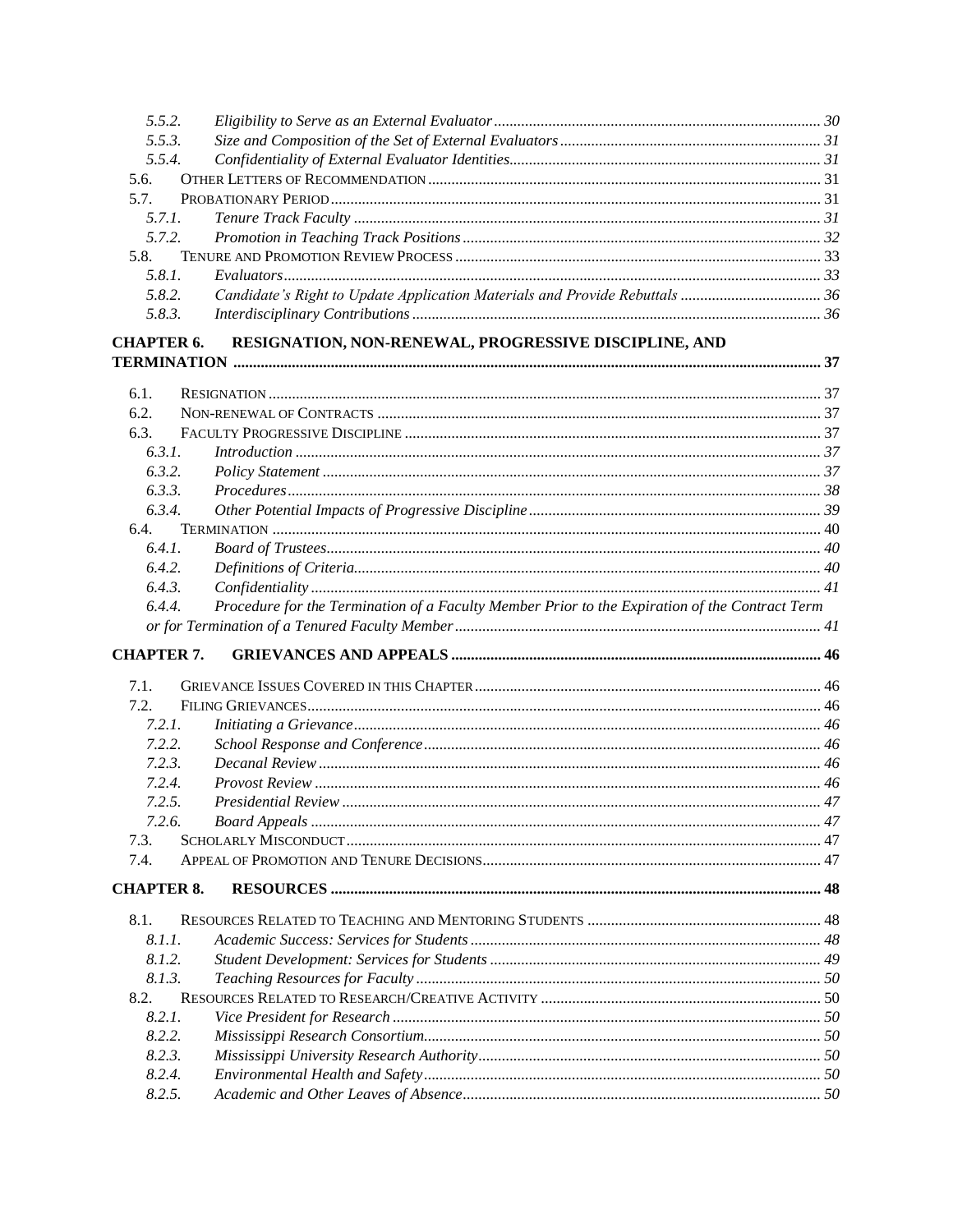| <b>APPENDIX C.</b> |  |
|--------------------|--|
| <b>APPENDIX B.</b> |  |
| <b>APPENDIX A.</b> |  |
| 8.7.2.             |  |
| 8.7.1.             |  |
| 8.7.               |  |
| 8.6.4.             |  |
| 8.6.3.             |  |
| 8.6.2.             |  |
| 8.6.1.             |  |
| 8.6.9.             |  |
| 8.6.8.             |  |
| 8.6.7.             |  |
| 8.6.6.             |  |
| 8.6.5.             |  |
| 8.6.4.             |  |
| 8.6.3.             |  |
| 8.6.2.             |  |
| 8.6.1.             |  |
| 8.6.               |  |
| 8.5.2.             |  |
| 8.5.1.             |  |
| 8.5.               |  |
| 8.4.2.             |  |
| 8.4.1.             |  |
| 8.4.               |  |
| 8.3.2.             |  |
| 8.3.<br>8.3.1.     |  |
| 8.2.9.             |  |
| 8.2.8.             |  |
| 8.2.7.             |  |
| 8.2.6.             |  |
|                    |  |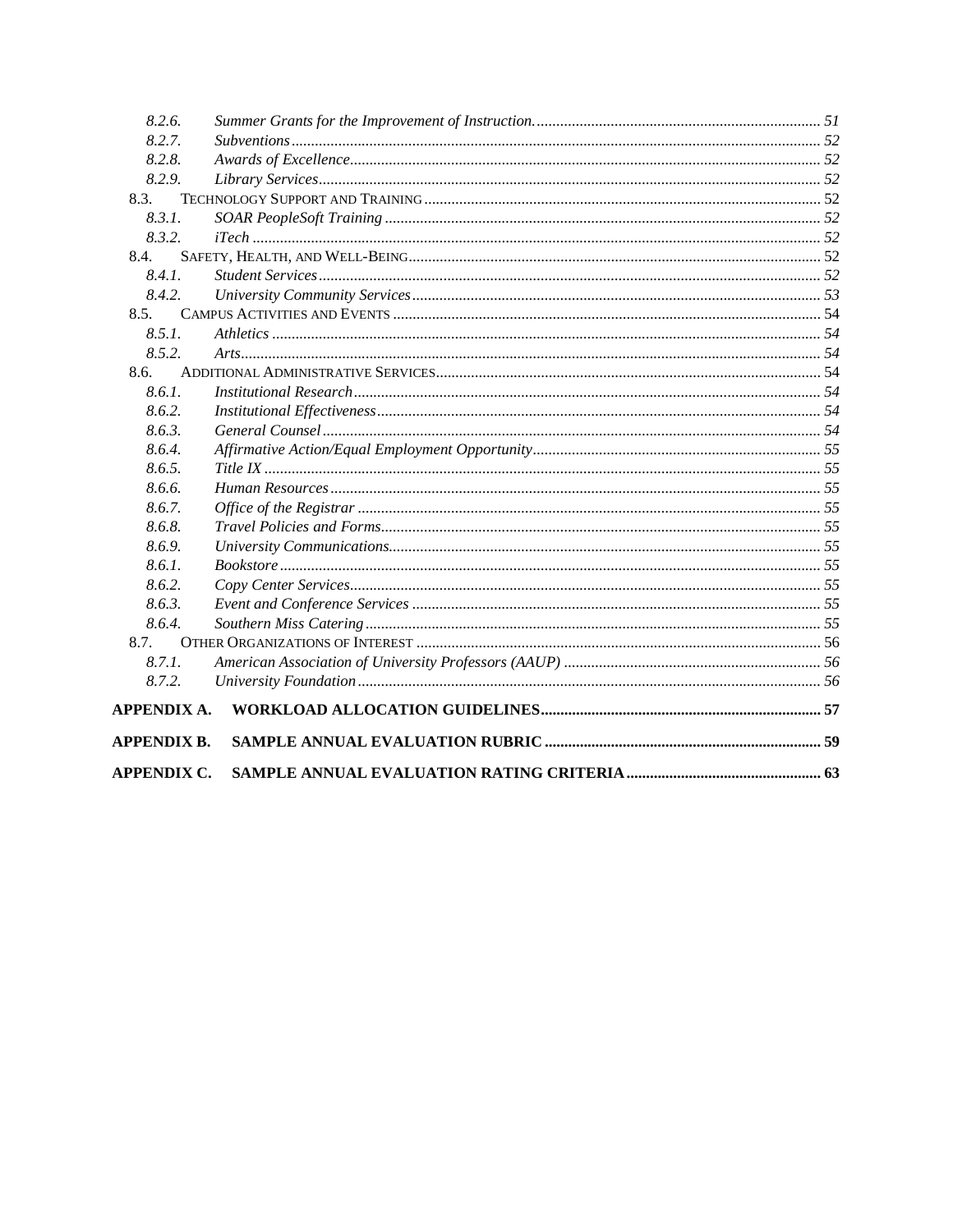## Chapter 1. Academic Structure and Governance

#### <span id="page-6-1"></span><span id="page-6-0"></span>1.1.Introduction

This chapter outlines the aspects of the University's governance structure most directly relevant to faculty. The University's complete organizational chart can be found [online.](http://www.usm.edu/institutional-research/organizational-chart)

#### <span id="page-6-2"></span>1.2.Board of Trustees of Mississippi State Institutions of Higher Learning (IHL)

The Board of Trustees of Mississippi State Institutions of Higher Learning ("IHL" or "the Board") manages the eight public universities in Mississippi, including USM. The members are appointed by the Governor with the advice and consent of the Senate. The Board sets institutional policies and requires legal, fiscal, and programmatic accountability from its constituent institutions. More information about the Board, including its Policies and Bylaws, can be found on the [IHL website.](http://www.mississippi.edu/board/)

#### <span id="page-6-3"></span>1.3. The President

Appointed by the Board, the President of USM serves as both its chief executive officer and its principal educational officer. The President has administrative control over the University and, in concert with the State Commissioner of Higher Education, shapes its educational policy and academic standards. The President has final authority over all University employees.

#### <span id="page-6-4"></span>1.4. The Provost and Senior Vice President for Academic Affairs

The Provost is the second-most senior officer at USM and the University's Chief Academic Officer. The Provost advises the President on all matters related to curriculum and faculty. The Provost coordinates with the vice presidents and deans to plan for and accomplish the University's educational objectives. The Provost is also responsible for developing and monitoring college budgets.

#### <span id="page-6-5"></span>1.5. The Vice Presidents

The University has five vice presidents, whose functions and specific job responsibilities are determined by the President. These positions are Vice President for External Affairs, Vice President for Finance and Administration, Vice President for Gulf Park, Vice President for Research, and Vice President for Student Affairs. The websites for each of these positions can be found on the [webpage of the University](https://www.usm.edu/about/administration)  [President.](https://www.usm.edu/about/administration)

#### <span id="page-6-6"></span>1.6.Colleges and College Administration

The University is composed of several colleges. Some colleges house schools composed of multiple disciplinary programs: Arts and Sciences, Business and Economic Development, Education and Human Sciences, and Nursing and Health Professions. Some colleges do not have schools: University Libraries, Honors, and the Graduate School.

#### 1.6.1. College Deans

<span id="page-6-7"></span>As executive officers, the college deans provide overall leadership for their respective colleges. Deans are responsible for establishing a vision and strategic plan for their colleges and evaluating their overall effectiveness in achieving college and University goals and objectives. Within their colleges, they administer and supervise University policies and regulations, plan and manage budgets, and oversee program administration. Deans assign academic and professional responsibilities to school directors and evaluate their performance. They also make recommendations to the Provost regarding appointment, reappointment, salaries, promotions, tenure, and other academic personnel matters.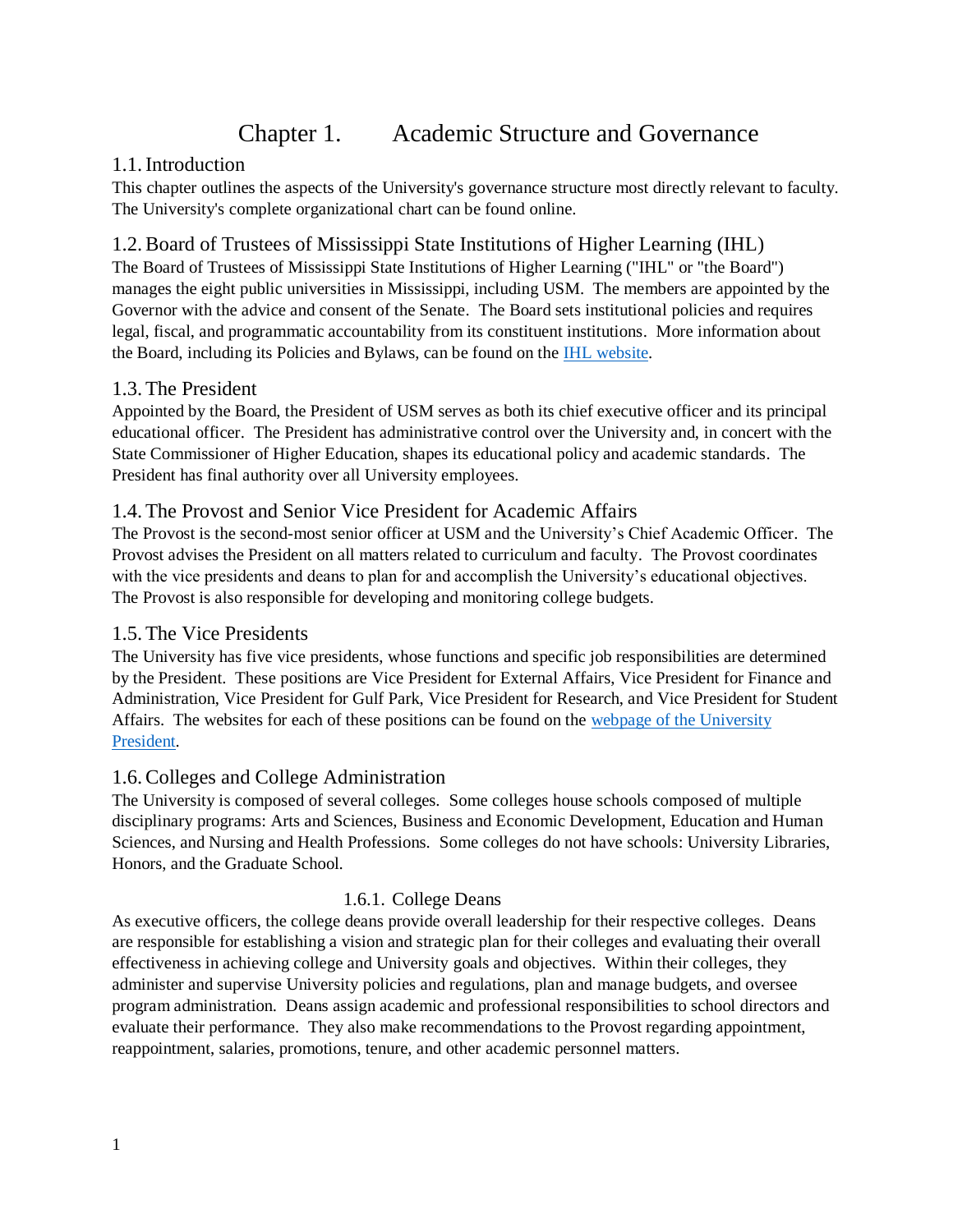#### 1.6.2. Dean's Executive Council

<span id="page-7-0"></span>The Dean's Executive Council advises the dean of degree-granting colleges and participates in the administration of the college. The Executive Council is composed of the dean (who acts as chair), associate dean(s), and school directors. School directors may appoint a designee to attend and vote in their absence. Council members serve for the duration of their administrative appointment. This committee's duties include regularly reviewing and updating college policies and procedures, facilitating dialogue and collaboration among college constituents, and avoiding duplication of efforts.

#### <span id="page-7-2"></span><span id="page-7-1"></span>1.7. Schools and School Administration

#### 1.7.1. Schools

Schools are the overarching units of academic program organization within Colleges. A [school directory](https://www.usm.edu/provost/college-school-directory) can be found on the Provost's website. Each school is comprised of multiple programs that work together for the delivery of curriculum, promotion of student retention, and support of faculty research, teaching, and service.

#### 1.7.2. School Administration

<span id="page-7-3"></span>School directors are the chief administrative officers of schools and report to the dean. They are responsible for the general direction and supervision of the school, including administrative and personnel responsibilities. Directors manage school budgets and oversee academic program delivery in consultation with school faculty. They assign service responsibilities and promote research and creative activity. Directors evaluate academic personnel and staff and make recommendations regarding salaries, promotions, tenure, and retention of school employees.

#### <span id="page-7-4"></span>1.8. University Representative and Advisory Bodies

The University operates under the principle of participatory or shared governance, with many institutional decisions being made with the advice and input from advisory bodies to the President. The President has the discretion to approve, appoint, dissolve, and convene advisory bodies as necessary. Depending on their specific charge, the University's advisory bodies may be composed of faculty, staff, students, and in some cases alumni and friends of the University.

The following representative and advisory bodies are the most important institutionalized forms of faculty input to shared governance. The bylaws or constitution of each committee can be found on the Committee on Committees' [webpage.](https://www.usm.edu/university-committees/university-standing-committees)

#### 1.8.1. Councils of Academic Excellence

<span id="page-7-5"></span>While each council of academic excellence has its own mission, collectively they drive distinction and quality and ensure programs meet and exceed national standards. They provide recommendations regarding academic affairs and program delivery.

#### *1.8.1.1. Executive Academic Leadership Council*

The Executive Academic Leadership Council is comprised of chairs and chairs-elect of Undergraduate Council, Graduate Council, Faculty Senate, Council of Directors, and the Dean of the Graduate School (ex officio). This committee facilitates communication between faculty governing bodies and administration.

#### *1.8.1.2. Graduate Council*

The Graduate Council is responsible for graduate degree offerings, curricula, and assessment. It reviews, endorses, or rejects proposed changes in the graduate curricula (such as proposals for additions, modifications, and deletions of courses, majors, minors, and certificate programs), verifying compliance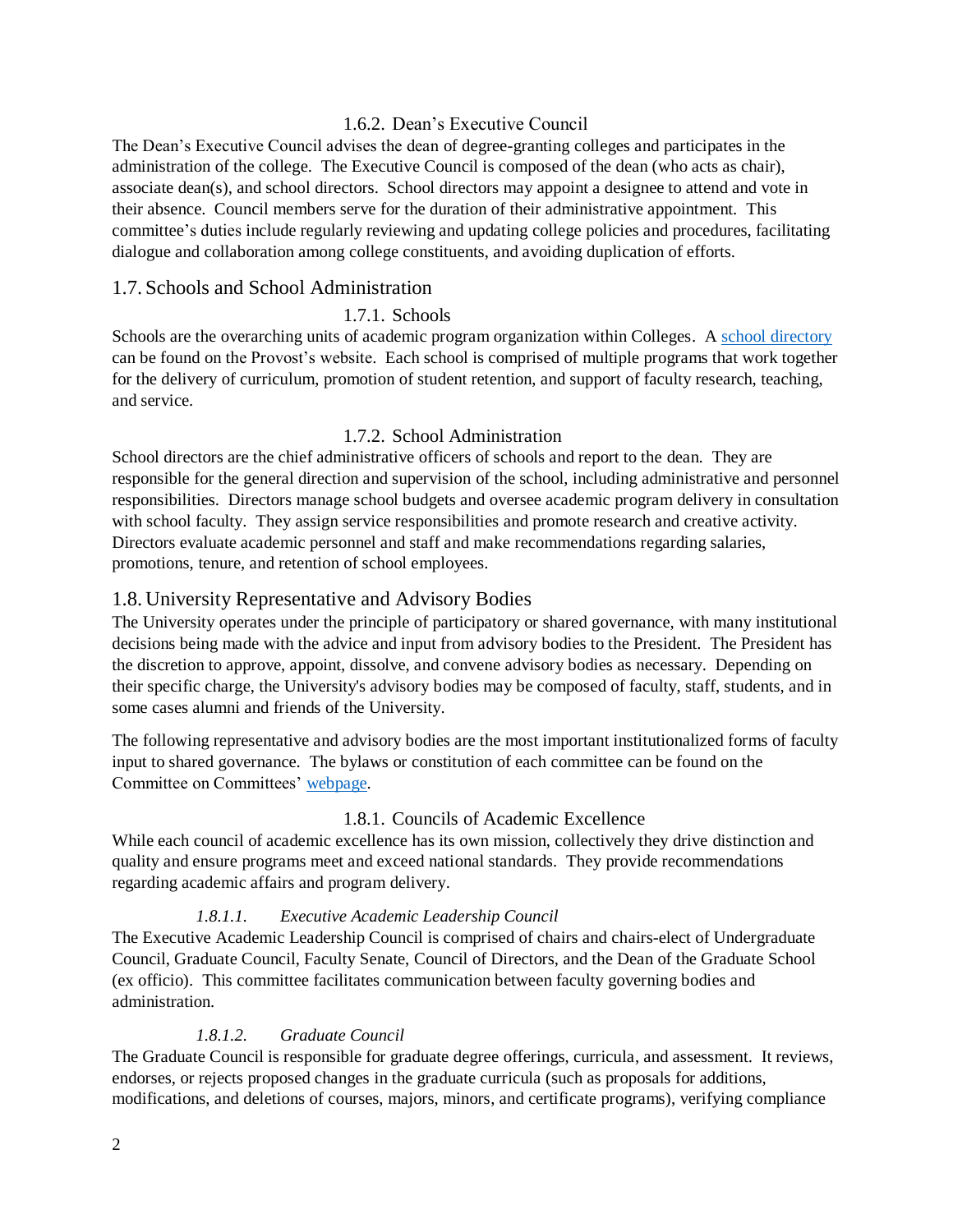with University policies. Graduate Council provides recommendations on policy and practices for graduate student recruitment, admissions, and retention. It evaluates and grants graduate faculty status.

#### *1.8.1.3. Professional Education Council*

The Professional Education Council (PEC) ensures professional education programs at the University comply with standards of professional accrediting agencies and the Mississippi Department of Education. The Council reviews and recommends actions regarding the development, administration, evaluation, and revision of all licensure programs to the Dean of the College of Education and Human Sciences. This Dean is the designated University official charged with providing direction and leadership to the Professional Education Unit, defined as the College of Education and Human Sciences and the professional education faculty located in other colleges.

#### *1.8.1.4. Undergraduate Council*

The Undergraduate Council is responsible for undergraduate degree offerings, curricula, and assessment. It reviews, endorses, or rejects proposed changes in the undergraduate curriculum including proposals for additions, modifications, and deletions of courses, majors, and minors, verifying compliance with University policies. It provides recommendations and oversight on policy and practices for recruitment, admission standards, and retention. Subcommittees of the council will make recommendations to the Undergraduate Council on matters related to the General Education Curriculum (GEC) and licensure requirements.

#### 1.8.2. Council of Directors

<span id="page-8-0"></span>Directors of schools fulfill certain administrative and evaluative responsibilities; thus, they should not serve on faculty governing bodies. The Council of Directors (CoD) ensures that administrative faculty have a means of communicating with administrators. The CoD will include all school directors and a representative from the University Libraries. The full CoD will meet with the Provost monthly. An elected executive committee of the CoD will serve as the primary point of contact between directors and the Provost.

#### 1.8.3. Faculty Handbook Committee

<span id="page-8-1"></span>The Faculty Handbook Committee considers revisions, modifications, and amendments to the handbook based on proposals submitted by members of the faculty or administration. If approved by the committee, changes are formally recommended to the University President for a final decision.

#### 1.8.4. Faculty Senate

<span id="page-8-2"></span>As a key partner in institutional shared governance, Faculty Senate provides a collaborative forum where faculty advise the administration on policy, development, resources, and operations of the University, thus ensuring faculty representation and input to the administration. The executive committee of the Faculty Senate is the primary point of contact between the Senate and the administration.

#### 1.8.5. Grade Review Council

<span id="page-8-3"></span>The University Grade Review Council hears and adjudicates at its discretion the appeals of grades filed by petitioning students. The jurisdiction of the Council does not include allegations concerning the competence of a faculty member, the fairness of examinations, the difficulty of a course, or matters of a purely academic nature. Rather, its sole charge is to determine whether the assignment of a grade was arbitrary or capricious.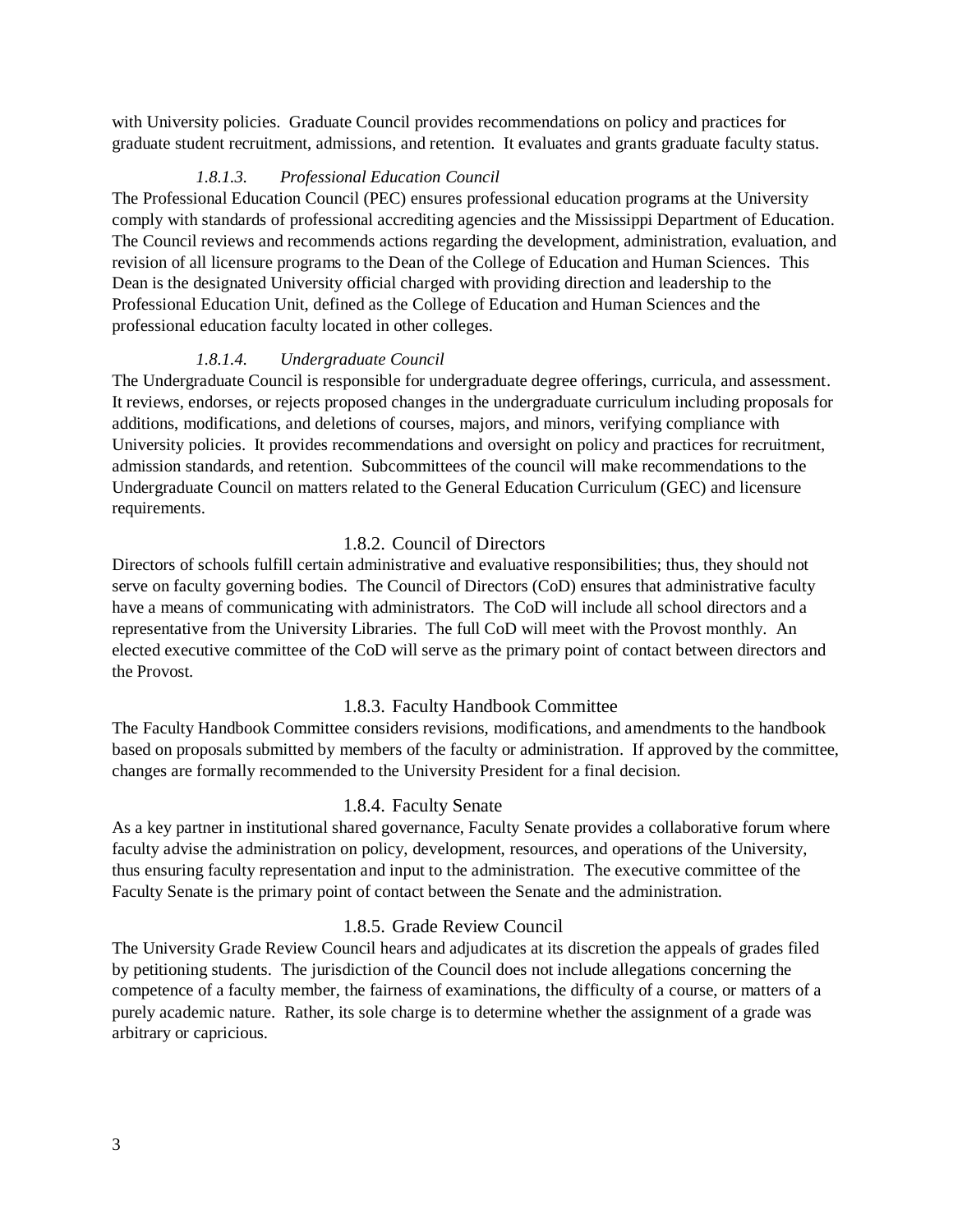#### 1.8.6. Ombudsmen

<span id="page-9-0"></span>Two standing ombudsmen will be selected each academic year. At the beginning of the academic year, each dean of the degree-granting colleges will appoint five faculty members of professorial rank to serve on the ombudsman candidate pool. In making their selections, the deans will give due consideration to diversity. The two ombudsmen will be selected by the Provost, in consultation with the Executive Committee of the Faculty Senate, from the pool of candidates selected by the deans of the degree-granting colleges.

#### 1.8.7. Promotion and Tenure Committee

<span id="page-9-1"></span>The University Promotion and Tenure Committee is composed of two members from each of the college promotion and tenure committees plus one member from the University Libraries. The two members from each college promotion and tenure committee consist of the committee's chair, plus one additional member. Both will be elected by a majority vote of the members of their respective college promotion and tenure committees. The chair of the University Promotion and Tenure and Committee is elected by a majority vote of the committee members.

The Provost may seek the assistance of the University Promotion and Tenure Committee in any personnel matter. However, the normal function of the University Promotion and Tenure Committee is to make recommendations for promotions in rank and tenure after review of the candidate's dossiers and decanal, college, director, and school recommendations.

Faculty members who are candidates for promotion cannot serve as members of this committee during the academic year in which they seek promotion. School directors, assistant and associate deans, deans, and assistant, associate, and vice provosts may not serve on the University Promotion and Tenure Committee.

Members of the University Promotion and Tenure Committee must recuse themselves from any personnel matter concerning a faculty member of the college they represent. In this and all other matters, the committee is subject to the same policies that govern school and college promotion and tenure committees.

#### 1.8.8. Research Council

<span id="page-9-2"></span>The University Research Council serves as an advisory body to the Vice President for Research on matters pertaining to research and creative activities.

#### <span id="page-9-4"></span><span id="page-9-3"></span>1.9.Required Standing Committees for Degree-Granting Colleges

#### 1.9.1. College Curriculum Committee

The College Curriculum Committee (CCC) makes recommendations to the dean regarding proposed undergraduate and graduate curriculum changes submitted by programs through the School Curriculum Committee Chairs. Deans then forward recommendations they approve to the appropriate council of Academic Excellence. The CCC is composed of the dean or associate dean(s) in charge of curriculum and School Curriculum Committee Chairs. Representatives from originating programs are invited as needed to provide clarification regarding submitted proposals. The dean or associate dean with curriculum responsibility chairs the committee.

#### 1.9.2. Dean's Advisory Council

<span id="page-9-5"></span>The Dean's Advisory Council (DAC) represents to the dean the voice of college faculty, staff, and schoollevel administrators. It works with the dean on strategic planning for the college and provides input on college priorities, initiatives, and goals. Half of its faculty members are faculty representatives; the other half are school directors. All schools are represented either through their director or elected faculty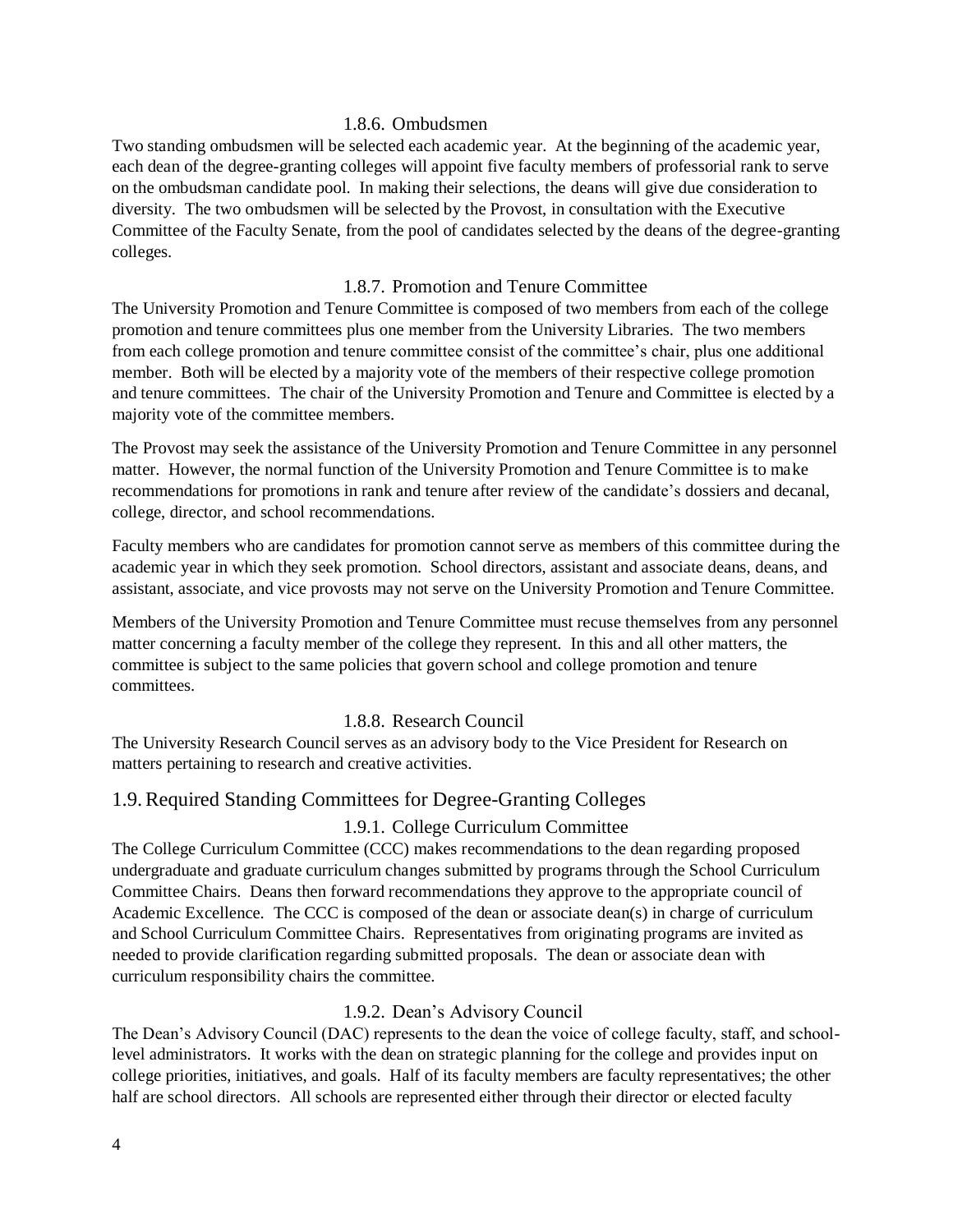member(s). It includes at least four and no more than eight school directors, elected by their peers in the Dean's Executive Council, and at least four and no more than eight tenured full-time faculty representatives elected by secret ballot by the full-time corps of instruction. In addition, the DAC includes two staff members elected by secret ballot by the college staff. DAC members serve staggered three-year terms.

#### 1.9.3. College Promotion and Tenure Committee

<span id="page-10-0"></span>The regular functions of the College Promotion and Tenure Committee are to make recommendations to the dean regarding pre-tenure review and applications for promotion and tenure.

Academic colleges must have College Promotion and Tenure Committees. These committees include at least one tenured representative per school in the college, with a minimum of five but no more than fifteen tenured representatives per college, and at least two at-large, full-time teaching professors with the rank of associate teaching professor or teaching professor from different schools. Representatives are elected by secret ballot by the corps of instruction of their school for staggered three-year terms. Further details regarding the specific composition and size of College Promotion and Tenure Committees are at the discretion of each college.

Members of the College Promotion and Tenure Committee may participate only in decisions on candidates of a lower rank. Only tenured faculty members may vote on tenure candidates. Teaching professors may vote on the promotion of teaching track faculty only. Faculty who are ineligible to vote on a candidate are present in discussions only at the request of the committee.

For the evaluation of interdisciplinary candidates, the committee shall have a reviewer from each of the schools (whether internal or external to the college) in which the candidate is appointed.

University administrators serving as President, Provost, associate or assistant provost, vice president, dean, associate or assistant dean, or school directors may neither vote in such elections nor sit as members or ex officio members of College Promotion and Tenure Committees. Faculty members who are candidates for promotion cannot serve as members of the College Promotion and Tenure Committee during the academic year in which they seek promotion.

The proceedings of promotion and tenure committees are strictly confidential. Committee members who are related to candidates being reviewed (as per Board and University nepotism policy) must recuse themselves; they cannot vote or advise other committee members. Members reviewing candidates from their school may not vote on that candidate at the college level.

#### 1.9.4. Scholarships and Awards Committee

<span id="page-10-1"></span>The Scholarship and Awards Committee (SAC) establishes and administers college-level awards for faculty, staff, and students. It is composed of one faculty representative per school elected by secret ballot from the corps of instruction and at least one staff member per college. Committee members are elected by their peers for one to three-year terms, as determined by the college.

#### <span id="page-10-2"></span>1.10. School Committees

<span id="page-10-3"></span>1.10.1. School Promotion and Tenure Committee A school promotion and tenure committee is a committee of all faculty eligible to vote on a particular candidate who are employed with  $> 0.50$  FTE in the school. If a school does not have three eligible faculty to serve on such a committee, the school in consultation with the dean must invite faculty from a discipline related to that of the faculty under review to serve on the School Promotion and Tenure Committee.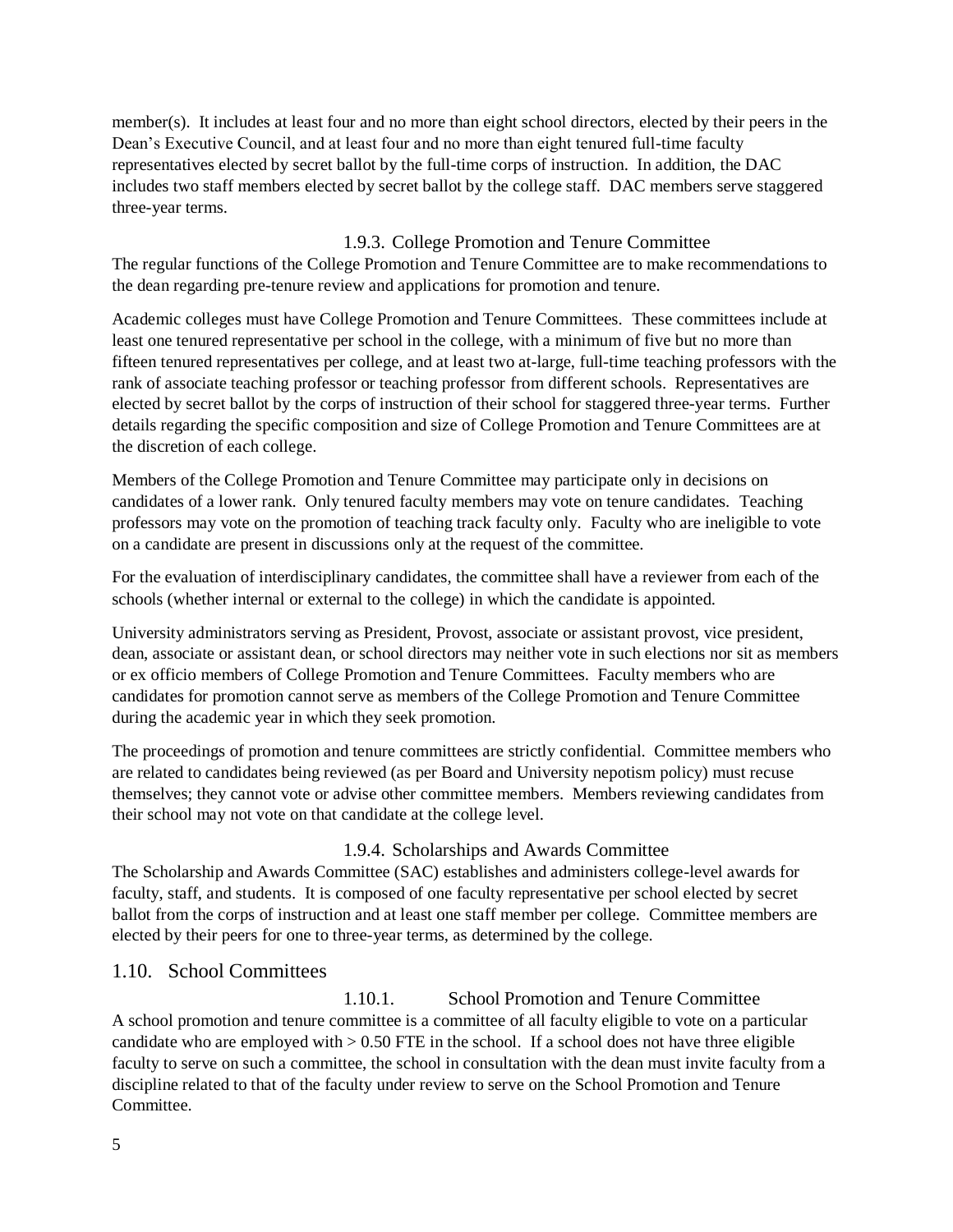All candidates are to be voted on by faculty with academic rank equal to or greater than the rank being sought by the candidate. Only tenured faculty vote on tenure decisions or promotion of tenure track faculty. For promotion of non-tenure track faculty, the Promotion and Tenure Committee must be composed of promotable non-tenure track faculty ranked higher than the candidate, and the candidate's school's associate professors and professors. In the case of large schools or very disparate disciplinary cultures committees are free to defer the bulk of deliberations to sub-committees.

University administrators serving as President, Provost, associate or assistant provost, vice president, dean, associate or assistant dean, or school directors may neither vote in such elections nor sit as members or ex officio members of school promotion and tenure committees. Faculty members holding honorary rank, employed on a terminal contract, or who are otherwise excluded for reasons specified in the rules governing school promotion proceedings are ineligible to participate in such proceedings.

Assistant or associate deans and assistant, associate, or vice provosts who are employed at < .50 FTE in a school may sit as members of that school's promotion and tenure committee provided they meet the following qualifications. First, they have served a minimum of five years as a non-administrative faculty member (as non-deans, non-assistant/associate deans or non-assistant/associate provosts) in the school in which they will be participating in promotion considerations. Second, they are invited by a majority vote in a secret ballot of the members of the promotion and tenure committee. If invited to participate in these deliberations, these administrators may not chair promotion committees in their school.

For non-interdisciplinary candidates, tenured faculty from other schools may be invited at the committee's discretion to serve as advising or voting members of the school promotion and tenure committee. For interdisciplinary candidates, all schools that fund the candidate's position must be represented on the candidate's promotion committee, ideally proportional to the percentage of the candidate's workload.

The committee is chaired by a member elected by a simple majority vote of the committee members.

#### 1.10.2. Faculty Evaluation Committee

<span id="page-11-0"></span>Each academic year, the school will choose one of three governance options for faculty evaluations. Governance options are chosen and FECs are elected by secret ballot. Those eligible to vote include all the school's full-time members of the corps of instruction with a minimum 50% appointment within the school. (When the school director is untenured, only option 3 is available.) Depending on the governance option chosen, a faculty evaluation committee may be formed. The main function of the faculty evaluation committee (FEC) is to conduct annual evaluations of faculty in the school. FECs may also advise school directors on other personnel matters, aside from promotion and tenure.

Those tenure-track faculty members eligible to serve on an FEC include only tenured faculty with at least three years' service at the University and rank of professor or associate professor. School directors, however, are eligible to participate in the evaluation process upon initiation of their appointment. Generally, eligible members should include only those who have workload responsibilities in all three ratings categories and received a rating of at least "meets expectation" in all three categories in the prior year's annual evaluation.

Eligibility criteria differ slightly for teaching track faculty members. All teaching-track faculty within the school with a minimum of three years of service with the University, a minimum 50% appointment within the school, and who hold the rank of associate teaching professor or higher are eligible for committee membership. Teaching-track faculty with the rank of instructor, lecturer, senior lecturer, or assistant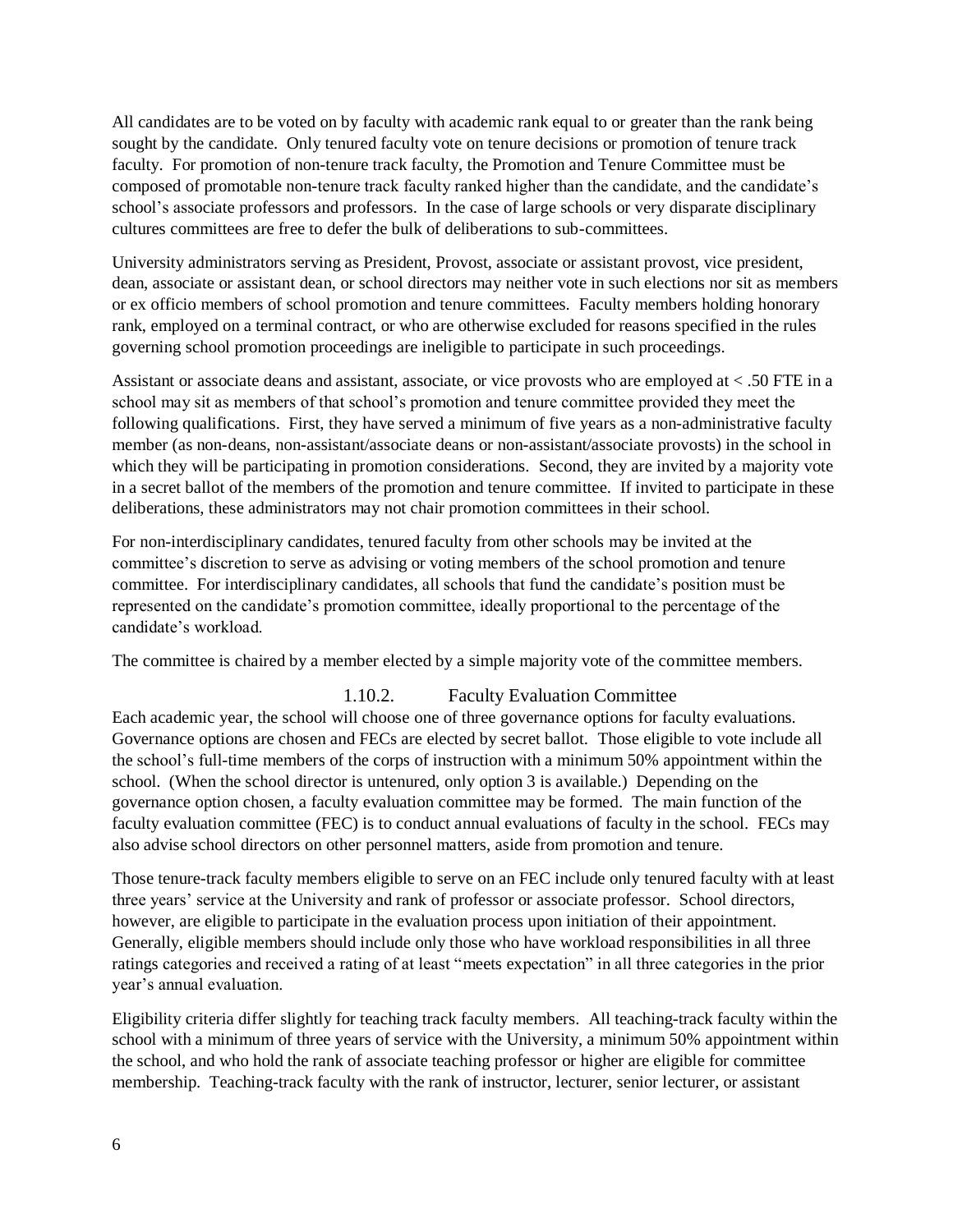teaching professor are ineligible for committee membership. Teaching-track faculty members serving on FECs may evaluate only other teaching-track members.

Faculty holding appointments within a school and serving as University administrative officers in the positions of President, Provost, Vice President, or college dean may not be members of FECs. Faculty holding an appointment within the school and serving as associate dean or associate or vice provost are typically excluded from FEC eligibility, but they may be eligible if desired representation of an academic program would be unfilled because no other faculty members in the program meet eligibility requirements.

Faculty members holding the position of artist in residence, professor of practice, visiting professor, research professor, as well as those holding honorary rank, employed on a terminal contract, undergoing post-tenure review, or who are otherwise excluded for reasons specified in the rules governing school evaluation proceedings, are ineligible to serve on an FEC.

Faculty members who are related (as per Board and University Nepotism Policy) to parties being reviewed or evaluated in any personnel matter must recuse themselves from all evaluation proceedings involving those parties. They must not vote or offer advice, either directly or indirectly, to other committee members.

In consultation with the college dean, schools may create FEC subcommittees to evaluate subsets of the school's faculty members if doing so best assures competent and fair evaluations of those each subcommittee represents.

#### *1.10.2.1. Option 1 (director only)*

The director has all authority for faculty members' annual evaluations and recommendations.

#### *1.10.2.2. Option 2 (director plus 2)*

A personnel committee consisting of the school director and at least two tenured members of the corps of instruction employed by the school has all authority for faculty members' annual evaluations and recommendations. The minimum three-member committee elects its chair. The FEC should include no fewer than three members but can include additional members as deemed appropriate. In schools employing more than one teaching-track faculty member, the FEC may be expanded to include one member of the teaching track faculty.

#### *1.10.2.3. Option 3 (three without director)*

All authority for faculty members' annual evaluations and recommendations is vested in a FEC consisting of at least three tenured members of the corps of instruction, exclusive of the school director, with independent input from the school director. The minimum three-member committee elects its chair. The FEC should include no fewer than three members but can include additional members as deemed appropriate. In schools employing more than one teaching-track faculty member, the FEC may be expanded to include one member of the teaching track faculty.

#### *1.10.2.4. Replacement of Committee Members*

If a FEC member resigns, is no longer able to serve on that committee, or otherwise relinquishes the committee position, another eligible faculty member within the school must be elected in the same manner that the original members were chosen. If a school is operating under Option 1 (school director) or Option 2 (the school director and two or more other faculty members) and the school director resigns from the FEC or is no longer able to serve on that committee, the members of the school's corps of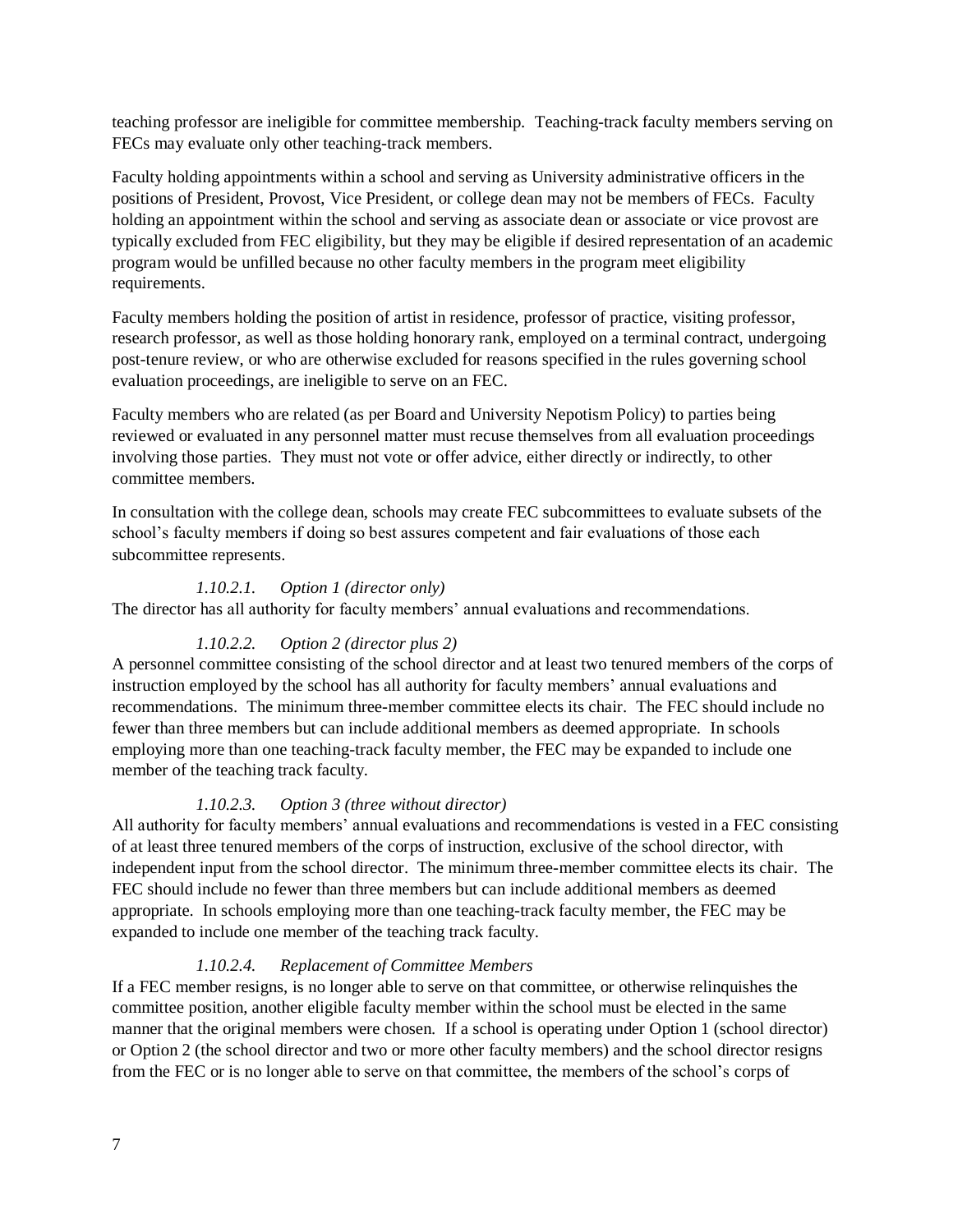instruction must reconvene and choose all members for Option 3 as their operational FEC for the remainder of the academic year and until the next annual election of the FEC option.

#### 1.10.3. Other Committees

<span id="page-13-0"></span>Each school will have various required standing committees, in addition to ad hoc committees and optional standing committees. Required committees include a school curriculum committee and a school leadership team. Ad hoc committees include school promotion and tenure committees, search committees, and other committees constituted as needed. Optional standing committees include a school graduate admissions committee, a research productivity committee, a scholarship committee, and other possibilities.

#### <span id="page-13-1"></span>1.11. Institutional Policies

This website contains current versions all the University's official policies. All University policies must be developed, approved, and published in accordance with the University's Policy on Policies (PRES-IR-001) and published on the [Institutional Policies website.](https://www.usm.edu/institutional-policies/policy-rsch-vp-002)

#### <span id="page-13-2"></span>1.12. Procedural Rules

All University advisory bodies must adopt procedural rules for the conduct of their deliberations. In adopting those rules, the following principles apply.

A simple majority of members constitutes a quorum. A quorum is required of all University committees whose purview involves the evaluation of or personnel recommendations regarding academic personnel.

A proxy is authority, conferred in writing by a qualified voter to another qualified voter, empowering the latter to vote on behalf of the former in one or more specified matters. Proxy voting is expressly forbidden in all deliberations involving the evaluation of or personnel recommendations regarding academic personnel.

An absentee vote is a vote, cast in absentia in writing by a qualified voter and delivered in a sealed envelope to a duly elected or appointed administrator or to a chair of a committee, council, or other deliberative body within the University. Absentee votes are permitted in all actions involving the evaluation of or personnel recommendations regarding academic personnel.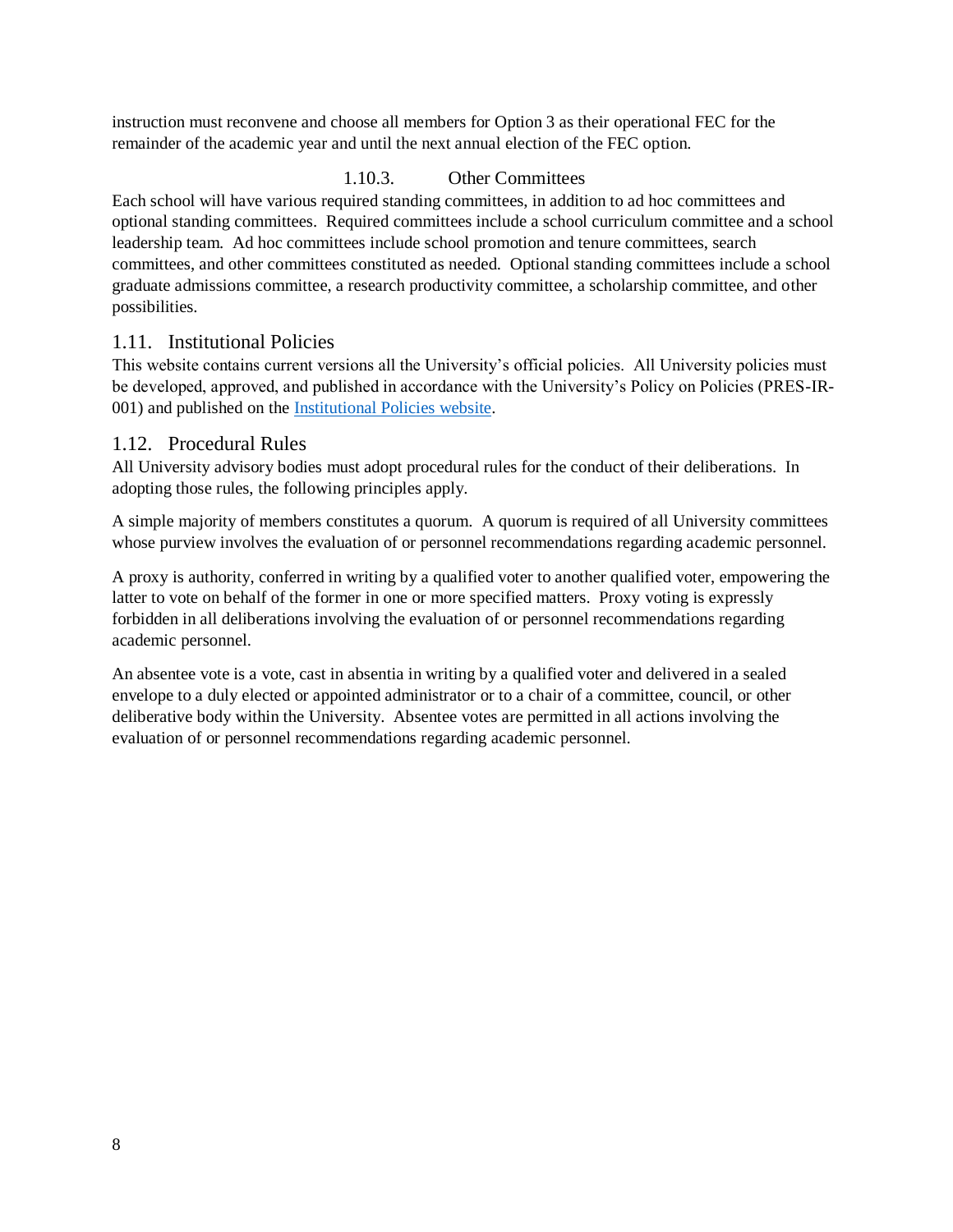### Chapter 2. Faculty Defined

#### <span id="page-14-2"></span><span id="page-14-1"></span>2.1. Faculty Defined

#### <span id="page-14-0"></span>2.1.1. Faculty

The Board of Trustees defines the faculty of Mississippi's public universities as "the teaching staff and those members of the administrative staff having academic rank in a college, university or other educational institution or one of its divisions" (IHL Policies & Bylaws 402.01). At The University of Southern Mississippi, duly certified librarians with academic rank are members of the faculty and corps of instruction. Universities are authorized to establish faculty positions designated as non-tenure track in the categories of research, teaching, and service (IHL Policies & Bylaws 404.01). The University of Southern Mississippi has non-tenure track faculty whose primary responsibilities are in teaching (teaching tracks, clinical faculty, artists-in-residence, and professors of practice) and research. Visiting professors (all ranks) are members of the faculty based on comparable training.

#### 2.1.2. Corps of Instruction

<span id="page-14-3"></span>The University's corps of instruction consists of all full-time members of the faculty except for research and visiting professors (all ranks) and those clinical faculty who are not employed directly by the University. Full-time members of the corps of instruction have voting rights in appropriate institutional elections and personnel proceedings. The by-laws of each university advisory body stipulate who may vote in elections for that body. Voting and committee membership rights with regards to personnel decisions, including promotion and tenure, for non-tenure track members of the corps of instruction varies at the discretion of individual programs and are discussed in Chapter 4.

#### 2.1.3. Academic Personnel

<span id="page-14-4"></span>In addition to employees who are members of the faculty as defined above, the university also employs people who by virtue of their academic training or duties are included in this chapter and covered by some of the policies in this handbook. Academic personnel is the encompassing term used in this handbook to refer to all faculty, including those who are not members of the corps of instruction, adjuncts, and postdoctoral fellows and associates.

#### <span id="page-14-5"></span>2.2. Tenure Track Faculty

Only those faculty members who hold a rank of assistant professor, associate professor, or professor are eligible for tenure and are classified as tenure track faculty. Only individuals in tenured positions qualify for a status of continuing employment within a state institution of higher learning in Mississippi. A faculty member with academic rank and rights of tenure in the corps of instruction who accepts an appointment to an administrative office retains academic rank and rights of tenure as an ex officio member of the corps of instruction but has no rights of tenure in the administrative office.

#### <span id="page-14-6"></span>2.3. Non-Tenure Track Faculty

Employees in non-tenure track positions have no expectation of continuing employment beyond the expiration of their contracts. This policy must be indicated to prospective and incumbent holders of these positions. Non-tenure track faculty may not have their status converted to tenure track but may apply, on the same basis as other candidates, for available tenure track positions.

#### 2.3.1. Non-Tenure Track Corps of Instruction

#### *2.3.1.1. Teaching Tracks*

<span id="page-14-7"></span>Teaching faculty who do not have a terminal degree in the discipline, or a closely related one, in which they teach are initially appointed as instructors and can be promoted to lecturer and then senior lecturer.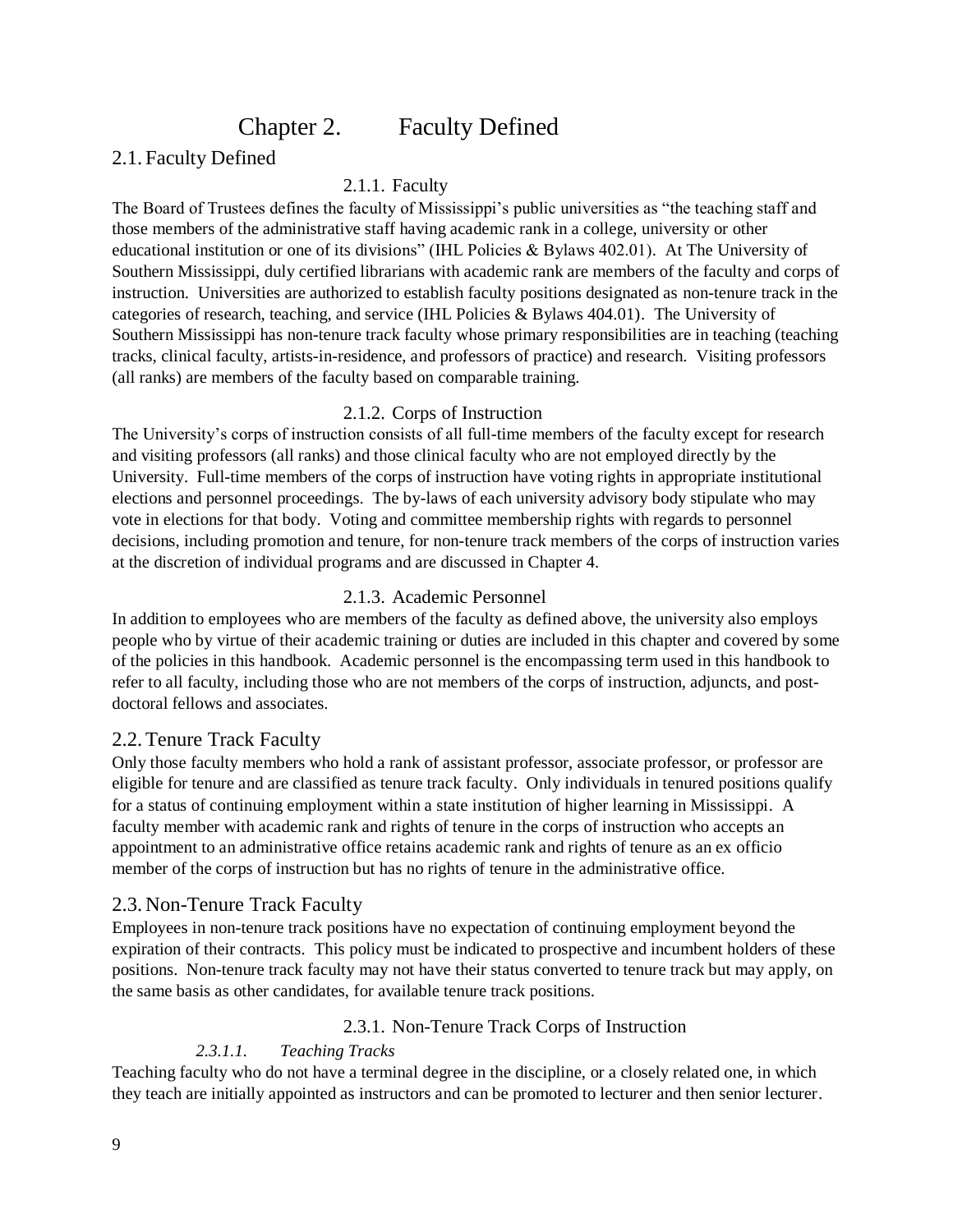Individuals in these positions who earn the relevant terminal degree may be moved to the rank of assistant teaching professor.

Teaching faculty who hold a terminal degree in the discipline in which they teach, or a closely related discipline, are appointed at the rank of assistant teaching professor, unless a higher rank is negotiated when hired, and can be promoted to the rank of associate teaching professor and then teaching professor in a manner comparable to tenure track faculty.

#### *2.3.1.2. Clinical Faculty*

Clinical faculty are employed by the University, unless otherwise specified by the unit, with clinical instructional responsibilities. The ranks available for clinical faculty are instructor, assistant clinical professor, associate clinical professor, and clinical professor. Only clinical faculty who are directly employed by the University are members of the corps of instruction. Those paid by other entities are members of the faculty but not the corps of instruction.

Clinical instructors do not possess a terminal degree in the discipline in which they teach. Clinical professors (all ranks) do have a terminal degree in the discipline in which they teach. In exceptional circumstances, faculty who do not possess a terminal degree but have made substantial and outstanding contributions in their fields may be awarded the title of assistant clinical professor, associate clinical professor, or clinical professor.

#### *2.3.1.3. Artists-in-Residence and Professors of Practice*

Artists in residence and professors of practice need not have minimum academic qualifications but are appointed based on distinguished professional experience in their fields. They may have instructional responsibilities; if so, they are members of the corps of instruction and are evaluated annually in a manner appropriate to their assigned duties.

#### 2.3.2. Non-Tenure Track Faculty who are not Members of the Corps of Instruction

#### *2.3.2.1. Research Faculty*

<span id="page-15-0"></span>Research professors (all ranks) are not members of the corps of instruction since their primary responsibility is research rather than instruction. Research professors (all ranks) may teach, provided they meet expectations of the Provost. Such teaching does not move the individual to the corps of instruction. Research professors may be promoted through the ranks of assistant, associate, and full research professor based on appropriate performance. In exceptional circumstances, faculty who do not possess a terminal degree but have made substantial and outstanding contributions in their fields may be awarded the title of assistant research professor, associate research professor, or research professor.

#### *2.3.2.2. Visiting Professors*

Visiting professors (of all ranks) are members of the faculty based on training comparable to tenure track faculty. Visiting professors do not vote in institutional elections or proceedings and are not considered members of the corps of instruction.

#### <span id="page-15-1"></span>2.4. Non-Faculty Academic Personnel

Non-faculty academic personnel include part-time personnel performing specified instructional, research, or library duties, such as individuals who hold the title of adjunct; temporary personnel funded in whole or in part by contracts or agreements of fixed duration; library and research personnel not holding academic appointments; and post-doctorate positions, graduate assistants, and graduate fellows. If approved by the Graduate School, these individuals may serve on graduate committees.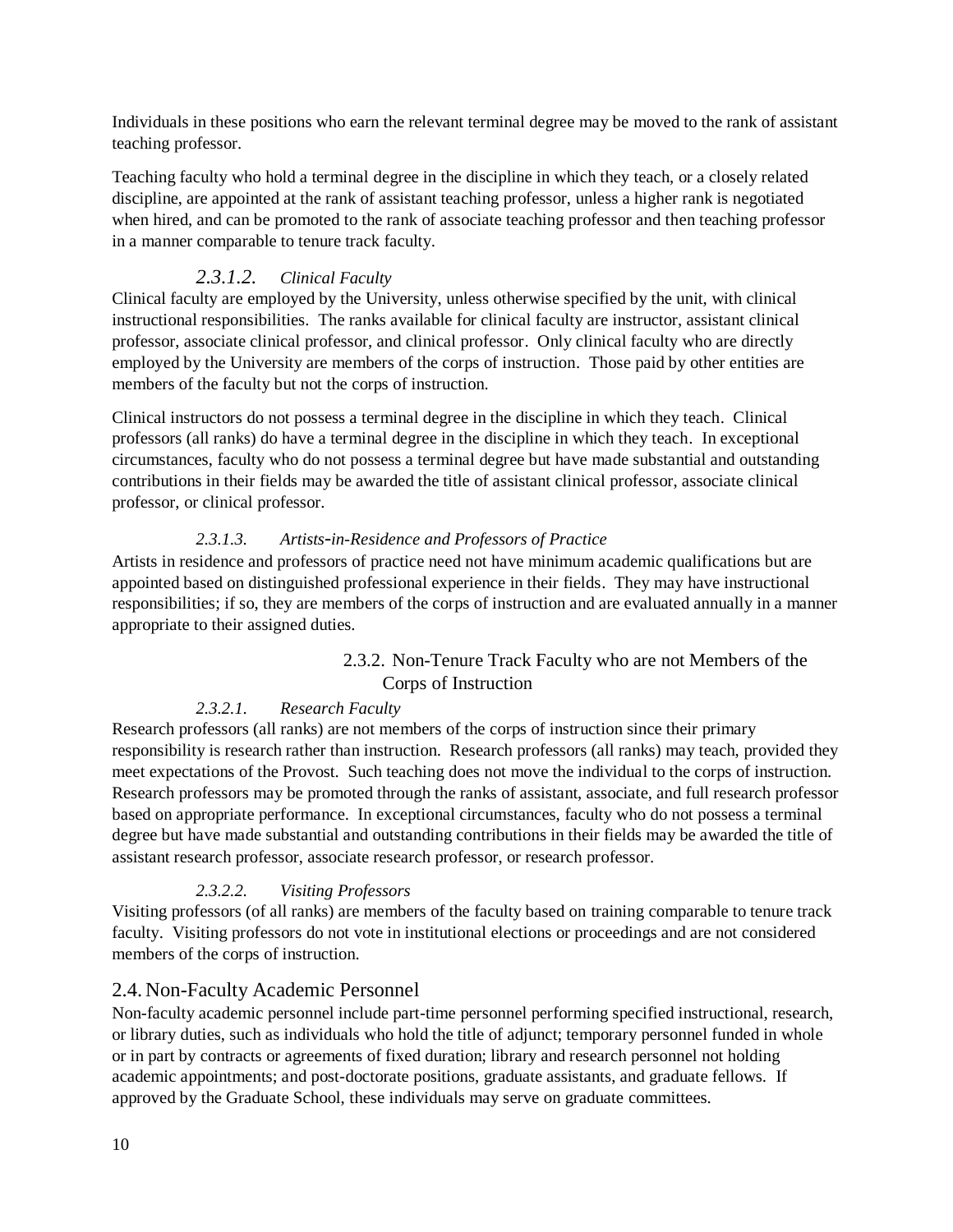#### 2.4.1. Post-Doctoral Fellows and Associates

<span id="page-16-0"></span>There are two types of post-doctoral positions. In both cases, the appointee must have a doctorate in a field appropriate to the appointment. Post-doctoral fellowships emphasize the continued professional development of the appointee. The appointment is for the holder's education in research and teaching and is generally limited to two or three years. To qualify for a fellowship exemption under federal income tax laws, no assigned duties and responsibilities or services can be required other than those which are an integral part of the fellow's educational program. In contrast, post-doctoral associates render compensable services to the University.

#### 2.4.2. Adjunct Academic Personnel

<span id="page-16-1"></span>Adjunct academic personnel are employed to fulfill specified instructional and other duties for a specified period but without any contractual guarantee of continuing employment. Individuals with adjunct status must have appropriate qualifications for each course taught. All adjuncts remain outside the corps of instruction, do not qualify for faculty status or privileges, and may not vote in institutional elections or personnel proceedings. Adjunct academic personnel include occasional and regular positions. Academic units will evaluate the teaching by adjunct personnel annually, in accord with the respective unit's standards.

Adjunct status may qualify one to be listed in the University's Undergraduate Bulletin and/or Graduate Bulletin. Those so listed must have a regular teaching or research affiliation with the University and a professional reputation that enhances the standing of the employing academic unit. They must be recommended by a two-thirds vote of the members of the corps of instruction of the employing academic unit and approved by the responsible dean, the Provost, and the University President. The listing of adjunct academic staff members in the University's Undergraduate Bulletin and/or Graduate Bulletin is strictly honorary, in no way equating with faculty status, permanent employment, or an expectation of continuing employment.

#### <span id="page-16-2"></span>2.5. Distinguished Professor

The appointment to a distinguished professorship at the University constitutes the highest honor that can be accorded to a member of the professorate. The title can be conferred on select members of the faculty to recognize distinguished achievement in teaching, research/creative activity, and public service.

Distinguished professor candidates must have held the rank of professor at the University for at least five years. Distinguished professors should be recognized nationally, and usually internationally, and consequently, bring distinction to the University as a result of their accomplishments. Typically, a Distinguished professor has a superior record in at least two of the following areas: teaching, research/creative activities, and service.

#### <span id="page-16-3"></span>2.6. Emeritus Faculty

The emeritus designation may be awarded to retired faculty members who have served the University with distinction for a minimum of ten years. Emeritus faculty are honored, non-voting members of the units to which they belonged before retirement. Units, schools, and colleges are encouraged to invite emeritus faculty to serve as lecturers, substitute instructors, and consultants. Although no longer employees, emeritus faculty retain many faculty privileges. Retirement benefits are fully outlined in the Employee Handbook.

Retired or retiring faculty members may be nominated or apply on their own for emeritus status. All applications for emeritus status must be submitted within five years of the candidate's retirement. The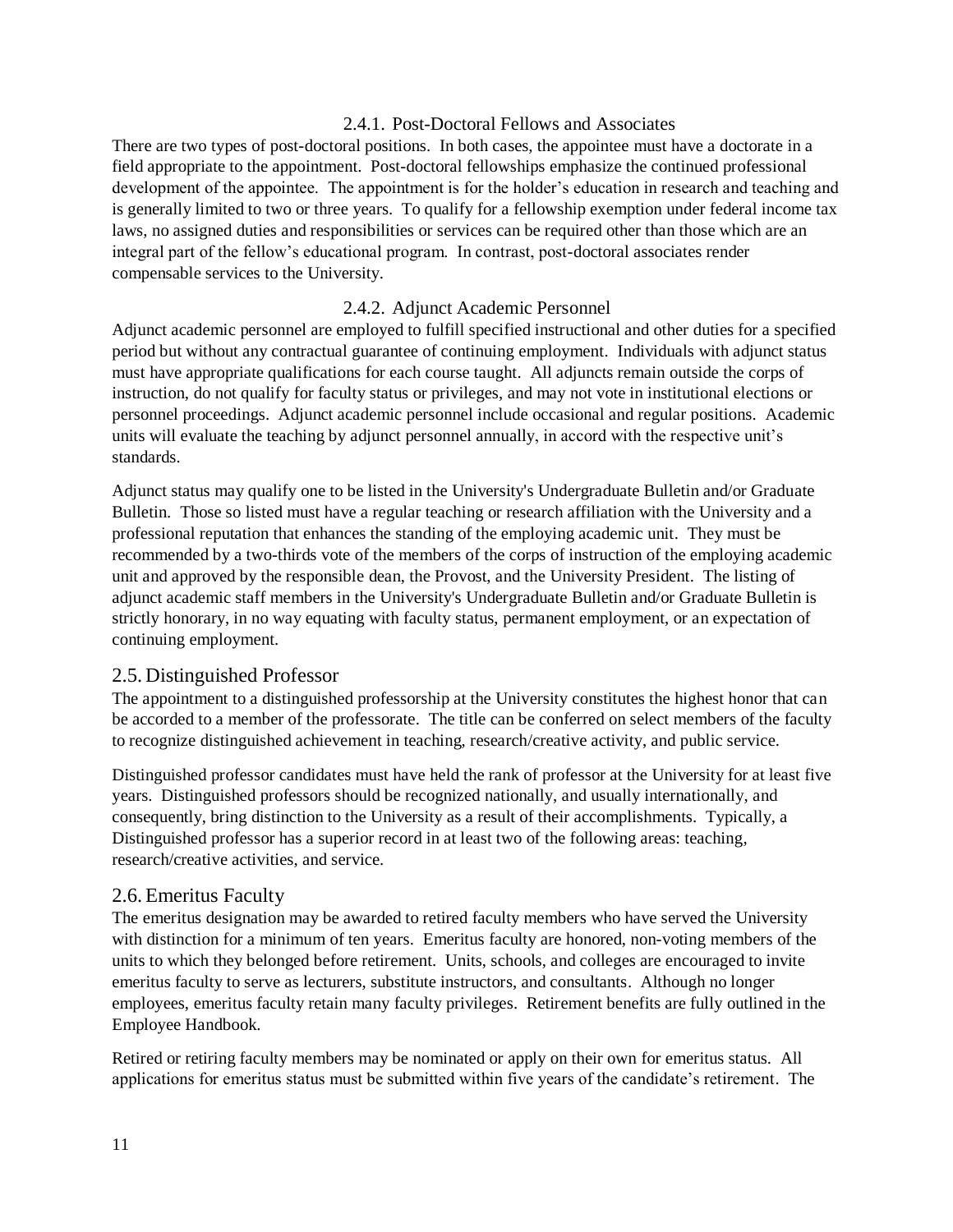maximum number of applications allowed per individual for emeritus status is two. For more information about the process, see the Provost's [website.](https://www.usm.edu/provost/emeritus-faculty-application-information)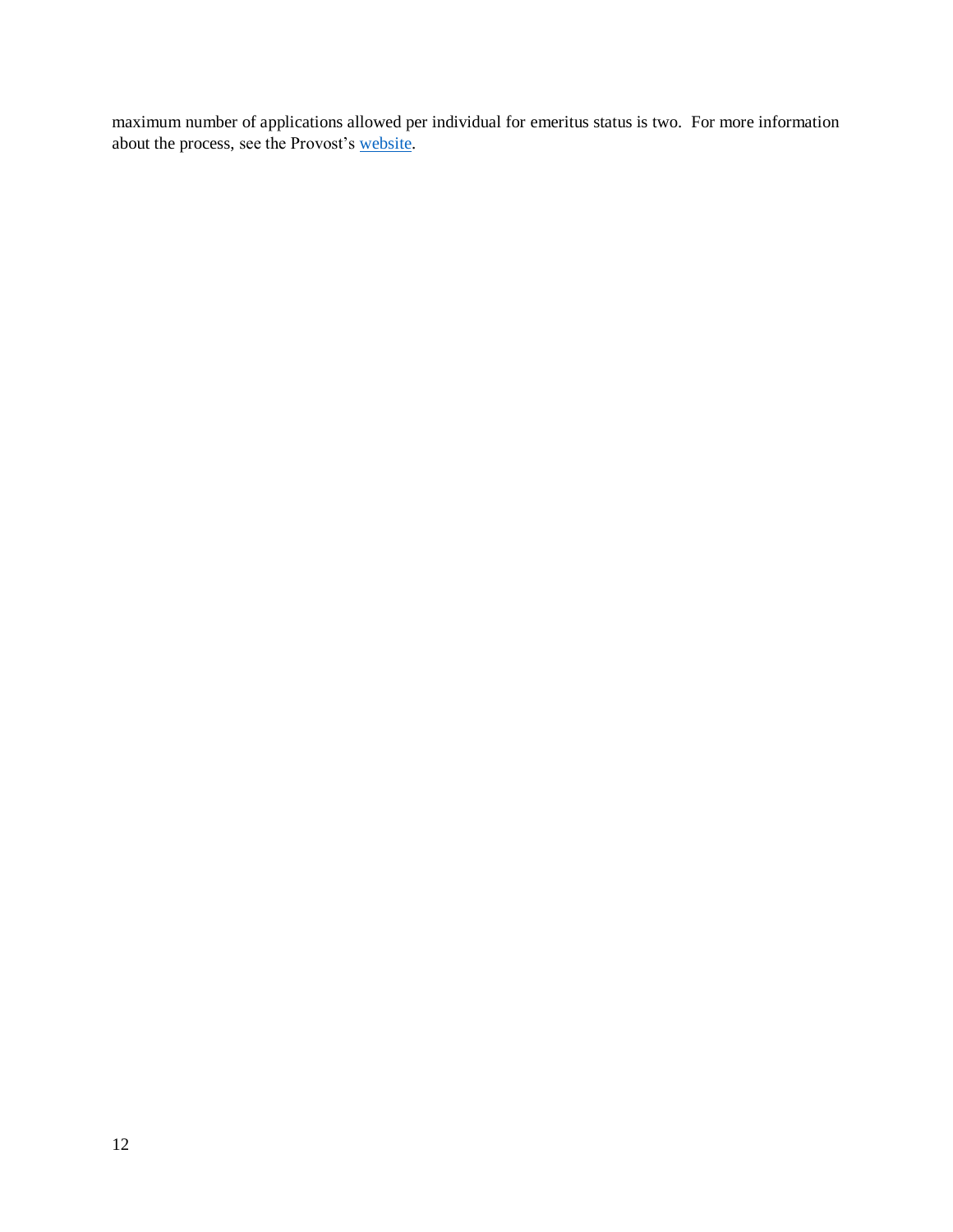## Chapter 3. Faculty Responsibilities

#### <span id="page-18-1"></span><span id="page-18-0"></span>3.1.Introduction

Faculty members have three kinds of responsibilities: those deriving from their research/creative activities; those related to their role as teachers, and responsibilities stemming from their relation to the University and their disciplines. Each is addressed below.

Faculty are expected to fulfill their responsibilities promptly and conscientiously throughout their contract periods, University holidays excluded, even when classes are not in session.

The University's [Code of Ethical Conduct](https://www.usm.edu/institutional-policies/policy-pres-gc-003) includes statements of general principles regarding respect for governance, others, information, and property as well as statements regarding conflicts of interest and commitment.

#### <span id="page-18-2"></span>3.2. Academic Freedom

All members of the faculty have the right to academic freedom. Academic freedom is the liberty of faculty to engage in research/creative activities and to teach content appropriate to the relevant academic disciplines as they see fit, without interference, intimidation, or threats of reprisal from University administrators or political authorities. Liberty is not license, however, and the right of academic freedom entails responsibilities. Academic freedom does not protect violations of law or University policy. Neither does it permit faculty members to harass or speak disrespectfully to students, colleagues, or superiors, nor does it protect classroom speech that is not germane to the course subject. Grievances regarding alleged violations of academic freedom are addressed in Chapter 7.

#### <span id="page-18-4"></span><span id="page-18-3"></span>3.3.Responsibilities Related to Research/Creative Activities

#### 3.3.1. IRB and IACUC

All members of the University, including faculty, staff, and students, must secure approval from the University's Institutional Review Board (IRB) or Institutional Animal Care and Use Committee (IACUC) before collecting data on either human or animal research subjects. Data collected without prior approval cannot be used; post hoc approvals are not granted under any circumstances. Application information is available from the IRB and IACUC websites respectively. Consult the Director of the Office of Research Integrity or Chairs of the IRB or IACUC for specific questions about whether [IRB](https://www.usm.edu/research/institutional-review-board) or [IACUC](https://www.usm.edu/research/institutional-animal-care-and-use-committee) review is necessary.

#### 3.3.2. Integrity Assurance Program

<span id="page-18-5"></span>All members of the University involved in research/creative activities, whether faculty, staff, or student, are required to participate in the University's Research and Scholarly [Integrity Assurance Program](https://www.usm.edu/institutional-policies/policy-rsch-vp-001) (IAP). ('IAP' is USM's term for what is referred to in federal regulations and elsewhere as Responsible Conduct of Research: "RCR".) IAP includes online modules, provided by the Collaborative Institutional Training Initiative (CITI) and campus workshops and forums managed by the Office of Research Integrity. All who are covered by the policy are expected to complete CITI's basic or "Common" course; different versions of the Common Course are available depending on discipline and relationship to the University. Researchers submitting applications to the IRB also must have completed the Human Subjects Course; researchers submitting applications to the IACUC must have completed the IACUC Course.

#### 3.3.3. Financial Conflict of Interest Disclosure

<span id="page-18-6"></span>All faculty members must complete the University's [financial conflict of interest disclosure](https://www.usm.edu/institutional-policies/policy-rsch-vp-003) annually. The [form](https://www.usm.edu/research/financial-conflict-interest) can be found at the University's Office of Research Integrity website, and it provides definitions for which kinds of financial interests must be disclosed under the policy.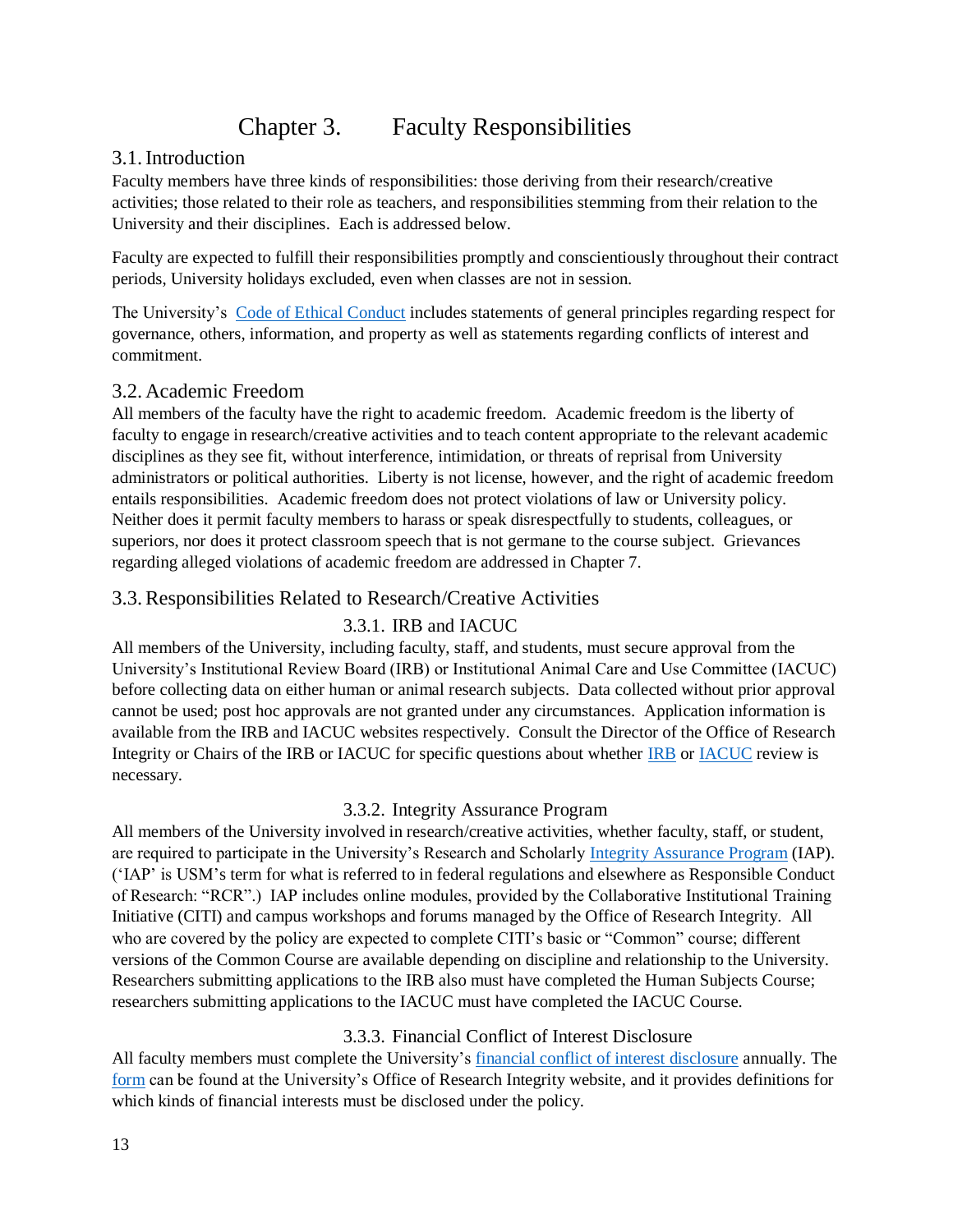#### 3.3.4. Scholarly Misconduct

<span id="page-19-0"></span>All members of the faculty and others with responsibilities for research/creative activities are expected to adhere to the University's policy regarding [scholarly misconduct.](https://www.usm.edu/institutional-policies/policy-rsch-vp-002) As USM defines scholarly misconduct, it includes (but is not limited to): (1) research misconduct as defined by federal policy: "fabrication, falsification or plagiarism in proposing, performing, or reviewing research or reporting research results;" (2) abuse of confidentiality, including improper use of information gained by privileged access, such as information obtained through service on peer review panels and editorial boards; (3) violations of University policies concerning the use of human subjects, animal subjects, and laboratory safety; and (4) misappropriation of funds or resources, such as the misuse of research funds for personal gain. Misconduct does not include honest errors or mere difference in judgment. Individuals with concerns or questions about possible violations of the University's Scholarly Misconduct Policy are encouraged to consult with the University's Research Integrity Officer (RIO), the Director of the Office of Research Integrity.

#### 3.3.5. Office of Research Administration

<span id="page-19-1"></span>The Office of Research Administration [\(ORA\)](https://www.usm.edu/research/office-research-administration) provides a wide range of services as the University's principal facilitator of external funding for research/creative activity. Except for proposals designated for submission through the Office of Technology Development (OTD), proposals soliciting external resources or funding must be submitted through ORA. The University has policies regarding [gift card](https://www.usm.edu/institutional-policies/policy-rsch-spa-009) purchasing, Cost Sharing, Facilities and Administration Costs (F&A) and other [external support](https://www.usm.edu/institutional-policies/policy-rsch-spa-007) issues, an[d post-award administration.](https://www.usm.edu/institutional-policies/policy-rsch-spa-005-0)

#### 3.3.6. Patents, Copyrights, and Inventions

<span id="page-19-2"></span>Faculty members are required to adhere to University policies on copyrights, patents, and the disclosure of inventions. See the [Intellectual Property Policy.](https://www.usm.edu/institutional-policies/policy-rsch-otd-001) The Office of Technology Development [\(OTD\)](https://www.usm.edu/technology-development) assists in helping researchers identify, evaluate, and protect potential inventions and innovations. OTD is responsible for the protection and commercialization of all University research innovations, from the sciences to the humanities

#### 3.3.7. Ancillary Institutional Agreements

<span id="page-19-3"></span>With approval, academic personnel may provide institutional services outside the scope of their regularly contracted duties. In so doing, they may earn remuneration in addition to that stipulated in annual employment contracts. These ancillary institutional agreements include summer semester employment; employment within the University's programs in international and continuing education; employment on a domestic campus, extension center, or teaching/research facility of the University removed from the place of regularly contracted employment; teaching within the University's Interactive Video Network; directing University-sponsored projects; and serving as an internal consultant to the University. For details, see the [Employee Handbook,](https://www.usm.edu/employment-hr/facultystaff-policy) sec. 3.7 ("On Campus Consulting).

#### *3.3.7.1. Summer Semester Employment*

Nine-month employment contracts do not include the University's summer semester. Faculty and other academic personnel teaching during the summer semester are compensated on a fixed scale based on academic rank and teaching load, with nine semester hours of teaching normally constituting full-time employment.

#### *3.3.7.2. International Education*

The University's faculty-led study abroad programs in the Center for International Education operate on budgets separate from that of the regular academic year. Academic personnel employed as program leaders are approved by the Director of Study Abroad and the Associate Provost for International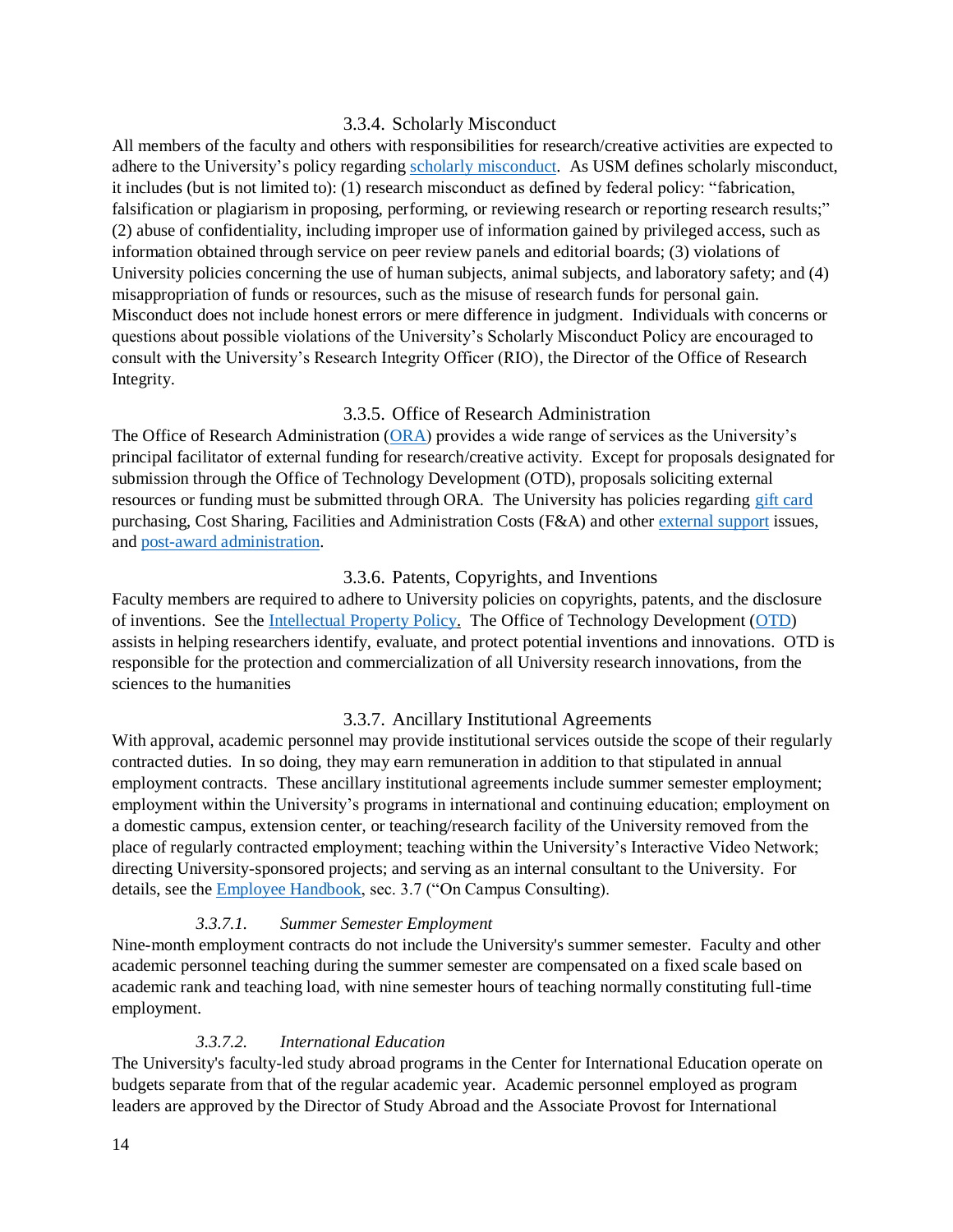Programs upon the recommendations of directors of schools, deans of relevant colleges, and the Provost. The nature of the activity and designated duties of a study abroad program leader justify additional compensation and they are normally compensated for related expenses and/or afforded per diem.

#### *3.3.7.3. Off-Campus Employment*

Academic personnel who are regularly employed at one campus of the University, and whose designated responsibilities are in whole or in part performed at another domestic campus, extension center, or teaching/research facility of the University, may be awarded remuneration in addition to that stipulated on their regular employment contracts. These individuals are also normally entitled to reimbursement on a fixed scale for designated personal expenses incurred in the fulfillment of their responsibilities. In some cases, their respective academic units may be allocated developmental funds by the University administration. Such arrangements are made within the terms of employment contracts, without amending them, and at the discretion of the University President.

#### *3.3.7.4. Directing University-Sponsored Projects*

Contingent on the terms and conditions of contracts with funding agencies, externally funded research and creative activities sponsored by the University may entitle project directors to released time from regularly contracted institutional duties and/or remuneration during the summer months. For example, with the permission of funding agencies, project directors may receive one-third of their contracted ninemonth salaries during the summer, provided they work on the externally funded project for the full three months of the summer.

#### *3.3.7.5. Internal Consultation*

Internal consultants are employees of the University who contract to provide specialized advice or services to externally funded projects administered by the University or to institutional activities supported by University funds. Internal consultation may entitle employees to compensation over and above that afforded by regular University employment contracts, but, in all cases, services rendered must be exclusive of regular contracted duties within the University. Internal consultation normally cannot exceed one day per calendar week.

Administrative officers with the rank of dean or higher may not receive consulting fees for on-campus activities. University policy restricts internal consultation to duties outside the purview of University administrative officers. In cases of externally-funded projects, University employees may not receive additional compensation for projects conducted by individuals employed within their academic or administrative units. Nonacademic employees of the University may serve as internal consultants and be compensated on the same basis as academic personnel. Internal consultants on externally funded projects can be appointed only after written approval from funding entities and approval by the University's Office of Research Administration. For more information, see section 3.7 of the Employee Handbook.

#### 3.3.8. Outside employment

<span id="page-20-0"></span>In accord with IHL policy, faculty members involved in any of the many possible forms of outside employment are required to disclose these employment relationships annually. [Forms](https://www.usm.edu/sites/default/files/groups/employment-hr/pdf/application_to_engage_in_outside_employment_112018.pdf) for doing so are located on the Provost's website.

#### <span id="page-20-1"></span>3.4.Responsibilities Related to Teaching

In addition to the responsibilities specifically described below, academic personnel are expected to maintain an atmosphere conducive to learning, fair evaluation, and open-minded consideration of diverse points of view in their classrooms. Instructors of record are expected not to abuse their power or positions and to maintain reasonable disciplinary standards as needed to preserve the integrity of the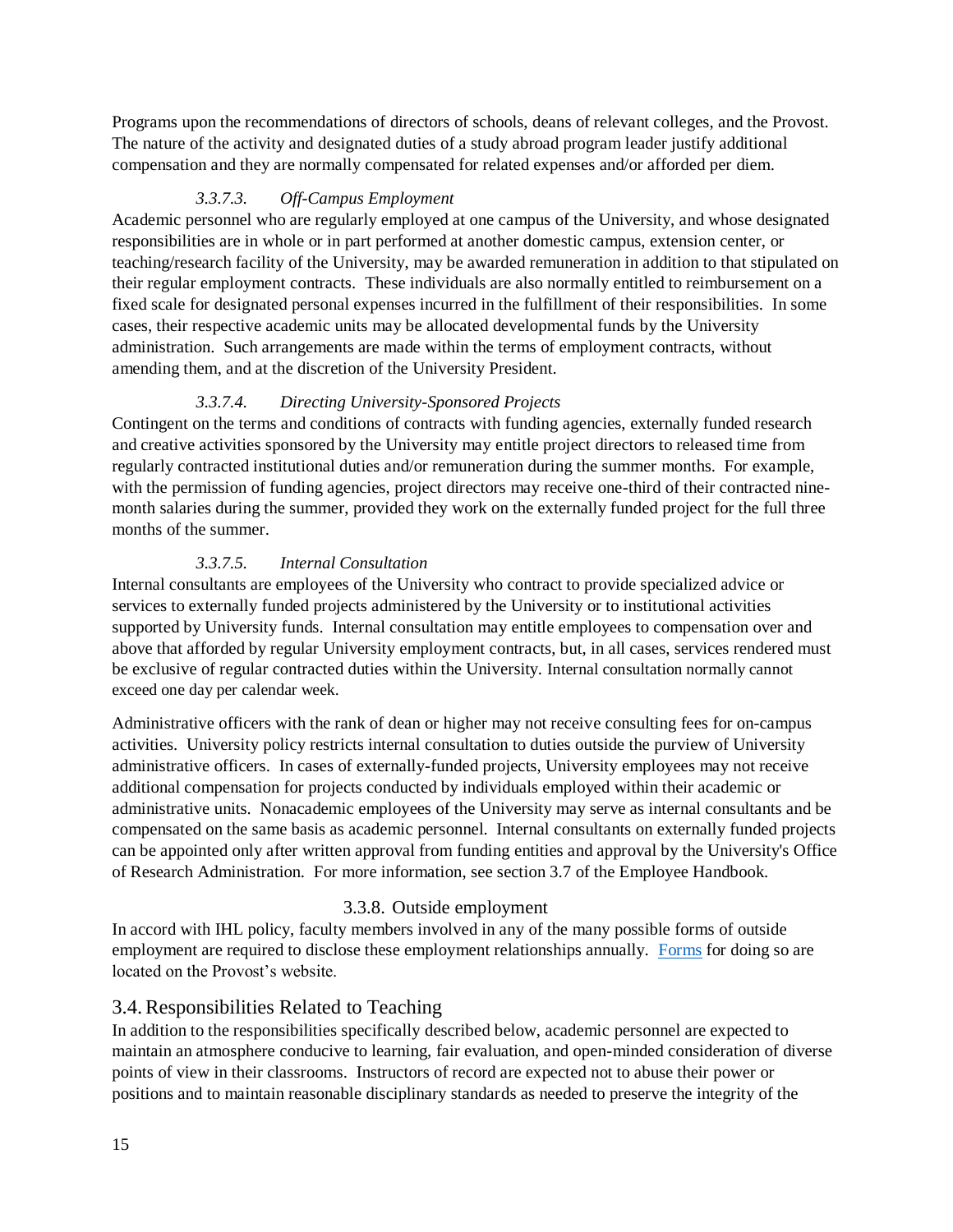learning environment. Further information on policies and procedures for addressing student discipline and instructor misconduct can be found in the Policy of [Classroom Responsibilities](https://www.usm.edu/sites/default/files/groups/office-provost/pdf/classroom_conduct_policy.pdf) of Faculty and Students.

#### 3.4.1. Advisement

<span id="page-21-0"></span>Faculty members are expected to provide mentoring to students as assigned in their academic units and to be a resource for students seeking information about curricular options, career paths within the discipline, and other matters related to the student's course of study. Faculty should make reasonable efforts to apprise themselves of available student support services and refer students to needed sources of assistance as appropriate.

#### 3.4.2. Instructional Expectations

#### *3.4.2.1. Rosters*

<span id="page-21-1"></span>Instructors of record are responsible for ensuring classes are attended only by students who are officially enrolled in those classes. They are also responsible for meeting the Registrar's deadlines for submitting "Not Attending" rosters, interim and final grades, and for promptly submitting requested progress reports for student-athletes.

#### *3.4.2.2. Office Hours*

Instructors of record are expected to be regularly accessible to students. They are required to post and maintain reasonable office hours, subject to the approval of directors and deans.

#### *3.4.2.3. Teaching Loads*

The expected teaching load for full-time members of the Corps of Instruction is four courses or twelve credit hours per semester, or the equivalent, for the fall and spring semesters each. The University allows directors flexibility to consider reassignment, extension, honors, and other specialized courses as part of the normal teaching load and to grant reassigned time from teaching to those engaged in uncompensated administrative and committee work, research/creative activity, and other service.

#### *3.4.2.4. Contact Hours and Instructor Absences*

University accreditation is contingent on the maintenance of classroom contact hours calculated on a formula of 37.5 contact hours per three semester hours of academic credit; each semester hour requires at least one week of instruction. Therefore, instructors are expected generally to hold classes as assigned in class schedules. Contact hours may include field exercises, research, and examination periods supervised by the instructor or their designated representatives possessing appropriate academic credentials. Instructors who miss classes are expected to notify supervisors of their absences, regardless of arrangements made with students.

#### *3.4.2.5. Syllabi*

Instructors are expected to make syllabi available to students on the first day of class. [Guidelines](https://www.usm.edu/center-faculty-development/syllabi-guidelines) for writing class syllabi, including topics the University requires on all syllabi (including information regarding the Office of Disability Accommodations and the University's Academic Integrity Policy), are available from the Provost's website.

#### *3.4.2.6. Student Absences*

Instructors of record have the discretion to set their own attendance policies, subject to the approval of directors and deans. When given properly authorized evidence regarding a student's absence due to required University participation in an activity or event, instructors of record are expected not to consider the student as absent and should give students a reasonable opportunity to make up all work that was missed. Students with unplanned absences may be directed to the [Office of Student Ombudsman](https://www.usm.edu/student-affairs/office-student-ombudsman-services)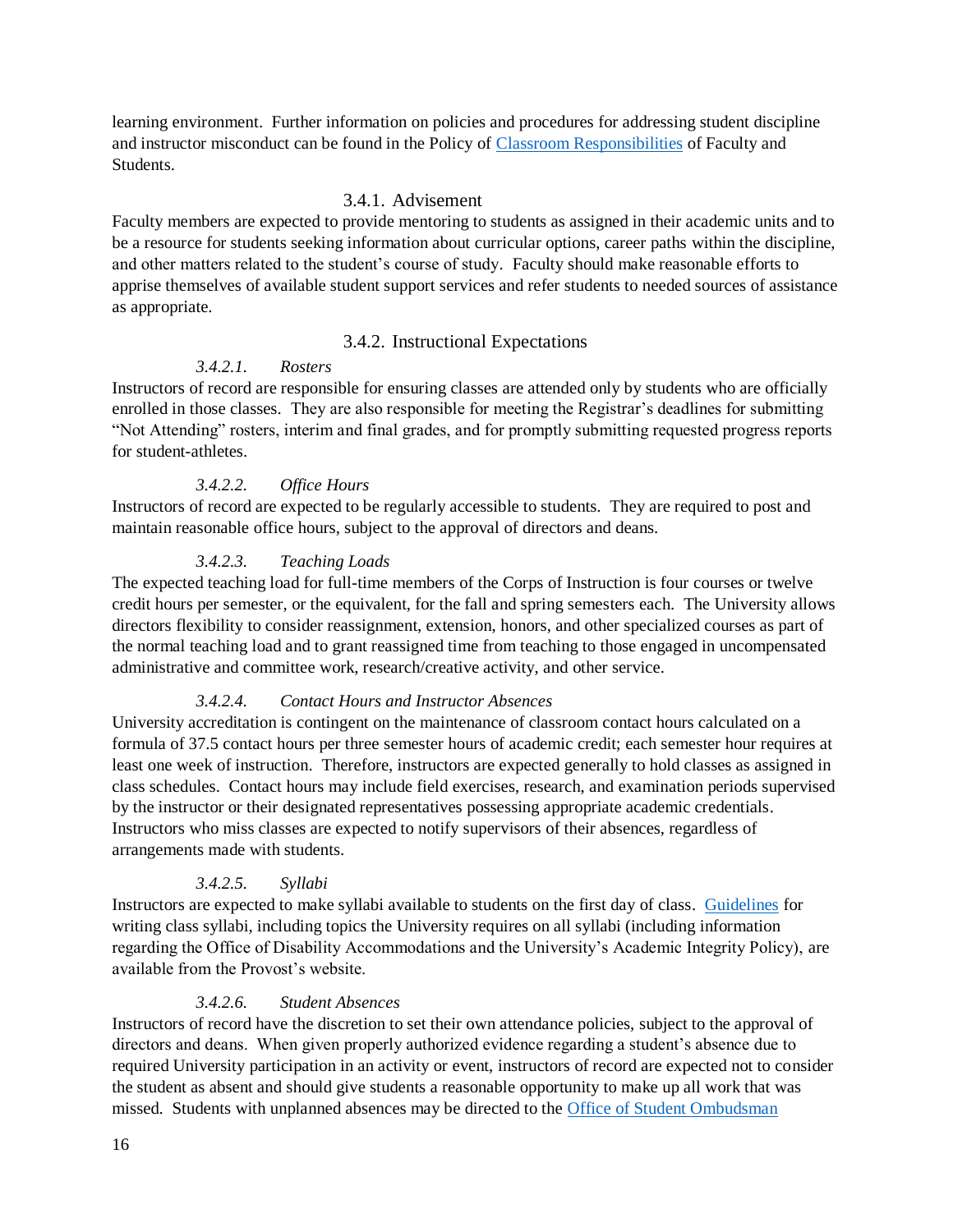[Services](https://www.usm.edu/student-affairs/office-student-ombudsman-services) to have their excuses verified. Students are expected to cooperate by giving the instructor of record advance notice of scheduled absences and by completing all assigned course work.

#### *3.4.2.7. Academic Integrity*

Academic personnel are responsible for familiarizing themselves with the University's [Academic](https://www.usm.edu/sites/default/files/groups/institutional-policies/pdf/acaf-pro-012_-_academic_integrity_policy.pdf)  [Integrity Policy.](https://www.usm.edu/sites/default/files/groups/institutional-policies/pdf/acaf-pro-012_-_academic_integrity_policy.pdf) Violations of this policy include cheating on examinations, plagiarism, and other forms of academic misconduct. Instructors of record should take reasonable steps to ensure students comply with the policy, and, in the event of noncompliance, they are charged with determining appropriate sanctions from a range of options. These options include resubmission of the assignment, a lowered grade on that assignment, or a failing grade either for the assignment or for the entire course. If a student fails a course as a result of academic dishonesty, a grade of XF is awarded.

#### *3.4.2.8. Grading*

Standards for the award of evaluative grades are within the authority of instructors of record, subject to review only by the relevant academic units. The instructor of record may determine the basis of grades in all classes, assigning examinations, quizzes, essays, research papers, field exercises, and other graded activities at his or her discretion. Instructors of record are advised to consult the University's policy on [Undergraduate Academic Grades.](https://www.usm.edu/institutional-policies/policy-stua-reg-013)

Except for unusual circumstances, instructors are expected to adhere to their own announced grading criteria and assignment schedule. They should return students' graded material promptly, and some graded work should be assigned and returned sufficiently early in the semester for students to adjust performance relative to the instructors' grading standards and expectations.

#### *3.4.2.9. Final Examinations*

In-class final examinations for a class must be administered at the time designated for that class on the University's Exam Schedule, found on the Registrar's website. The instructor of record may administer a take-home final examination in lieu of an in-class final examination or waive the final examination at his or her discretion under conditions specified in the class syllabus. In accord with the ["relief days" or](https://www.usm.edu/institutional-policies/policy-stua-ds-017)  ["dead days" policy,](https://www.usm.edu/institutional-policies/policy-stua-ds-017) there are limitations on student assignments during the week of classes before final examinations begin.

#### *3.4.2.10. Disability Accommodations*

The Office of Disability Accommodations [\(ODA\)](https://www.usm.edu/oda) verifies students' eligibility for accommodations under the Americans with Disabilities Act (ADA). ODA works with eligible students individually to develop and coordinate reasonable accommodations specific to their disabilities. Academic personnel are responsible for implementing reasonable accommodations identified in a letter sent by ODA on behalf of the student.

#### *3.4.2.11. Student Privacy and FERPA*

In brief, the Buckley Amendment to the Family Educational Rights and Privacy Act of 1974 [\(FERPA\)](https://www.usm.edu/institutional-policies/policy-stua-reg-001) allows all students over 18 years of age the right to right, see, correct and control access to their student records. In accord with this legislation, the University has implemented a policy governing students' academic records. Faculty are responsible for understanding and complying with this policy.

#### <span id="page-22-0"></span>3.5.Responsibilities to the Institution as a Whole

The principle of shared governance implies that faculty members and other members of the Corps of Instruction have a responsibility to contribute to governance and sound functioning of the Institution. This responsibility is often described as "service" in annual evaluation documents, promotion, and tenure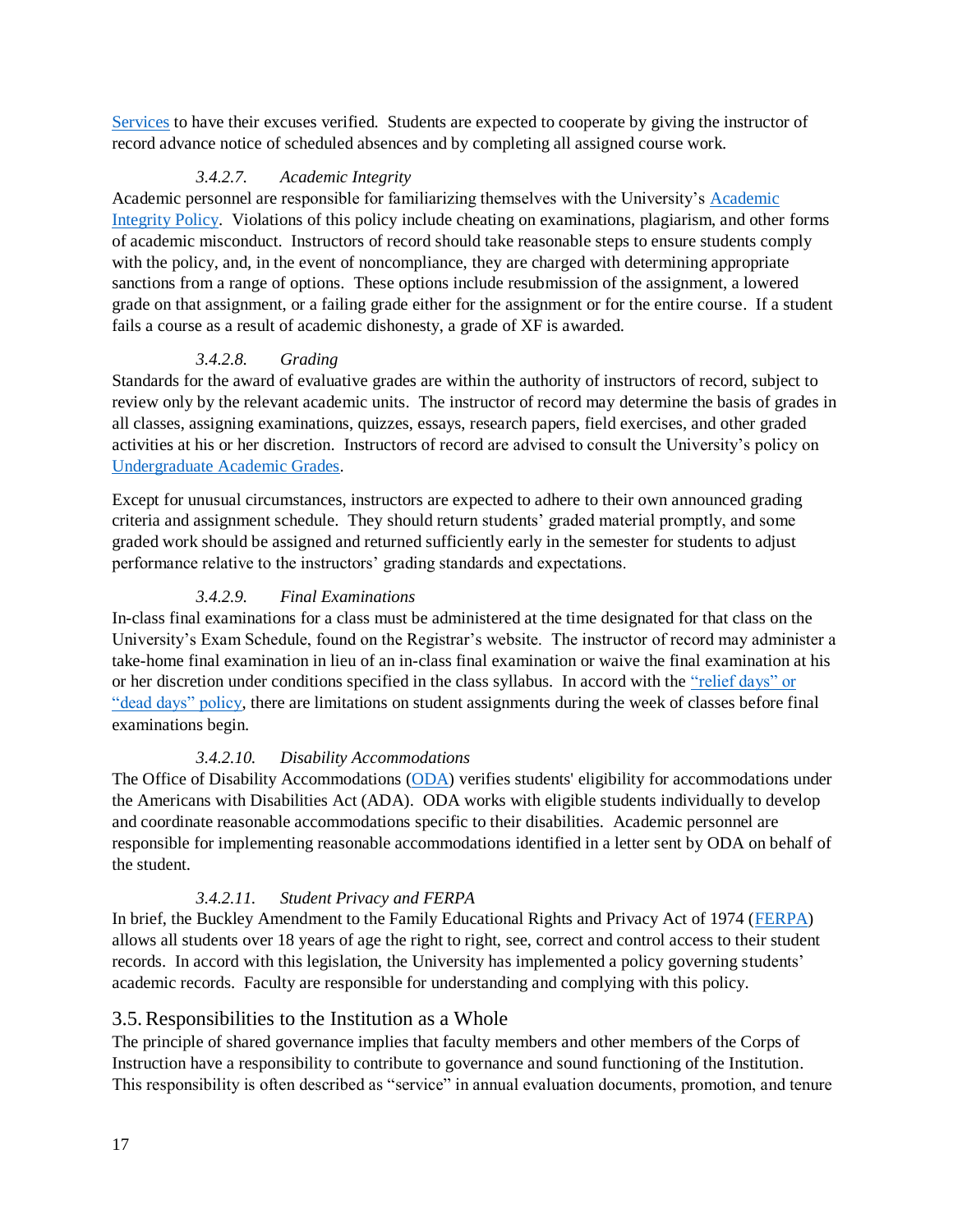criteria, and so forth. There are many kinds of service obligations including service to one's own program, school, college, University, professional discipline, and community.

While service obligations are incumbent upon all members of the faculty, individuals have wide discretion, in consultation with directors and other administrators, as to how best to serve and how much. For some, service time is most productively spent at the level of the program, school, and discipline; others may best contribute by University-level service. The issue of how much service is expected depends on various factors, including teaching loads, administrative responsibilities, research obligations, and expertise.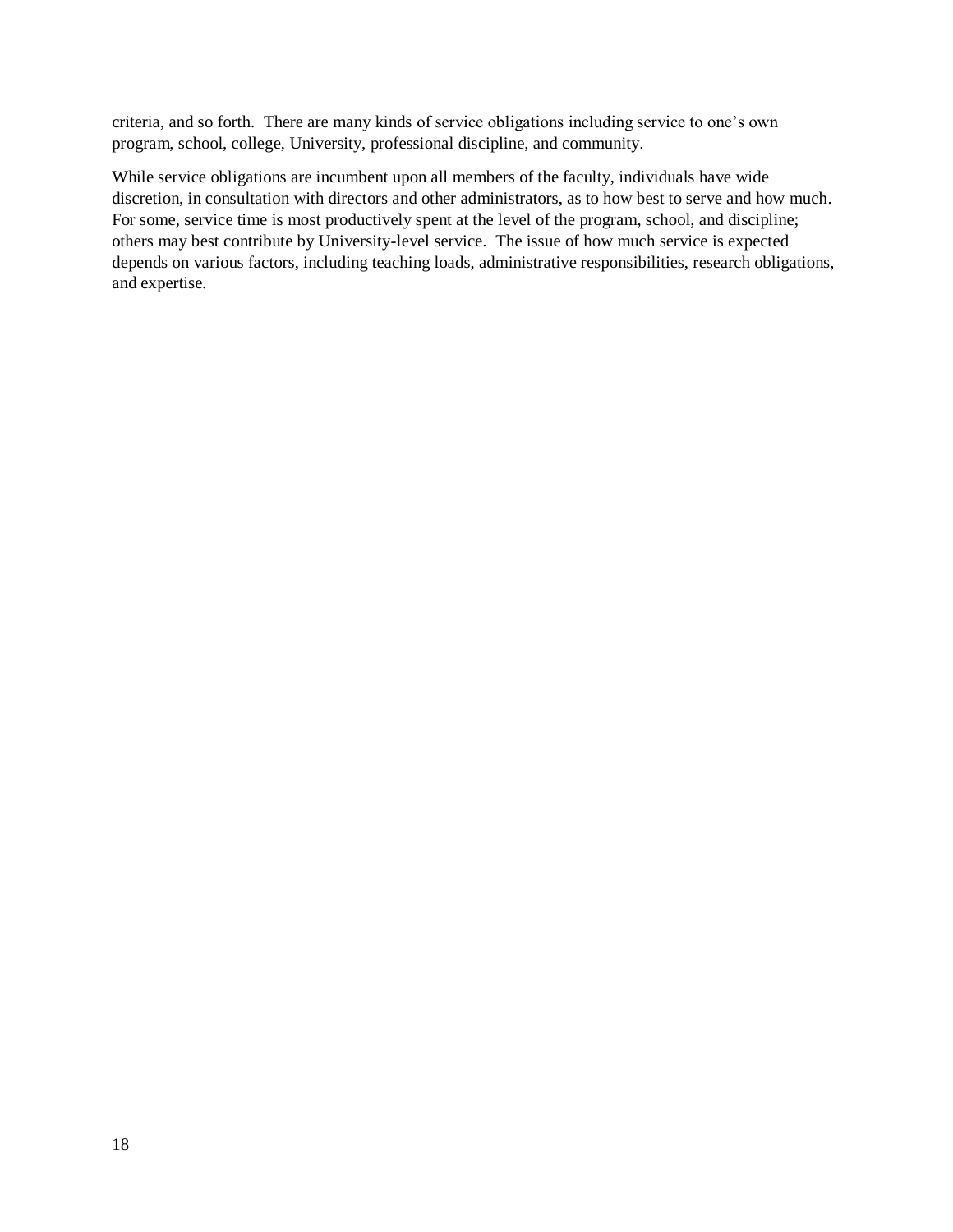## Chapter 4. Annual Evaluation of Faculty Performance

#### <span id="page-24-1"></span><span id="page-24-0"></span>4.1.Introduction

Annual evaluations of work performance are mandatory for academic personnel at the University. The evaluation framework serves to ensure effectiveness in teaching, research/creative activities, and service by providing a common structure for annual evaluations. This structure includes the allocation of workload and periodic opportunities for professional development. Additionally, annual evaluations inform decisions for tenure, promotion, and merit-based salary adjustments.

The annual evaluation framework is oriented toward proactive engagement between faculty members and their peers and supervisors. The annual evaluation process is meant to stimulate feedback among faculty, school directors, and deans in order to realize maximum potential, effectively allocate resources, and fairly arbitrate appeals made by faculty members. The process is aimed at maximizing potential and supporting the University mission.

Flexibility, clarity, transparency, efficiency, and fairness are key attributes of the evaluation framework. Schools are largely responsible for developing work performance criteria and expectations, which are to be consistent with college expectations, clearly articulated in writing, and made readily available to faculty and administration.

Work performance criteria are designed to promote achievement in teaching, research/creative activities, and service. The three-tier evaluation system is intended to be efficient and effective and is based on meeting expectations established by academic units. Schools are responsible for designating faculty workload allocation percentages that align with guidelines suggested below where flexibility exists for adjustments as necessary.

#### <span id="page-24-2"></span>4.2. Annual Evaluation Framework

The annual evaluation framework serves as the primary structure for setting annual objectives and allocating resources for faculty to achieve professional goals and progress toward promotion and tenure.

School directors work with faculty to establish professional objectives for the year and evaluate how objectives align with school, college, and institutional visions. Annual evaluations provide the opportunity to determine the extent to which the prior year's objectives were met and to set aspirational targets for the year ahead. Although objectives are set annually, discussions about progress towards objectives should occur as needed, for example when a major objective is attained early, some significant obstacle to fulfilling an objective arises, or a new opportunity presents itself that cannot be postponed to the next evaluation year.

Decisions for obligating authority for annual faculty evaluations are made at the school level and are based on the governance option chosen, see [1.10.2 above.](#page-11-0)

#### <span id="page-24-3"></span>4.3.Workload Allocation

Annual evaluations of faculty performance are tied to types and proportions of work activities throughout a given year. Allocation of workload should not be static but should balance the needs of a program or school and the professional goals of the faculty member; while maintaining the standards set forth by the school, college, and University and supporting achievement in all three categories of evaluation. The annual evaluation process should include a discussion of goals and workload allocation for the upcoming year in each of the three categories of evaluation. Workload should be clearly defined to promote transparency in allocation decisions and expectations for performance.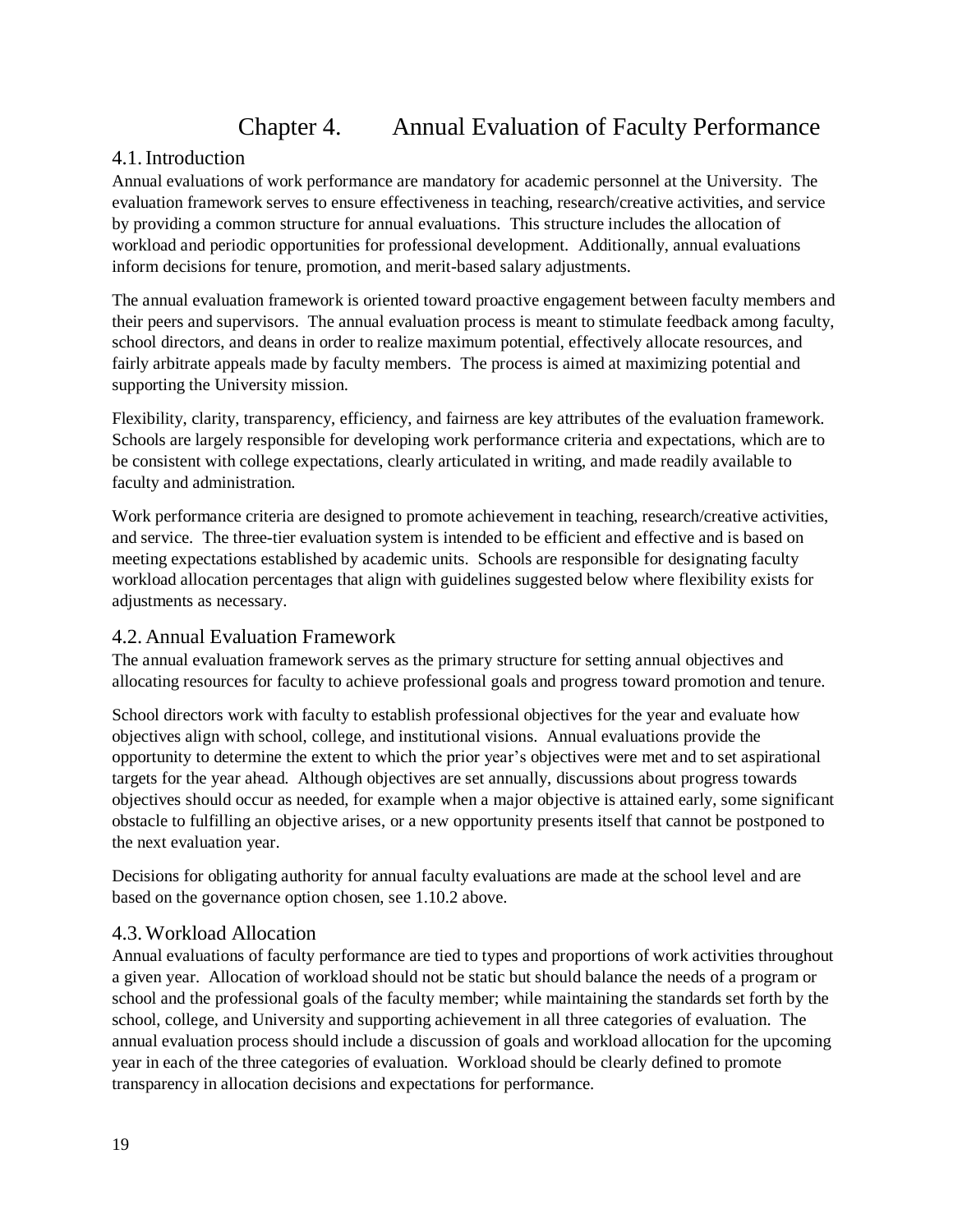In developing workload allocations, schools should ensure instructional functionality of degree programs; support innovative modes of instruction; promote student success and involvement; encourage progress in research and creative activities; accentuate strengths of disciplinary clusters; foster interdisciplinary engagement; support professional development opportunities for faculty; and serve the needs of the school, college, University, professional organizations, and communities.

Workload allocation should be established in meetings between the school director and the faculty member in consultation with a program coordinator or dean as appropriate. Workloads must be documented and signed by both parties to acknowledge completion of the process and receipt of the assignment and approved by the dean. Other members of a Faculty Evaluation Committee (FEC) should not be directly involved in decisions regarding workload allocation*.*

Course load allocation is based on the equivalent of four 3-hour courses per semester. Each course is assigned a percentage determined in consultation with the faculty and director. For guidelines more specific than those listed below, refer to [Appendix A.](#page-62-0) Deans and directors, or any other administrator responsible for determining workload allocation, should also consult the workload policy in the Employee Handbook.

Faculty with any expectations for research/creative activities should receive a reduction in course load in order to meet expectations for those research/creative activities. Assigned course load or allocation of teaching (or service, at the discretion of the school) should consider student mentorship activities not directly associated with classroom instruction and other factors that may increase time devoted to teaching activities.

Service contributions (to the program, school, college, University, or profession) requiring a time commitment beyond the usual expectation for the school may warrant a reallocation of workload from either teaching or research/creative activities. This reallocation is particularly relevant for academic programs with few faculty members to sustain essential functions (e.g., annual reporting, academic advisement) or support strategic initiatives requiring service.

Some situations may warrant adjusting a faculty member's workload allocation. Examples include unforeseen circumstances, such as unexpected increases in enrollment or the departure of a faculty member which leaves a gap in the curriculum that must be covered; commitments created by new external funding agreements; or the need to participate in a significant service activity.

Workload allocation should be aligned with expectations for the identified role (teaching track, tenure track) for which the faculty member has been employed, such that decisions for promotion or tenure are based upon criteria appropriate for that role. See [Chapter 5](#page-32-0) for more information on promotion and tenure.

#### <span id="page-25-1"></span><span id="page-25-0"></span>4.4. Faculty Evaluation Process

#### 4.4.1. Annual Activity Report

All academic personnel must submit annual activity reports to the school director by January 31<sup>st</sup>. These reports include a summary of professional activities in the areas of teaching, research/creative activity, and service during the year evaluated.

If governance option 2 or 3 was chosen by the school, the director distributes the activity reports to appropriate members of the FEC for review. Each member of the committee is evaluated by the other members of the committee. School directors and associate deans are evaluated for all work-related categories, including administrative performance, by the dean and not by the other members of the FEC.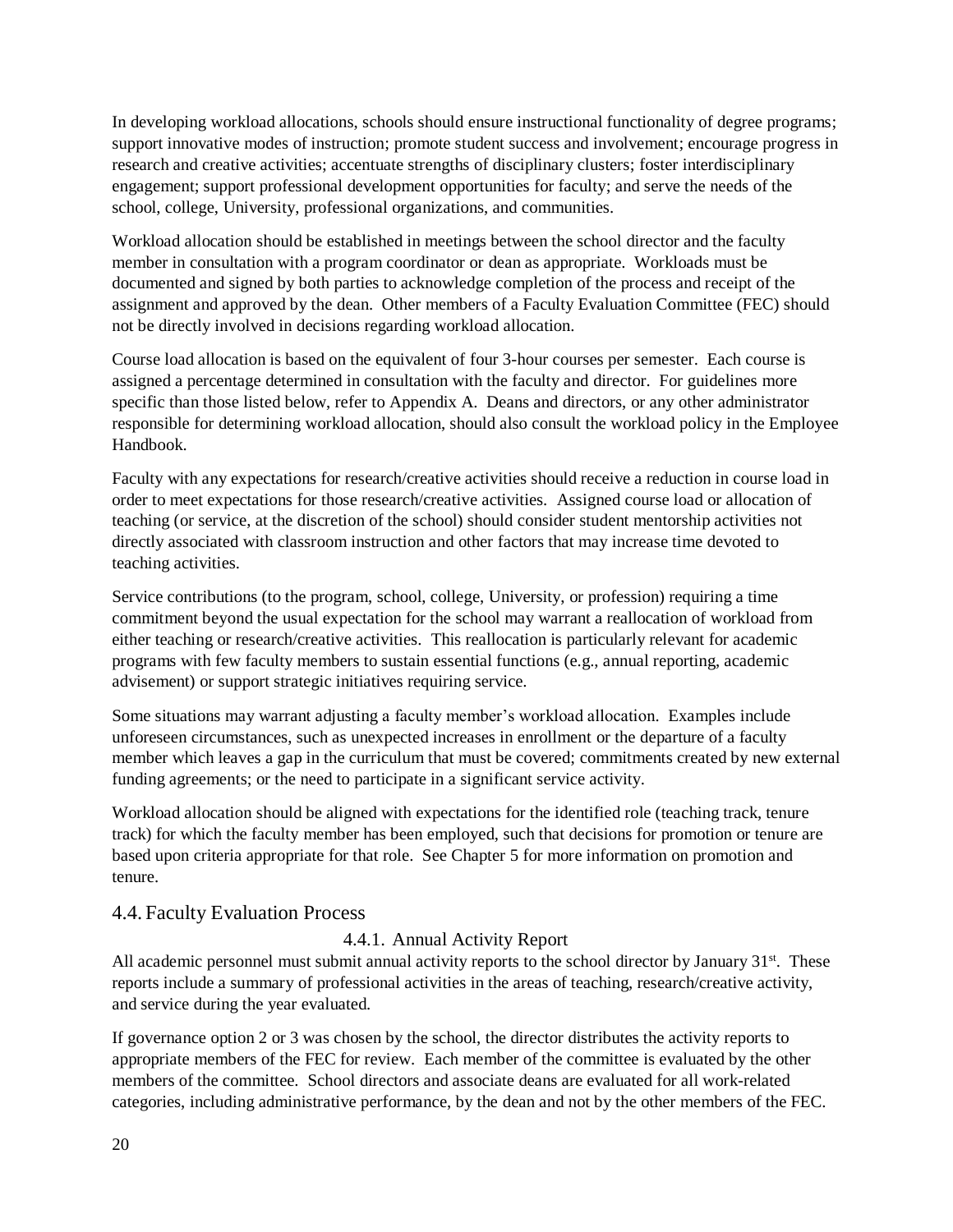However, evaluations of directors and associate deans in regards to teaching and research/creative activities are to be based on specifications outlined in the relevant school-level documents. Associate directors are reviewed by the FEC in the areas of teaching, research/creative activities, and nonadministrative service while administrative performance is evaluated exclusively by the director.

#### 4.4.2. Evaluation Report

<span id="page-26-0"></span>Depending on the governance option chosen, the school director or FEC writes annual evaluation reports for each person evaluated. Each person is to be rated in the three categories of teaching, research/creative activities, and service based on the following rating categories.

#### <span id="page-26-1"></span>4.5. Faculty Evaluation Guidelines

Teaching, research/creative activities, and service are evaluated annually for each faculty member according to the following ratings categories: "does not meet expectations", "meets expectations", and "exceeds expectations". Schools are responsible for determining and documenting reasonable criteria for meeting expectations in association with workload allocation guidelines. These criteria require approval from the school director and the dean before being made publicly available through the Office of the Provost. The criteria must be approved at all levels and formally established in writing before faculty are held accountable to those standards. A separate category of "collegiality" should not be added to the traditional three categories of faculty performance. Instead, academic units should develop clear definitions of teaching, research/creative activities, and service, in which the virtues of collegiality are reflected.

#### *4.5.1.1. Expectation Rating Categories*

Given the wide diversity of subjects offered at the University, schools are best suited to assess faculty contributions and are responsible for determining and documenting expectations for each of the three categories of evaluation. These expectations can be subsumed within a detailed rubric (see [Appendix B](#page-64-0) for an example) or a more simplified disclosure of standards that serve as a baseline for achievement. Further, schools should clearly articulate and document circumstances that warrant assignment of "does not meet expectations" and "exceeds expectations" (see [Appendix C](#page-68-0) for examples). Evaluative criteria require approval from school directors and deans before being made publicly available through the Office of the Provost.

#### 4.5.1.1.1. Meets Expectations

Faculty performance expectations should promote high levels of achievement facilitating student success and profession contributions consistent with the University mission. Meeting expectations implies that faculty achieve articulated and measurable professional objectives and maintain continuous career advancement, including progress toward tenure or promotion. See [Appendix C](#page-68-0) for examples. Faculty are also expected to contribute to a culture supportive of students, colleagues, and units. Meeting expectations is more than achieving a minimally acceptable level of performance to avoid contractual termination. While not a guarantee of success, meeting expectations in annual evaluations is an essential element of a successful path to promotion or tenure.

#### 4.5.1.1.2. Does Not Meet Expectations

Assignment of does not meet expectations should be made for faculty who are unable to produce evidence of having met objectives established in the prior year. Faculty who meet objectives early in the year but do not recalibrate them in consultation with their directors also are not meeting expectations for faculty performance.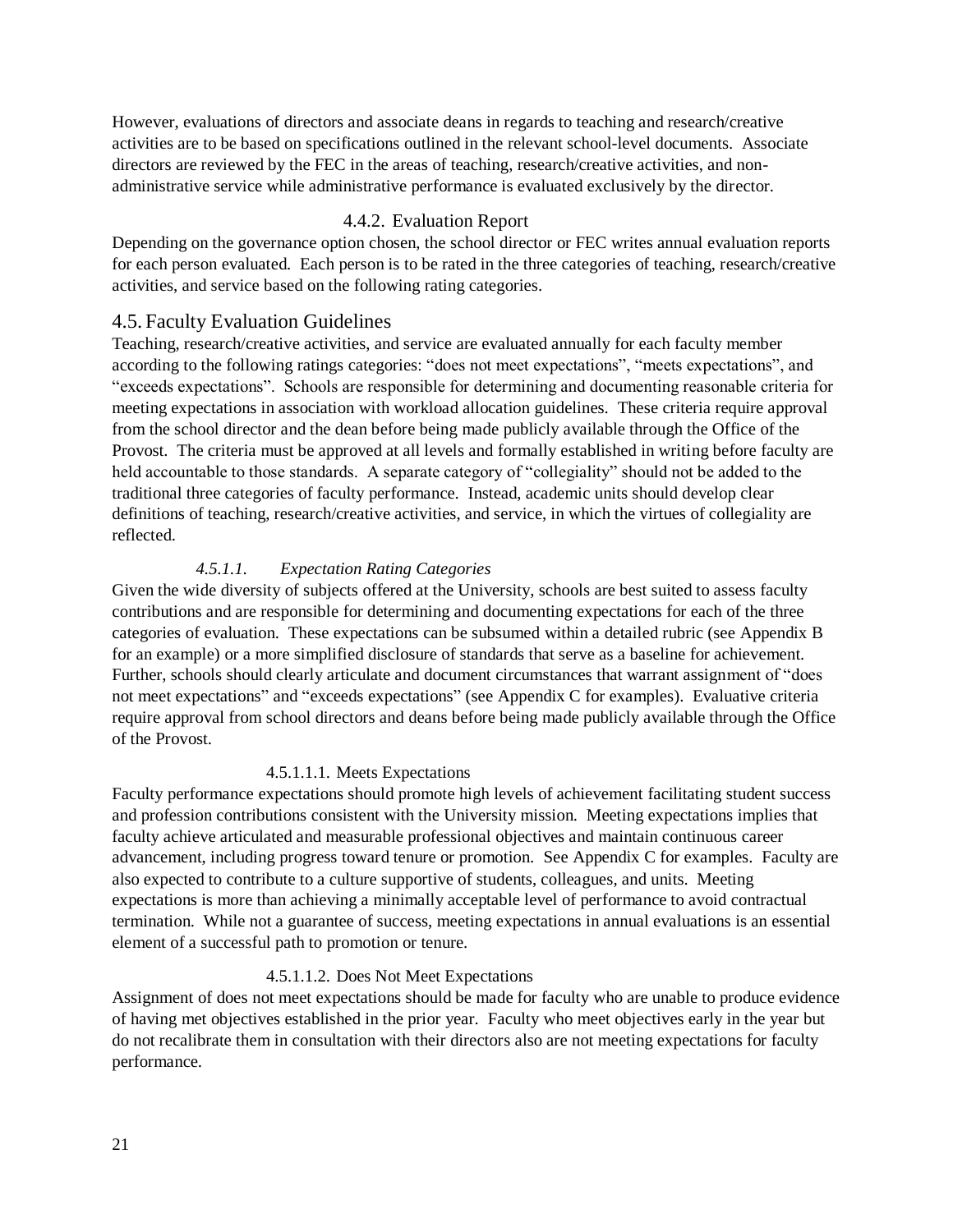#### 4.5.1.1.3. Exceeds Expectations

Assignment of exceeds expectations should be reserved for faculty who demonstrate excellence far beyond professional objectives set for the year, for achievement of highly ambitious objectives, or for a high level of contributions deemed especially complementary to the program, school, college, or the University vision. This designation should be reserved for faculty who provide evidence of high performance in teaching, research/creative activities, or service. When a faculty member achieved more than school expectations but not enough to merit assignment of exceeds expectations, a specific mention of achievement should be included in the noteworthy activities and remarks section (see [4.5.1.3 below\)](#page-27-1) of the annual evaluation report. See [Appendix C](#page-68-0) for examples.

Faculty are expected to contribute significantly in their professional roles. Therefore, a high percentage of faculty in a school who exceed expectations suggests that directors should examine goal-setting and work with faculty to adjust to a higher aspirational level.

#### *4.5.1.2. Considerations for Online Instruction*

Due to the unique nature of the online learning environment, online teaching requires its own set of evaluation benchmarks. While specific assessment benchmarks may vary from one academic unit to another, each unit should develop online teaching evaluation criteria that meet or exceed standards set through the [online instructional policy.](https://www.usm.edu/institutional-policies/policy-acaf-ool-001)

#### *4.5.1.3. Noteworthy Activities and Remarks*

<span id="page-27-1"></span>Annual evaluation reports should include a separate section for noteworthy activities and remarks for evaluators to mention specific achievements or deficiencies that might not otherwise be discernible from evaluation ratings (see [Appendix C](#page-68-0) for examples). Additionally, activities considered exemplary of interdisciplinary collaboration are appropriate for inclusion in this section. Documented activities and remarks can be used alongside the ratings for tenure and promotion decisions, merit-based raises, or other important personnel decisions. Noteworthy activities and remarks are not intended to be a comprehensive list of annual faculty achievements or deficiencies, but instead to disclose aspects of a faculty member's performance that evaluators consider worth mentioning or to clarify assignment of a particular rating.

#### 4.5.2. Faculty Evaluation Meetings

<span id="page-27-0"></span>The annual evaluation process offers an opportunity both to review activities from the previous year and for faculty to discuss professional objectives and goals for the year ahead and request necessary resources with their directors.

Evaluation meetings should be scheduled annually between February 1<sup>st</sup> and March 15<sup>th</sup>. Two distinct meetings are necessary to complete the annual evaluation process for each faculty member: (1) review and discussion of the previous year's activities and (2) establishment of professional objectives and workload allocation for the year ahead.

The first meeting will include the faculty member, school director, and FEC members. The proceedings include discussion of the basis of the evaluation and the opportunity to clarify any misunderstandings. At this meeting, the evaluation is signed by the faculty member, director, and FEC members, if appropriate. Faculty member signature does not signify concurrence with the evaluation, only receipt.

Prior to signing completed annual evaluations, faculty may request written communication from administrative evaluators to outline strategies for improving workload allocation issues or request resources available for high-quality teaching and research/creative activities. Faculty also may appeal the results of their annual evaluations if they disagree with the assigned ratings or written comments from the evaluation committee. If the response remains unsatisfactory to the faculty member and efforts to resolve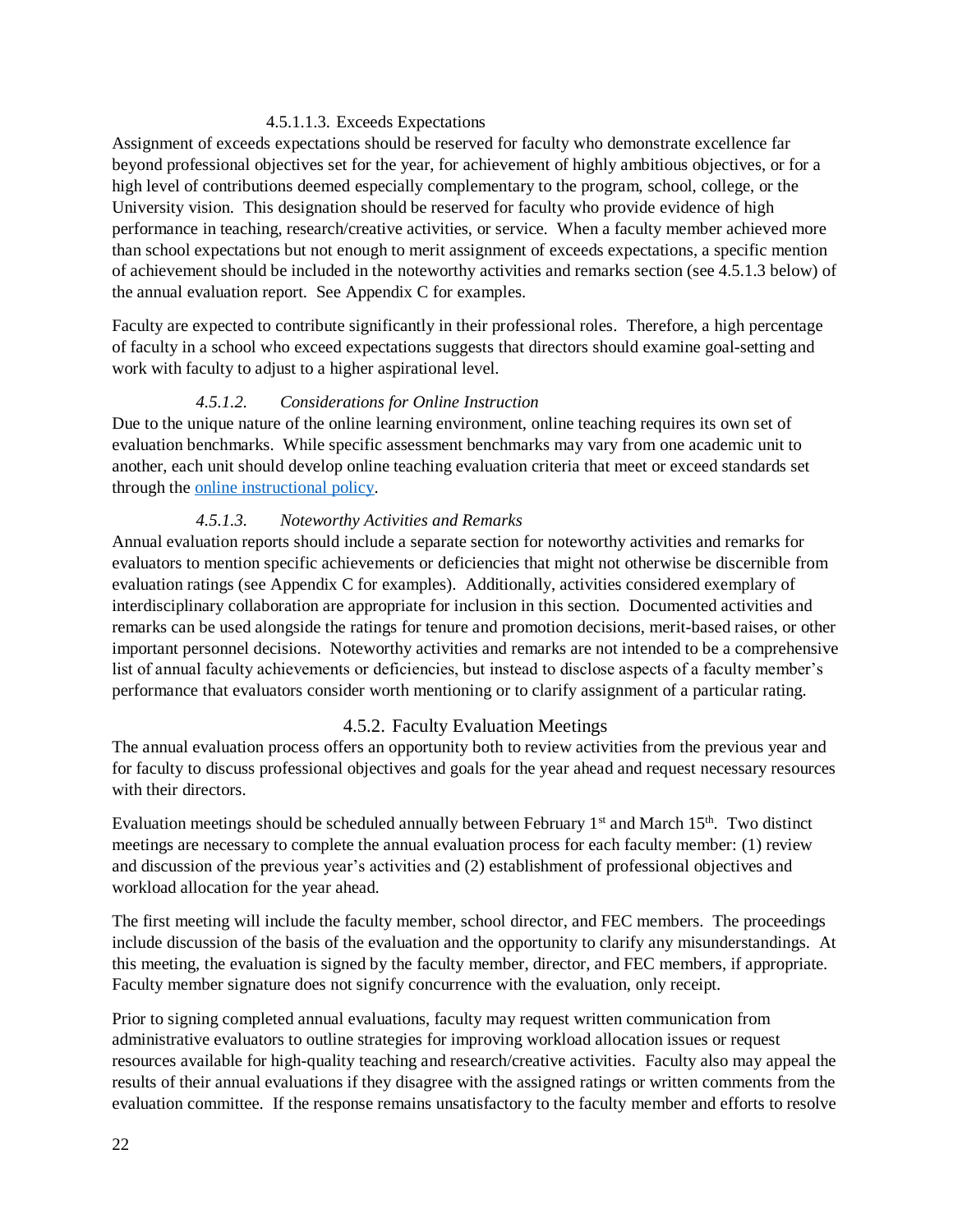issues are unsuccessful at the school level, an appeal can be initiated in accord with the grievance procedure outlined in [Chapter 7.](#page-51-0) Faculty who are repeatedly overruled in their efforts to appeal annual evaluation results but continue to appeal evaluation results are subject to reprimand and expressions of concerns regarding their collegiality.

The second meeting is between the director and the faculty member. When a faculty member and the director are unable to agree on appropriate annual objectives, the dean serves as the final arbitrator.

Although not required, quarterly or mid-year meetings are strongly encouraged between faculty and directors to revisit objectives and to promote faculty success and continuous professional development.

#### 4.5.3. Transmittal to the Dean

<span id="page-28-0"></span>Governance option 1: The school director submits signed evaluations to the dean.

Governance option 2: The committee chair, after obtaining signed concurrence or dissent from each committee member, submits signed evaluations of the FEC to the dean.

Governance option 3: The committee chair, after obtaining signed concurrence or dissent from each committee member, submits the committee's evaluations to the school director. Those evaluations with which the school director concurs are formally approved by the director's signature and transmitted to the dean. If the school director dissents from any FEC evaluations, the director may prepare independent evaluations for those faculty and transmit them, along with the evaluations of the FEC (with dissent noted by the school director's signature) to the dean with a copy sent to the faculty member and to the chair of the FEC.

Upon request by the Office of the Provost, annual summaries by academic unit or faculty rank are to be provided by colleges to facilitate assessment of evaluation metrics and to ensure consistent application of evaluation standards across the University.

#### 4.5.4. Formal Development Plans

<span id="page-28-1"></span>A formal development plan for improvement is initiated by the school director and FEC after a faculty member receives: (1) a second consecutive assignment of does not meet expectations in one of the three categories of faculty workload (teaching, research/creative activities, service) or (2) assignment of does not meet expectations in at least two categories in the same year. In addition to specific goals in the deficient areas, the development plan should specify the resources, training, and services that the faculty member needs to return to satisfactory productivity.

A faculty member's workload should be reviewed by the school director as part of the development plan. If reweighting of workload obligations might solve the deficiency, it should be done as part of the process. For example, late-career faculty members who are doing less research might be assigned a 4/4 teaching schedule, expanded service obligations, and fewer research expectations. This approach may be the best way to support tenured faculty later in their careers who are still meeting expectations in two evaluative areas but not in the third.

Having a development plan in place does not mean that a tenured faculty member is on post-tenure review (PTR). A development plan is a proactive step to prevent the need for PTR. The development plan should follow the guidelines established in the annual evaluation process.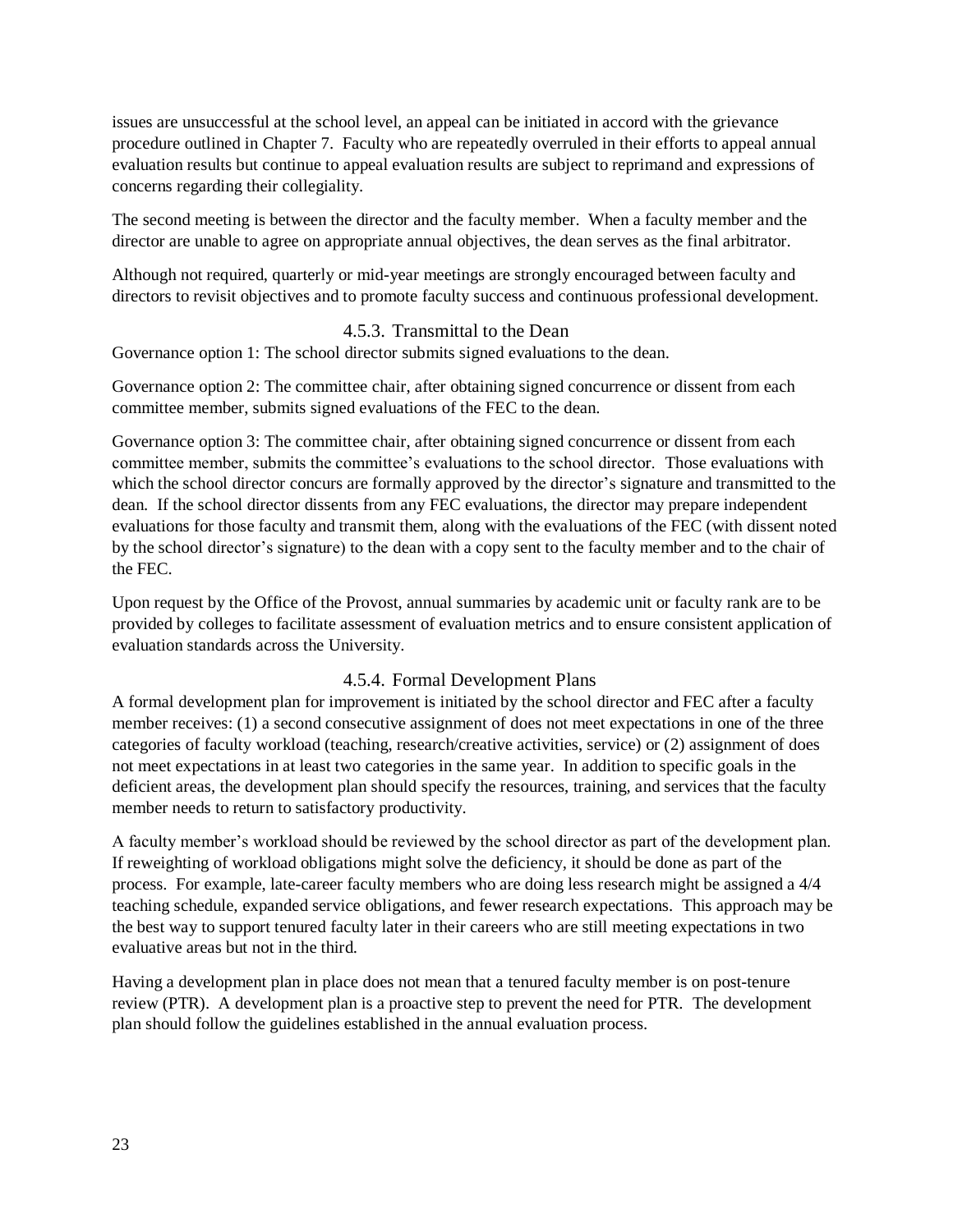#### <span id="page-29-0"></span>4.6.Interdisciplinary Appointments

<span id="page-29-1"></span>4.6.1. Recommendations for Jointly Appointed Faculty Jointly-appointed faculty have workload assignments shared between two evaluative units. Policies for jointly appointed and interdisciplinary faculty should be established that include the following elements:

#### *4.6.1.1. Letter of Agreement when Faculty are Appointed*

A letter of agreement between academic units should outline the responsibilities of the faculty member with respect to each unit with regards to teaching, research/creative activities, and service. For new appointments, this agreement should be part of the offer letter. Differences between academic units in policies and procedures should be recognized and resolved in the letter of agreement. Differences may include workload allocation, annual evaluation, promotion, and tenure expectations.

Overall expectations of a jointly appointed faculty member should not exceed those of any non-jointly appointed faculty. For example, the jointly appointed faculty member should not have more responsibilities for unit meetings or advising than non-jointly appointed faculty. Other terms to be specified include: resources provided, physical space needs, level of support from staff within the unit, procedures to address conflicts between academic units, and whether the joint appointment can be renegotiated in the future.

#### *4.6.1.2. Annual Evaluations*

Expectations for annual evaluations should be set, modified, or reconciled based on the specific needs of the joint appointment. Units should set expectations based on the joint appointment rather than requiring the faculty member to meet both units' expectations. Units may be able to set expectations based on the percentage of the faculty member's appointment in each unit, especially for teaching and advising workload. However, issues of research/creative activities may require a new set of guidelines based on the specifics of the joint appointment (e.g., acceptable outlets for activities and types of research may need to be expanded). Evaluation committees for jointly appointed faculty should include at least one voting member of the minority evaluative unit.

#### 4.6.2. Recommendations for Affiliated Faculty

<span id="page-29-2"></span>When faculty have 100% of their budgeted lines in a home unit but have teaching or research/creative activity responsibilities in another unit, they are considered affiliated and not jointly appointed. However, many of the same recommendations above should apply to these faculty.

A letter of agreement between units should specify the rights and responsibilities of the faculty member and the units. Annual evaluation, promotion, and tenure guidelines for affiliated faculty should consider and account for their affiliated and interdisciplinary status. The home unit is encouraged to be flexible in modifying traditional disciplinary standards of evaluation without compromising the rigor of those standards. The home unit should solicit input from the affiliated unit.

#### <span id="page-29-3"></span>4.7. Post-Tenure Review (PTR)

While tenure confers a qualified expectation of continued annual employment, tenured faculty members are as responsible as faculty without tenure for sustained and quality contributions to the University's mission in the areas of teaching, research/creative activity, and service. PTR is not a re-evaluation of tenure but is a way to assist faculty members in their professional development and document their ongoing commitment to the University's mission.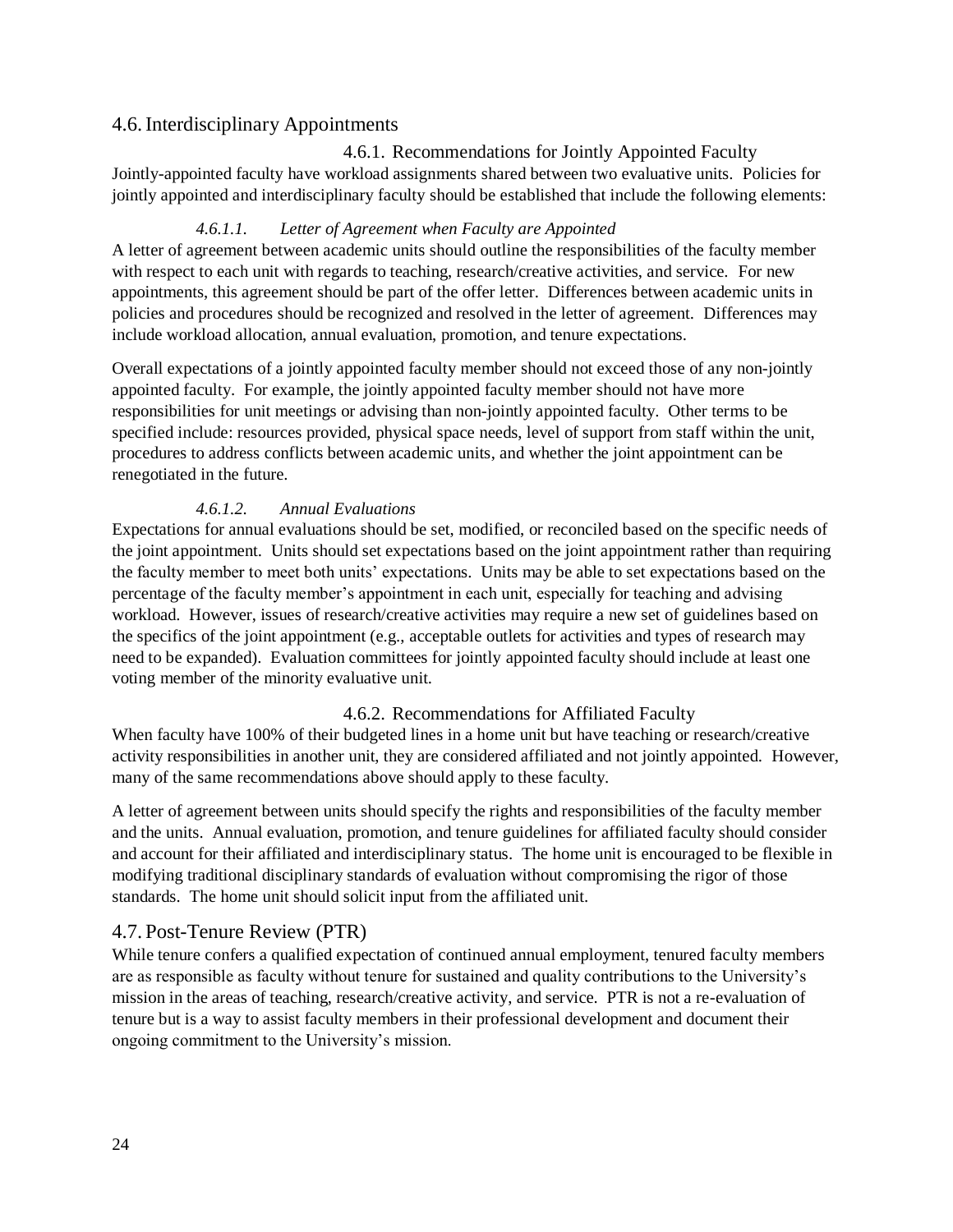#### 4.7.1. Post-Tenure Review Criteria

<span id="page-30-0"></span>PTR occurs only after a faculty member has been given the opportunity to address deficiencies identified in the formal development plan discussed in [4.5.4 above.](#page-28-1) Provided there are no substantially mitigating circumstances (e.g., serious illness), PTR is initiated when faculty do not meet expectations in any one category for four consecutive years or in two or more categories for two consecutive years. Faculty are no longer on PTR if they receive a rating of meets expectations for all three categories within two years of being put on PTR. For faculty who fail to receive a rating of meets expectations for all three categories within two years of being placed on PTR, the school director, dean, and Provost must agree on a course of action that could include termination of employment.

#### 4.7.2. Post-Tenure Review Process

<span id="page-30-1"></span>When applicable, PTR should be initiated in the spring, as soon as annual evaluations for an academic year are approved by a dean. Schools should not delay the PTR process until the fall.

PTRs are to be conducted by three faculty members selected from any school or college within the University, with one member each selected by school director, dean, and the faculty member. By unanimous agreement of the three selected faculty, up to two additional faculty may be added to the committee. The committee meets over a two-year period. When committee members cannot complete their two-year terms, replacement representatives are selected by whoever made the original selections.

Within one month of the date of initiation of PTR, or not later than September 1 of the first year to be included in PTR, the faculty member being evaluated will prepare and submit a portfolio of all relevant materials. The portfolio should include the current annual evaluation; annual evaluations from the preceding four years; goals for each of those years; an up-to-date curriculum vitae; evidence of performance contributions in the categories of teaching, research/creative activity, and service; and a new formal development plan. Additional materials may be added to the portfolio by the school director or dean at any time during the process but added materials must be shared with the faculty member.

The PTR committee must review the submitted portfolio within one month of its submission. The review is based on the faculty member's specific role and responsibilities in the school. If necessary, in consultation with the faculty member, the committee suggests modifications to the proposed development plan to assist the faculty member in correcting identified deficiencies. The plan specifies how deficiencies will be remedied. The plan includes specific goals, activities needed to meet the goals, timelines for completing the activities, criteria for assessment of progress, and facilitating institutional resources needed to progress as described. With input from school directors, final drafts of development plans are approved by deans.

Prior to its final recommendation, the faculty member has a right to meet with the PTR committee. The committee elaborates in writing its findings regarding the proposed development plan and provides copies to the faculty member, school director, and dean. The final recommendation must be in place within two months of the faculty member's notification to prepare portfolio materials. The plan must be implemented the semester following its proposal (summer generally excluded).

The faculty member may appeal the findings of the committee and the recommended faculty development plan to the Provost, who consults the college promotion and tenure committee(s) and may seek the advice of the University promotion and tenure committee.

The faculty member and school director meet at least once each semester to review the faculty member's progress. After each meeting, the school director sends a progress report to the faculty member, PTR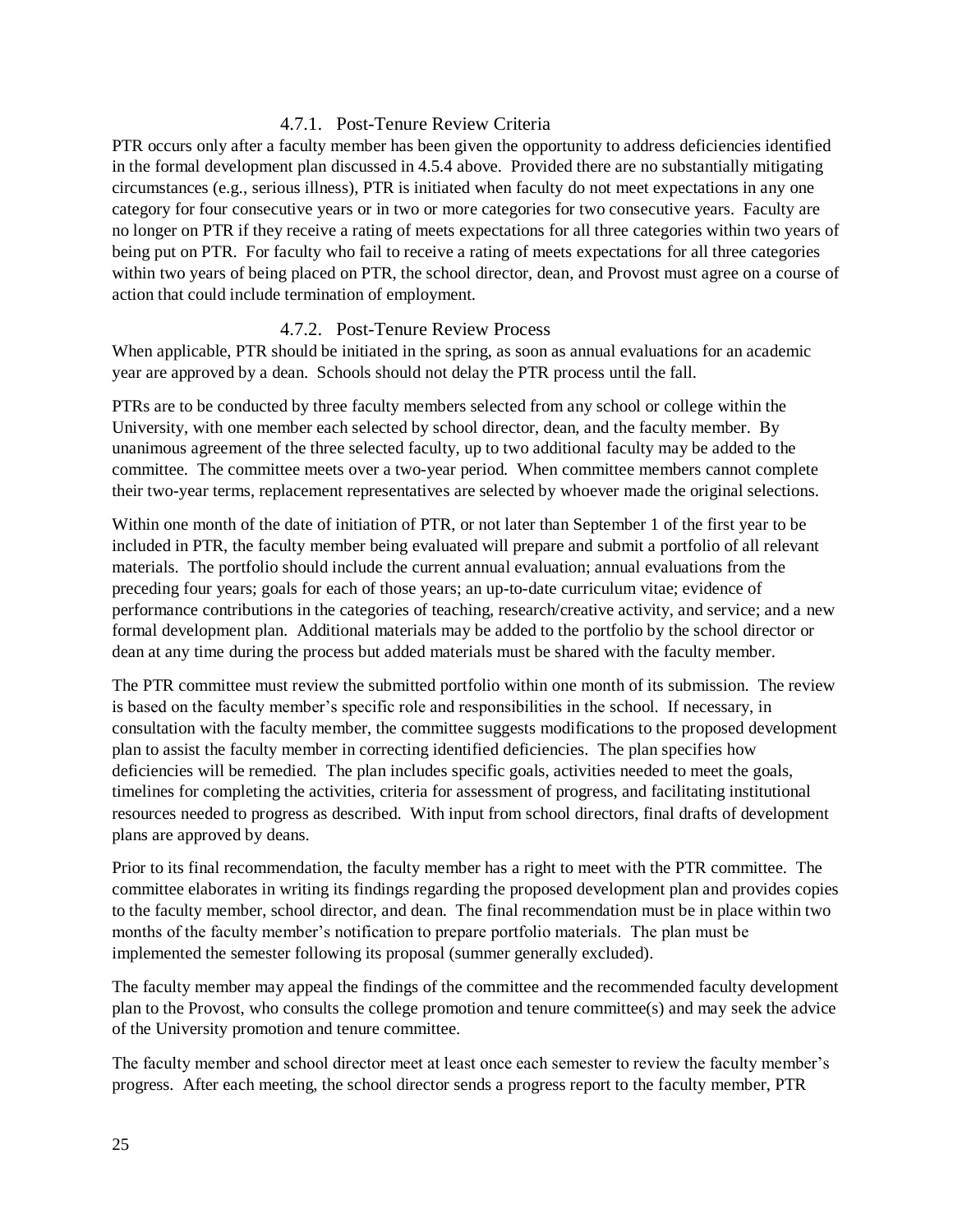committee, and dean. The faculty member may request a review of progress by the PTR committee. If so, this review is forwarded to the faculty member, school director, and dean.

If, as determined by the PTR committee, the objectives of the development plan are met at any point within two years, the school director makes a final written report. This final report includes an overall rating for the time since the plan was implemented, as well as ratings for teaching, research/creative activities, and service during this time. If the objectives of the development plan are not met after two years, the committee recommends sanctions to the school director and dean. Termination proceedings begin if recommended by the dean.

#### 4.7.3. PTR for Jointly Appointed and Affiliated Faculty

<span id="page-31-0"></span>Development plans for jointly appointed and affiliated faculty should reflect the circumstances of the faculty member's appointment. PTR committees for such faculty include at least one member from every budgetary or evaluative unit connected to the appointment. The path of approval of the development plan for jointly-appointed faculty should be specified at the beginning of the PTR process. Depending on the situation, whether the joint appointment is across budgetary units within a college or in two colleges, directors and deans may act in concert or the school director and dean of the home unit may take precedence with input from the others. The process should be agreed upon with the Provost when PTR is initiated.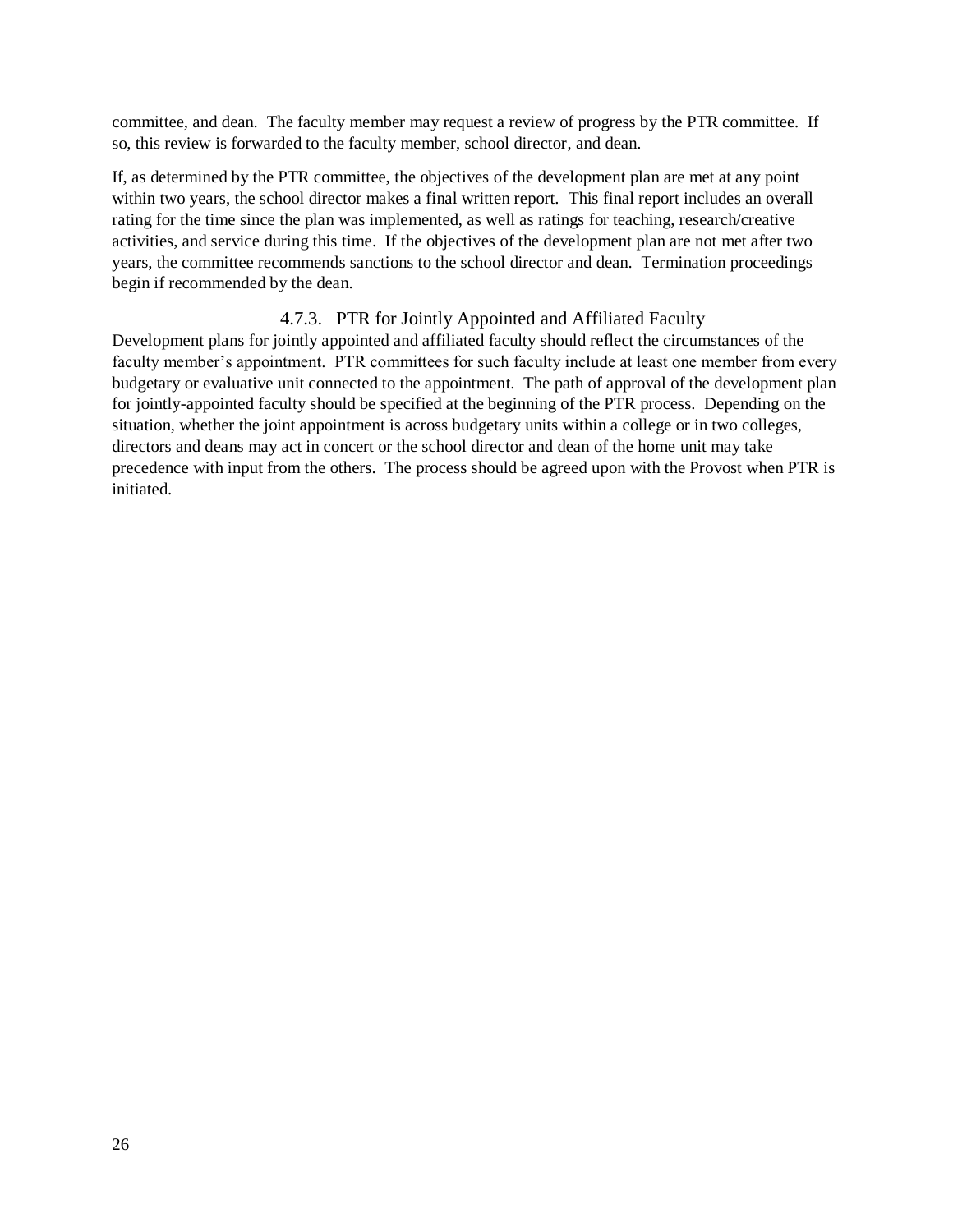## Chapter 5. Promotion and Tenure

#### <span id="page-32-1"></span><span id="page-32-0"></span>5.1.Board Authority

The Board of Trustees may extend promotions in academic rank and tenure to faculty based upon the recommendation of the University President. Board policy specifies that a candidate for promotion in academic rank must display evidence of (a) professional training and experience; (b) effectiveness of teaching or librarianship; (c) effectiveness in interpersonal relationships, including professional ethics, cooperativeness, resourcefulness, and responsibility; (d) professional growth, such as research, publications, and creative activities; and (e) service, such as economic development and non-teaching activities that further University goals or reflect favorably on the University. The Bylaws of the Board of Trustees state that promotion in academic rank or tenure may be based on other criteria established by the University with the approval of the Board.

#### <span id="page-32-2"></span>5.2. Pre-Tenure Review

Pre-Tenure Review is intended to evaluate the progress of tenure-track faculty towards the award of tenure and to determine areas for improvement of performance as necessary. Successful pre-tenure review is not a guarantee of tenure or of continued employment of any type or duration. Negative pretenure reviews constitute notice that progress toward tenure is unsatisfactory and may justify the issue of a terminal contract at the discretion of the President upon the recommendation of the Provost and the Vice President for Research. Candidates who do not prepare and submit a pre-tenure review dossier when it is required will receive a terminal contract.

Pre-tenure review is typically performed in the spring of a faculty member's third year in a tenure-track position. Exceptions are discussed in [5.2.4 below](#page-33-1)

<span id="page-32-3"></span>5.2.1. Pre-Tenure Review Application Materials and Process Pre-tenure review application materials and the process for submitting them are the same as for a tenure review. More information is available on the Provost's [webpage.](https://www.usm.edu/provost/promotion-and-tenure)

<span id="page-32-4"></span>5.2.2. Pre-Tenure Review Evaluative Bodies and Actions Pre-tenure review involves the same evaluative bodies and process as review of tenure or promotion, discussed in 5.8.1.2 below, with the following differences. Letters from external evaluators will not be solicited for pre-tenure review. The University Promotion and Tenure Committee will not review pretenure review materials and pre-tenure review stops at the Provost's level, while tenure decisions are finalized at the level of the IHL Board.

A principal task of the school promotion and tenure committee in the case of pre-tenure review is to identify areas in which the candidate may need to improve in order to eventually merit tenure. The members of the committee must assess whether the candidate is making satisfactory or unsatisfactory progress toward an award of tenure. In addition, the committee must identify areas where improvements are needed. As in the case of letters from the committee for promotion or tenure, the written recommendation must include the rationale and vote count of the committee.

School directors must submit the pre-tenure reviews to the college promotion and tenure committee and the dean of the college in which the faculty member under review holds academic appointment. School directors and the college promotion and tenure committees must also prepare and submit independent evaluations to academic deans, either concurring or dissenting with the school committee. If a school director is the subject of pre-tenure review, the recommendation of the school committee is forwarded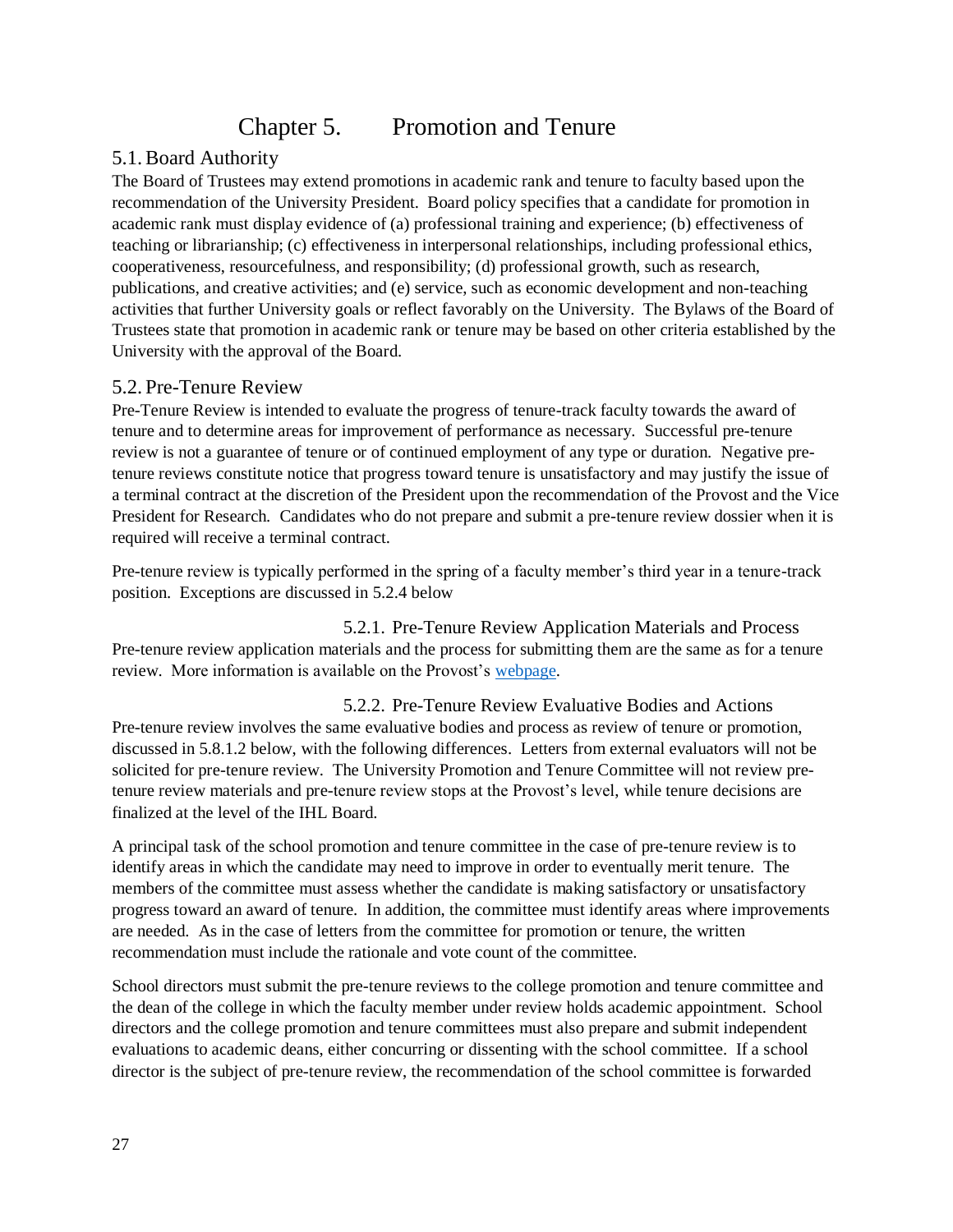directly to the college promotion and tenure committee and the dean. Pre-tenure reviews are forwarded from the deans to the Provost without involvement of the University Advisory Committee.

As with tenure and promotion cases, the faculty member under review will receive a copy of the letter from each evaluative entity when it is sent to the next level of review. School directors also must assure that copies of pre-tenure reviews are retained in school personnel files. Upon request by a candidate, school directors must provide the candidate with a copy of the pre-tenure evaluations maintained in school personnel files.

#### 5.2.3. Pre-Tenure Review Criteria

<span id="page-33-0"></span>Criteria for pre-tenure review are the same as for tenure but take into account that candidates have not had the full probationary period to build their record of achievements. A principal task of the school promotion and tenure committee is to identify areas in which the candidate needs to improve to eventually merit tenure and to help the candidate identify strategies to improve. These strategies must be closely associated with the annual evaluation process so that candidates can monitor their progress in areas that were deficient and additional strategies can be developed to improve.

#### 5.2.4. Pre-Tenure Review for Candidates with Credit for Prior Accomplishment

<span id="page-33-1"></span>Candidates who were hired with three or more years credit towards tenure for prior accomplishments will not be subject to pre-tenure review. Candidates with zero, one, or two years credit towards tenure for prior accomplishments will proceed through pre-tenure review in their third, second, or first year at the University, respectively.

#### <span id="page-33-3"></span><span id="page-33-2"></span>5.3. Promotion

#### 5.3.1. Introduction

There should be a strict separation between promotion and tenure decisions for tenure track faculty. Promotion is official institutional recognition of meritorious achievement in research/creative activities, service, and teaching. Promotion recognizes talented faculty for their records of achievement within their respective disciplines or in interdisciplinary settings. In contrast, tenure reflects expectations for longterm contributions to the University. Promotion to the rank of associate professor is a necessary condition for tenure at the University.

Promotion in the non-tenure track corps of instruction is based on institutional recognition of meritorious achievement in both teaching and service. It recognizes talented non-tenure track faculty members for their records of achievement within their respective disciplines.

Promotion of research and clinical track faculty follows the same processes as other faculty, except they are not evaluated by the University Promotion and Tenure Committee.

#### 5.3.2. Evaluation Criteria

<span id="page-33-4"></span>The following guidelines provide a uniform framework across schools, colleges, and campuses while recognizing that disciplinary variations necessitate a level of school autonomy in establishing more specific guidelines.

#### *5.3.2.1. Teaching*

High-quality instruction should be a requirement for the entire corps of instruction. Therefore, promotion criteria in regards to teaching should be as consistent as possible across disciplines. Schools set their specific evaluation criteria for teaching with an appropriate combination of meaningful metrics.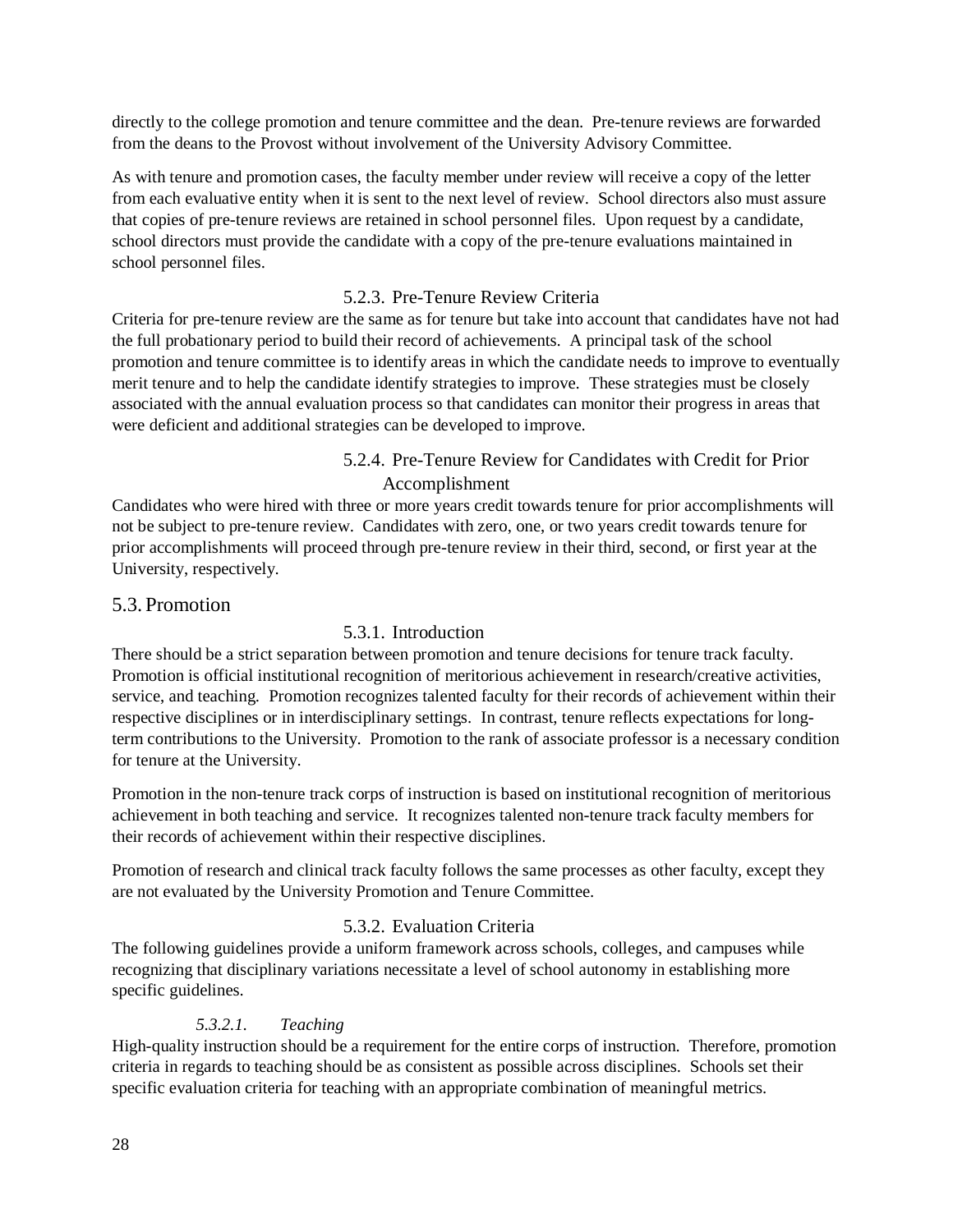#### *5.3.2.2. Service*

Satisfactory service to the discipline, school, and University is a requirement for the entire faculty. Promotion criteria with regards to service should be as consistent as possible across tracks and disciplines. Schools set specific evaluation criteria.

#### *5.3.2.3. Research/Creative Activities*

Requirements for research/creative activities for tenure-track faculty should be set by the schools and should be comparable to (or exceed) those of peer units at peer institutions. This category may be considered but is not necessary for promotion of non-tenure track faculty.

#### 5.3.3. Unsuccessful Applications for Promotion

<span id="page-34-0"></span>For tenure-track faculty, promotion to associate professor typically coincides with tenure. Should a candidate apply unsuccessfully for early promotion to associate professor, a new promotion application must be submitted at the time of applying for tenure.

In the event of an unsuccessful application for promotion from associate professor to professor, the candidate is not eligible to reapply for promotion in the following year. Exemptions may apply in exceptional circumstances identified by the school promotion and tenure committee or the school director during the annual evaluations process.

For non-tenure track faculty, although promotion is desirable, it can be appropriate to maintain individuals at the rank of assistant teaching professor or instructor beyond the five-year probationary period. In the event of an unsuccessful promotion, candidates are not allowed to apply for promotion in the following year with exceptions determined by the school promotion and tenure committee or school director during the annual evaluation process.

#### <span id="page-34-2"></span><span id="page-34-1"></span>5.4. Tenure

#### 5.4.1. Introduction

Although tenure and promotion bear a close relationship with each other in that both recognize faculty members for their records of achievement, the processes serve distinct purposes. Tenure extends an additional level of protection to the faculty member from arbitrary dismissal. Although research/creative activity is a significant component of the University's mission, tenure should not be awarded solely based on this. By granting tenure, the University exercises its belief in academic freedom and recognizes that a faculty member has the knowledge, skills, and professionalism required to make continuing, positive contributions to the discipline, school, and academic community. The tenure guidelines that follow acknowledge that disciplinary variations necessitate a degree of autonomy at the school level.

#### 5.4.2. Definition of Tenure

<span id="page-34-3"></span>Academic tenure is defined as the qualified expectation of a continuation of annual employment that may be awarded to a full-time member of the faculty after completing a probationary period. There is no guarantee that tenure will be awarded at the conclusion of the probationary period. Neither is tenure a guarantee of lifetime employment. Rather, no person who has been awarded tenure may be discharged except upon certain grounds and in accordance with specified procedures.

An award of tenure requires excellence in performance and the promise of continued excellence in teaching, research, and service. It is the responsibility of the faculty member to demonstrate that tenure should be awarded. If awarded, tenure is vested within the school or lowest unit of academic appointment (unless otherwise designated by the IHL Board (IHL 403.01). Achieving tenure does not relieve a faculty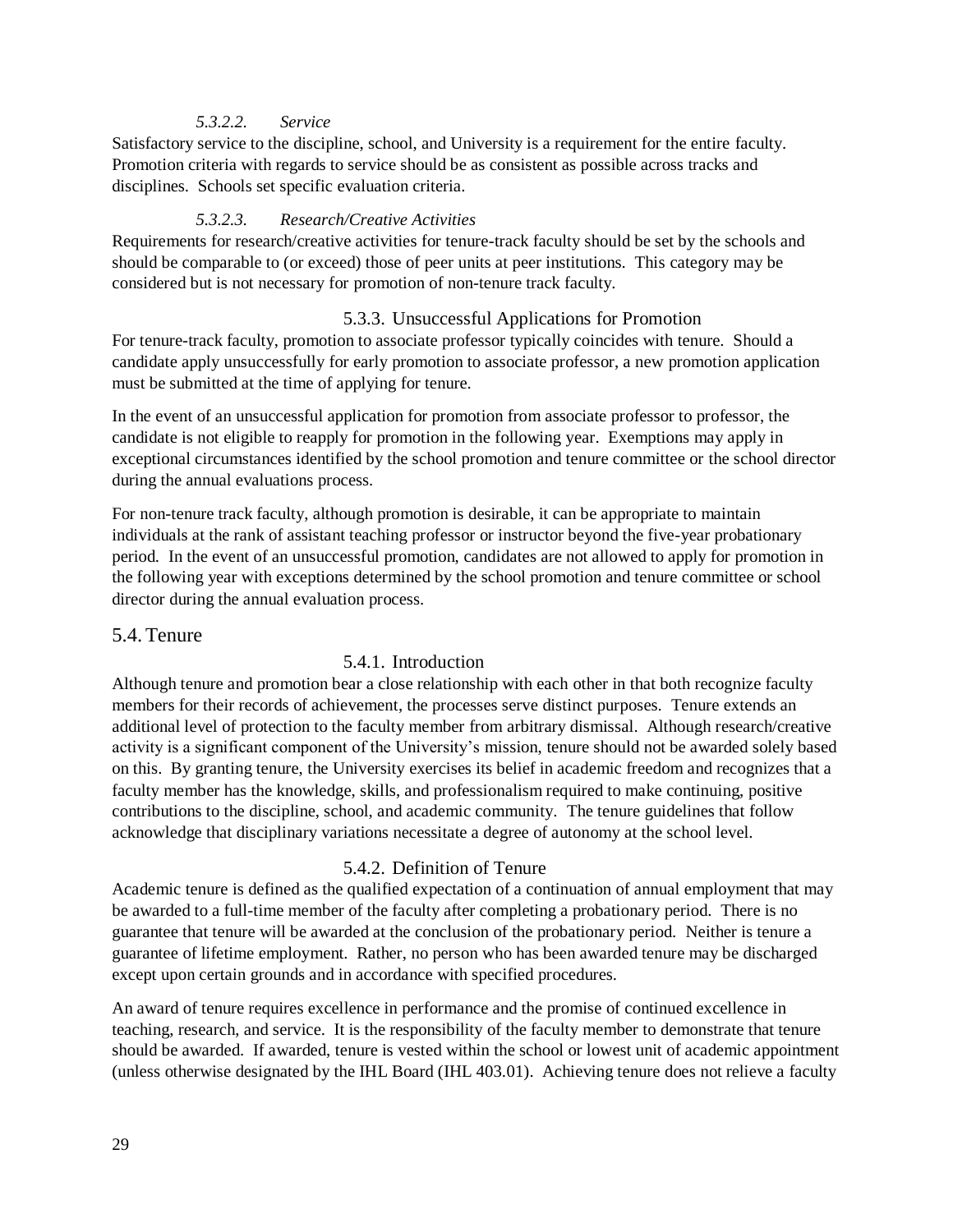member from the standards of professional performance, conduct, achievement, merit, and probity maintained by schools, colleges, the University, and the Board of Trustees.

#### 5.4.3. Associate Professor Requirement

<span id="page-35-0"></span>Because promotion is viewed as a reflection of the disciplinary competence necessary for tenure, the promotion to the rank of associate professor is a necessary, but not sufficient, condition for tenure at the University. Therefore, assistant professors cannot apply for tenure before or without simultaneously applying for promotion to associate professor. Faculty appointed at ranks above assistant professor may apply for tenure without applying for promotion.

#### 5.4.4. Evaluation Criteria

<span id="page-35-1"></span>The criteria for tenure are determined in the typical areas of assessment (teaching, service, research/creative activities) described in [5.3.2 above](#page-33-4) with additional considerations of collegiality within the University.

Because they aim to become part of the cadre of faculty that will shape the long-term future of the institution, candidates for tenure must exhibit a clear sense of shared responsibility for the excellence of the University; this includes collegiality. Collegiality is interlinked with the categories of evaluation and its evaluation should be in those contexts. Accordingly, the separate category of collegiality should not be added to the traditional three areas of faculty performance. Schools and colleges instead should focus on developing clear definitions of teaching, research/creative activity, and service in which the virtues of collegiality are reflected. Collegiality is also not to be construed as promoting non-work-related social gatherings or to limiting robust discussion and conversation among faculty regarding topics important to the institution or the academy.

#### 5.4.5. Unsuccessful Applications for Tenure

<span id="page-35-2"></span>If tenure is denied, a final one-year non-renewable contract at the candidate's rank is to be issued to the candidate.

#### <span id="page-35-4"></span><span id="page-35-3"></span>5.5. External Evaluators for Tenure-Track Faculty

#### 5.5.1. External Evaluation Requirement

Unless otherwise determined by the school, letters from external evaluators are strongly recommended for applications for tenure or promotion of tenure-track faculty from assistant to associate professor. However, letters are required for promotion of tenure-track faculty from associate professor to professor. Letters are not required for the promotion of non-tenure track faculty. When letters are solicited, the following guidelines will be used regardless of the candidate's rank.

External evaluations generally focus on research/creative activities, but, if possible, should consider the candidate's whole body of work, including teaching and service duties.

Schools are responsible for soliciting external letters, respecting a faculty member's disciplinary requirements and individual differences in faculty roles and responsibilities. Under no circumstance will individuals be responsible for soliciting their own letters or solely responsible for identifying evaluators.

#### 5.5.2. Eligibility to Serve as an External Evaluator

<span id="page-35-5"></span>Schools determine the required qualifications for external evaluators. Widely used rules for similar types of eligibility can be found, for example, in the National Science Foundation's rules for grant reviewers. All evaluators solicited should be competent to judge the candidate's work within the context of this University's research expectations and teaching duties.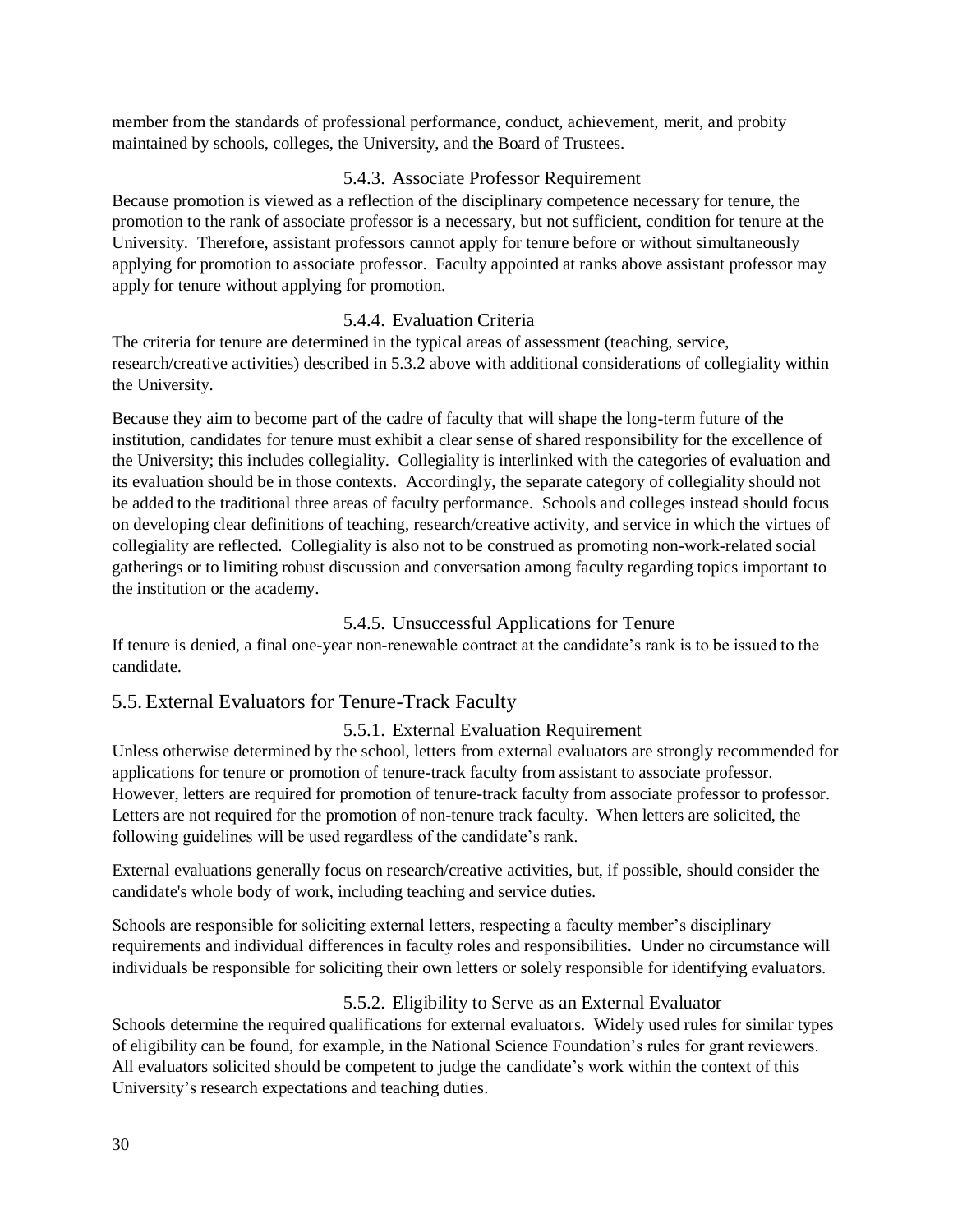5.5.3. Size and Composition of the Set of External Evaluators

<span id="page-36-0"></span>The school determines the size and composition of the set of external evaluators as well as the process for identifying possible evaluators. One example of a system that provides a balanced set of reviewers is that the candidate provides a set of four potential external evaluators from which the school picks two. The school then selects two more external evaluators who are unknown to the candidate.

<span id="page-36-1"></span>5.5.4. Confidentiality of External Evaluator Identities To assure candid external evaluations, the identities of external evaluators and, except for references in other evaluative bodies' letters, the content of their evaluations must be kept confidential. To this end, letters from external evaluators are to be removed from application materials before these are returned to candidates.

#### <span id="page-36-2"></span>5.6. Other Letters of Recommendation

Letters of recommendation from outside personnel are allowed, but only if placed in the original dossier prior to its submission to the school. Such letters should be clearly marked so that they are not confused with letters solicited from external reviewers.

#### <span id="page-36-4"></span><span id="page-36-3"></span>5.7. Probationary Period

#### 5.7.1. Tenure Track Faculty

#### *5.7.1.1. Promotion to Assistant Professor*

No minimum number of years of service is required for candidates to be promoted to the rank of assistant professor.

#### *5.7.1.2. Promotion from Assistant Professor to Associate Professor*

In cases involving promotions from assistant professor to associate professor, candidates normally serve at least five years in the lower rank. An application for promotion occurs during the sixth year of service in the lower rank and an approved promotion is effective at the beginning of the seventh year.

Under exceptional conditions, it is possible for an individual with qualifications far exceeding school guidelines to receive consideration for early promotion. Early promotion may also occur when credit for prior service was awarded at the time of hire.

#### *5.7.1.3. Promotion from Associate Professor to Professor*

The standard probationary period for promotion from associate professor to professor is five years. In the sixth year of service at rank, the candidate may apply for promotion from associate professor to professor. Early promotion may be considered once excellence is established in all work-related categories beyond the record considered for promotion to associate professor. Generally, eligibility for early promotion may be granted in the fifth year in rank.

#### *5.7.1.4. Tenure Application*

Unless credit for time served at another institution has been awarded in the hiring process, faculty must apply for tenure in their sixth year.

#### *5.7.1.5. Exceptions to the Probationary Period*

#### 5.7.1.5.1. Extension of Probationary Period

Candidates may request an extension of the probationary period by one year in exceptional cases of personal circumstances beyond either the candidate's or the University's control. The application for an extension of the probationary period, including the reasons for the application, are confidential, although the approval of an extension may be made public.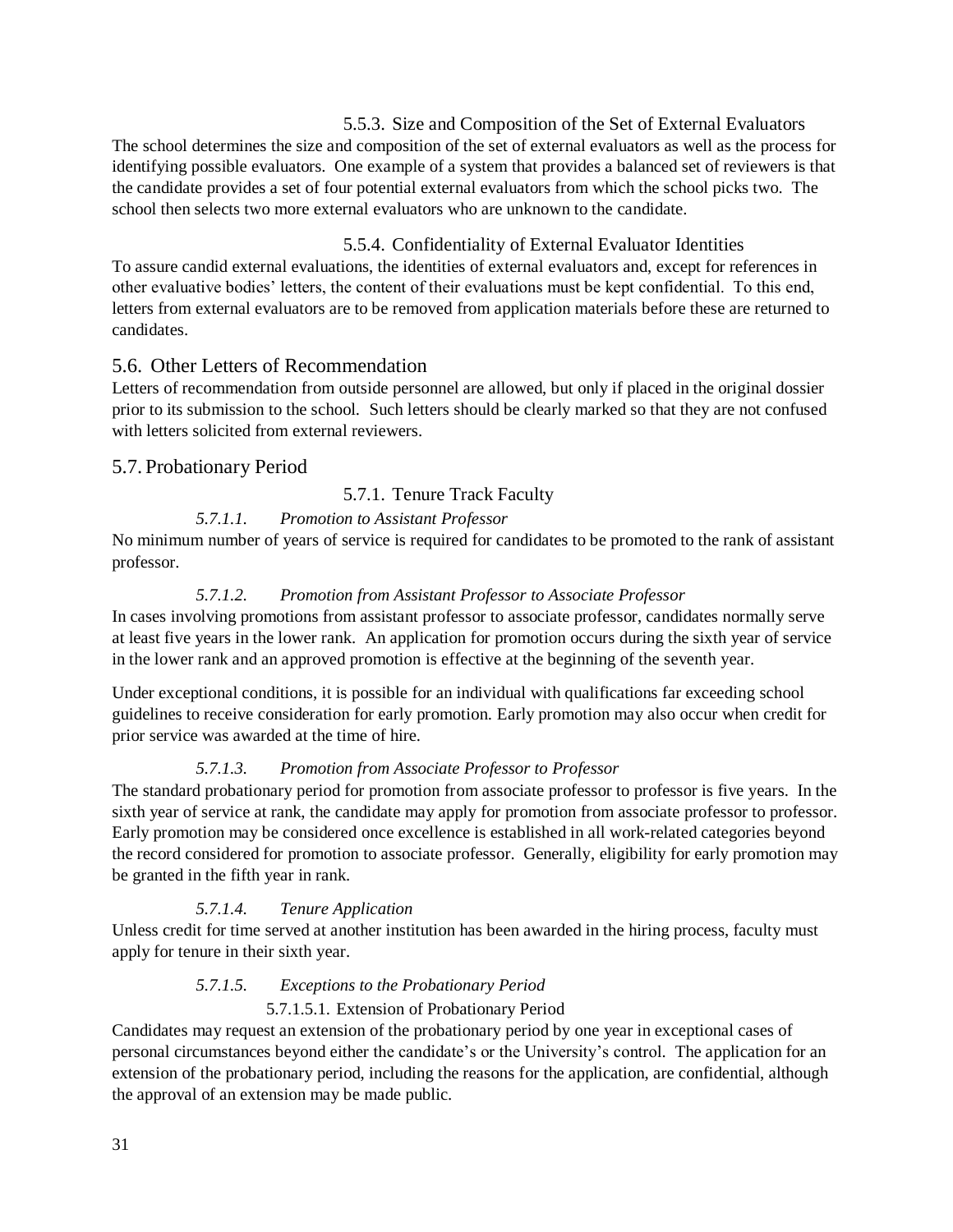Circumstances that warrant an extension of the probationary period include, but are not limited to, the following: becoming a parent (birth or adoption), significant responsibilities for the care of an immediate relative (spouse/domestic partner, parent, child), death in the immediate family (spouse/domestic partner, parent, child), serious medical conditions or disability, professional impediments, and prestigious external commitments.

#### 5.7.1.5.2. Process for Extending the Probationary Period

The candidate submits a written request with a rationale for the extension to the school director. The school director prepares a letter supporting or opposing the request and submits that letter and request to the college dean. The dean prepares a letter supporting or opposing the request and submits both letters and the request to the Provost. A final decision on the request is rendered by the Provost.

#### 5.7.1.5.3. Credit for Prior Accomplishments

A maximum of five years credit may be awarded towards the probationary period for prior service at other institutions of higher education if specified in the individual's contract at the time of employment. Such credit is granted only to an individual who possesses exceptional professional qualifications and achievements. These accomplishments, however, must be part of a continuous record that immediately precedes the appointment at the University. Generally, credit is limited to up to two years for faculty appointed to the rank of assistant professor, three to five years for faculty appointed at the rank of associate professor, and five years for faculty appointed at the rank of professor.

#### 5.7.1.5.4. Waiver of Probationary Period

Faculty may be hired with a rank higher than assistant professor should circumstances and the candidate's record warrant it. Similarly, IHL policy permits the award of tenure at the time of hire. The University has a vested interest in attracting the best candidates to all levels of the University. Given that some candidates may be tenured at other institutions and in keeping with IHL policy 403.0101, tenure may be granted to individuals who have held tenure at their previous institution. However, this option should be used with care. Awarding tenure at the time of hire may be more frequently appropriate for hires with administrative duties to avoid putting them in the position of evaluating those who will later evaluate their own tenure application.

The relevant school promotion and tenure committee must be consulted, with adequate time to review the candidate's qualifications, regarding the award of either higher rank or tenure at the time of hire. Any institutional appointments waiving the probationary period for either tenure or promotion must be approved by the candidate's school during the hiring/negotiation process, and tenure for these faculty must be recommended by the President and approved by the Board.

#### 5.7.2. Promotion in Teaching Track Positions

<span id="page-37-0"></span>A five-year probationary period for a new assistant teaching professor or instructor provides time to demonstrate excellence in teaching and service prior to being promoted to the next rank. A notable exception to this probationary period applies to candidates whose initial appointment gave them credit for service prior to joining the University. Individuals with qualifications far exceeding the guidelines may receive consideration for early promotion. However, non-tenure-track faculty do not have any mandate to move towards promotion unless that candidate so desires. Given the nature of non-tenured positions, promotion should be considered a desirable goal rather than a mandate. In particular, non-tenure-track promotable faculty at the University are allowed to remain at the University even if there is no promotion from assistant teaching professor to associate teaching professor or from instructor to lecturer.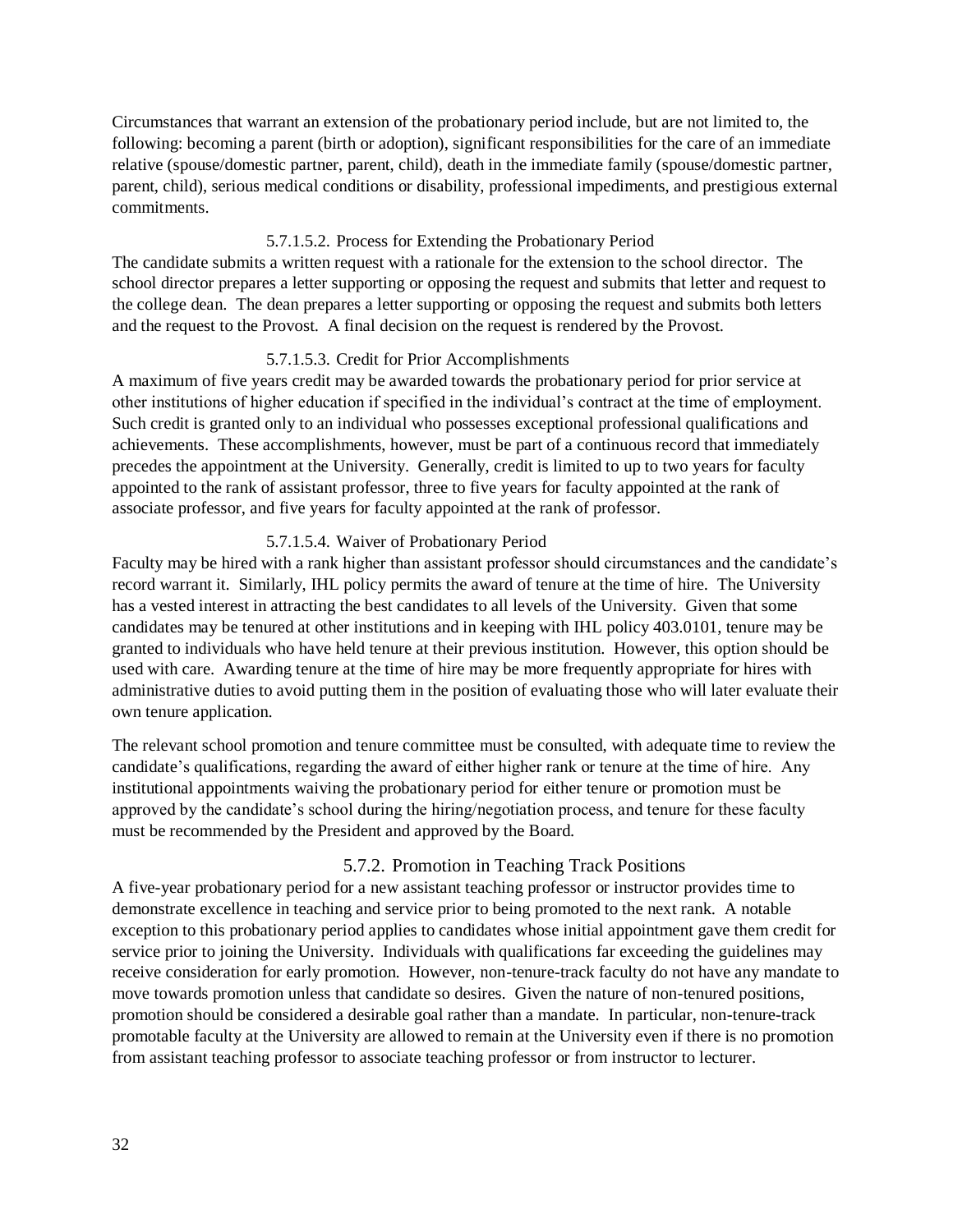There is no University-wide mandatory probationary period for promotion from associate teaching professor to teaching professor or for promotion from lecturer to senior lecturer for the non-tenure-track corps of instruction.

#### <span id="page-38-0"></span>5.8. Tenure and Promotion Review Process

Annual evaluation must be linked with a faculty member's progress towards promotion and tenure. To that end, the criteria for evaluation set forth in promotion and tenure standards must be aligned with Board policy and school criteria used in annual evaluations.

Specific details regarding the process for applying for promotion or tenure, including the preparation of the application, can be found on the [Provost's website.](https://www.usm.edu/provost/promotion-and-tenure) Candidates must prepare and submit their applications no later than the deadline published on the Provost's calendar (generally in late September or early October). Candidates who do not prepare and submit tenure applications when required will receive terminal contracts.

#### 5.8.1. Evaluators

#### *5.8.1.1. Evaluative Role*

<span id="page-38-1"></span>Every evaluator or committee in the tenure and promotion review process serves in an advisory capacity to subsequent reviewers. At each level, reviewers evaluate the application for tenure and promotion on the basis of the materials submitted by the candidate, the tenure and promotion expectations of the candidate's home unit(s), and the written evaluations submitted at previous levels of review. Each level also reviews the previous level's decision for substantive or procedural discrepancies.

Every evaluative level will provide a written recommendation including a rationale for the recommendation and (committees only) vote count (for-against-abstain) to the subsequent reviewers. Separate letters must be written for each candidate evaluated. For interdisciplinary candidates appointed to multiple units within a single college, the school directors' recommendation will be co-written by all involved school directors and signed jointly. For interdisciplinary candidates appointed to multiple units in multiple colleges, the deans' recommendation will be co-written and signed by all relevant deans. Copies of these written recommendations will be provided to the candidate by the respective committee chair or university officer.

#### *5.8.1.2. Evaluative Levels and Actions*

The President is advised on personnel recommendations by the administrative heads of the University's academic units, the Provost, the University Promotion and Tenure Committee, the deans, the college promotion and tenure committees. Advice from the Vice President for Research, General Counsel, and by the other vice presidents may be solicited by the President in matters that are within their administrative jurisdiction. The advice rendered by University officers or committees does not limit the legal authority or responsibility of the President for all personnel nominations and recommendations made to the Board of Trustees.

Review of applications for tenure or promotion occurs at each institutional level of the University in the following sequence: the candidate's school promotion and tenure committee, the school director (or a joint letter from school directors in the case of interdisciplinary faculty), the college promotion and tenure committee, the dean of the college in which the candidate's school resides (or a joint letter from deans from all relevant colleges in the case of interdisciplinary faculty), the University Promotion and Tenure Committee, Provost, and President.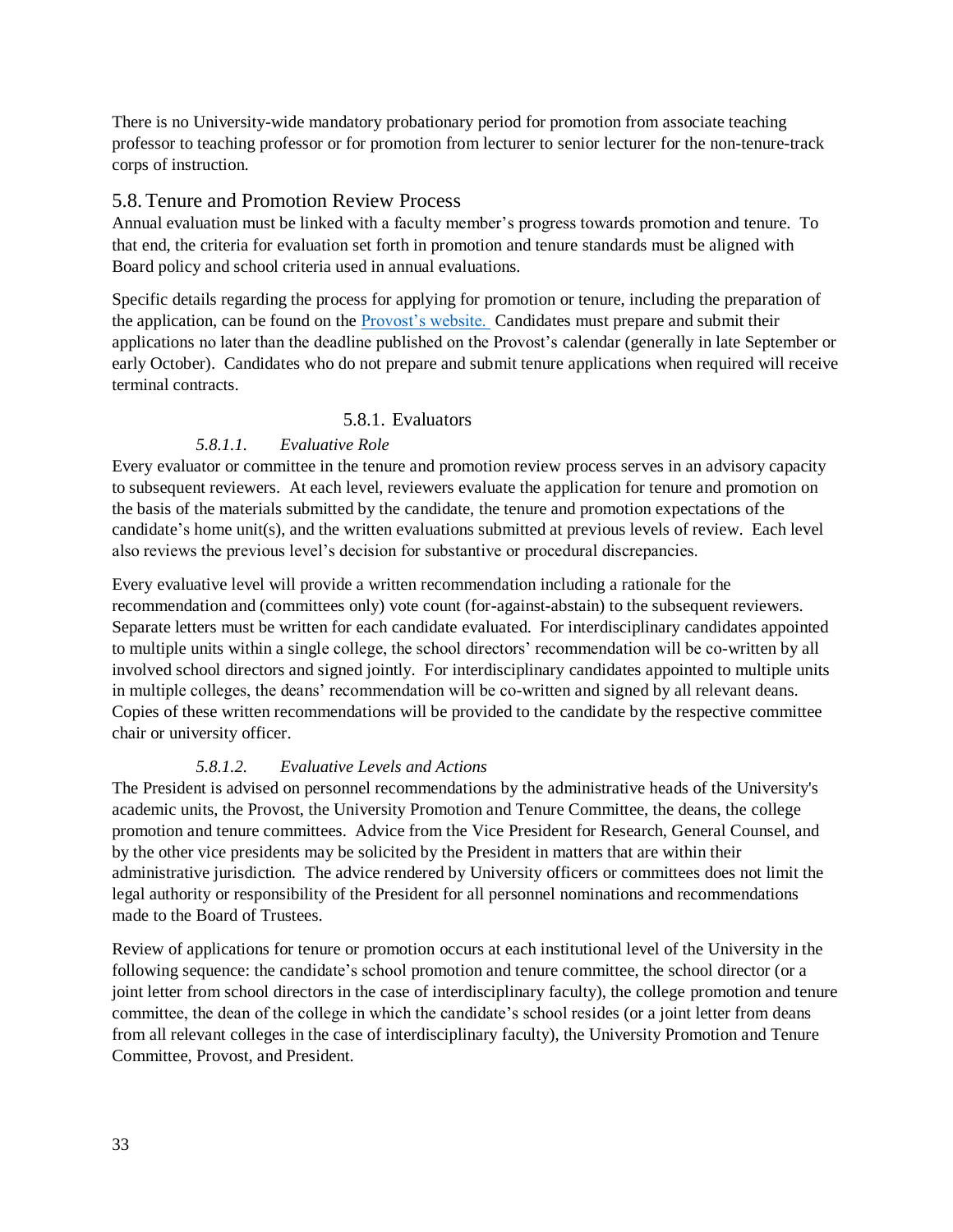Because promotion and tenure processes often coincide for tenure-track faculty, the composition of the promotion and tenure committees may be similar, but all processes should be separate. The committees are discussed in more detail in Chapter 1 of this Handbook.

#### 5.8.1.2.1. The School

The candidate's school director first confirms the eligibility of candidates for promotion in academic rank or tenure and then convenes the school promotion and tenure committee to consider the qualifications of candidates. The director may be invited, after a majority vote via secret ballot by the members of the committee, to attend promotion and tenure proceedings and provide information.

The school promotion and tenure committee must base its deliberations on the standards for promotion or tenure mandated by the Board, those adopted by the University, and those of the school and college. The committee submits a written report to the school director supporting or opposing promotion or tenure. The recommendation must include the rationale and vote count of the committee. In cases when votes are not unanimous, the written evaluation must reflect within the same document the opinions of both positions. Acting on behalf of the faculty, the chair of the school promotion and tenure committee must sign the recommendation.

Upon receipt of the school promotion and tenure committee's written reports, school directors must review reports for substantive or procedural discrepancies or inconsistencies with annual performance reviews. In the event of any discrepancies or inconsistencies, the director will reconvene the committee and direct that the discrepancies or inconsistencies be addressed.

The school director then prepares an independent written recommendation either concurring or disagreeing with the recommendations of the school promotion and tenure committee and submits both reports to the responsible dean(s) no later than the date published on the Provost's calendar. A copy of the reports is retained in school personnel files. The director provides copies of both reports to the candidate at the time they are submitted to the dean(s).

#### 5.8.1.2.2. The College

Recommendations generated at the school level are reviewed by the college promotion and tenure committee and dean before being submitted to the University Promotion and Tenure Committee.

The college promotion and tenure committee reviews all materials and then votes on the candidate's application. The chair of the committee submits written recommendations, vote, and rationale to the dean, providing a copy to the candidate at the same time. In cases when votes are not unanimous, the written evaluation must reflect within the same document the opinions of both positions.

Deans must review and evaluate all materials and recommendations submitted up to this point and submit to the Provost a separate recommendation along with all evaluative materials no later than the date specified on the Provost's calendar. The dean will send a copy of the evaluative letter, including rationale, to the chair of the respective college promotion and tenure committee, school director, chair of the school tenure and promotion committee, and candidates at the time that it is submitted to the Provost.

#### 5.8.1.2.3. The University

5.8.1.2.3.1. University Promotion and Tenure Committee

The Provost submits the dossiers, including all written recommendations and any supplemental materials previously generated in the review process, of faculty members being considered for promotion in rank and the award of tenure to the University Promotion and Tenure Committee.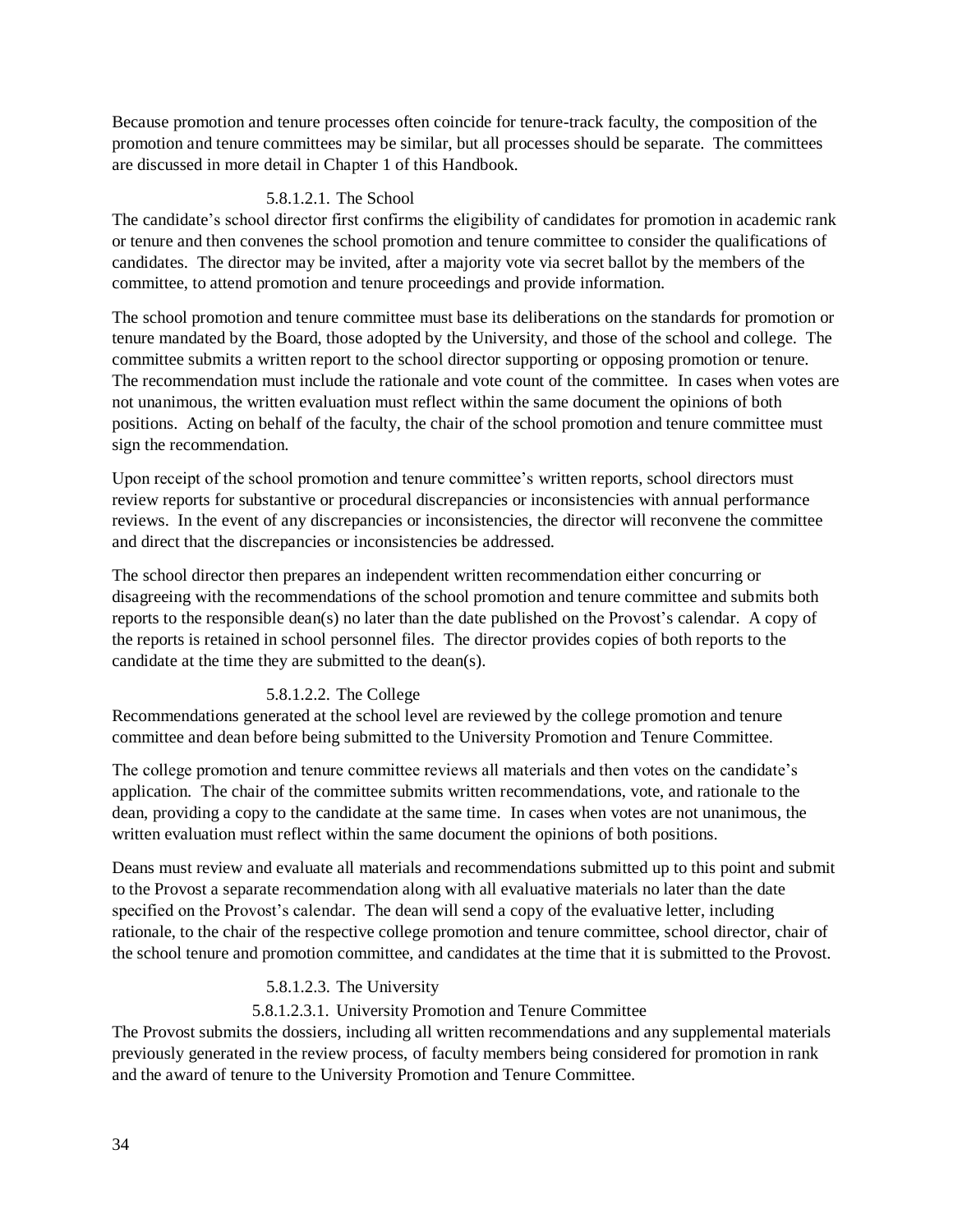The University Promotion and Tenure Committee reviews and evaluates all materials and then votes. The chair of the committee submits a written recommendation, including rationale and vote, to the Provost. In cases when votes are not unanimous, the written evaluation must reflect within the same document the opinions of both positions. The chair simultaneously forwards a copy of the letter to the candidate.

#### 5.8.1.2.3.2. Provost

The Provost reviews all application materials and recommendations, submitting written recommendations to the President. The Vice President for Research assists the Provost in these matters and may submit independent recommendations to the University President. At this time, the Provost also sends copies to the University Promotion and Tenure Committee, deans, college promotion and tenure committees, school directors, school promotion and tenure committees, and to candidates.

If the Provost disagrees with recommendations of both the college promotion and tenure committee and the University Promotion and Tenure Committee, the Provost will remand the case to the college promotion and tenure committee, providing in writing the rationale for the disagreement. The college promotion and tenure committee then reconsiders the matter *de novo,* based upon the issues raised by the Provost and all other relevant evidence. After reconsideration, the college promotion and tenure committee submits a recommendation to the dean. The dean then submits a separate recommendation to the Provost, together with the committee recommendation. The Provost then resubmits the case to the University Promotion and Tenure Committee, and the matter will proceed in the same manner as an original application for promotion or tenure, except that it will not be subject to remand by the Provost to the college promotion and tenure committee. Copies of the evaluative letters written by the college promotion and tenure committee, the dean, and the University Promotion and Tenure Committee in response to remands from the Provost will be forwarded to the candidate when the letters are forwarded to the next evaluative level.

#### 5.8.1.2.3.3. President

In reviewing the recommendations of subordinate evaluators and committees, the President has the discretion to obtain and review any additional evidence of probative value and to interview any party, including candidates.

Presidential decisions will be communicated in writing to candidates. Affirmative Presidential decisions will be recommended to the Board. Promotion in academic rank or the award of tenure occur only after the Board has granted it in writing and the faculty member has received written notice of the promotion or award of tenure from the President. Negative presidential decisions regarding the award of tenure or promotion are final unless the candidate appeals to the Board.

Faculty who wish to appeal the decision of the University President regarding the award of tenure or promotion need to appeal to the Board. Faculty have 30 calendar days to do so, effective from the date of notification by the University President. Appellant should address appeals to the Commissioner of the IHL and follow the procedures outlined in section 403.0105 of the Policies & Bylaws of the IHL Board of Trustees.

#### *5.8.1.3. Confidentiality of Review Proceedings*

Because of the sensitivity of the reviews in question, deliberations by all advisory evaluators and committees must be strictly confidential with access limited only to committee members, staff, and administrators involved directly in the proceedings.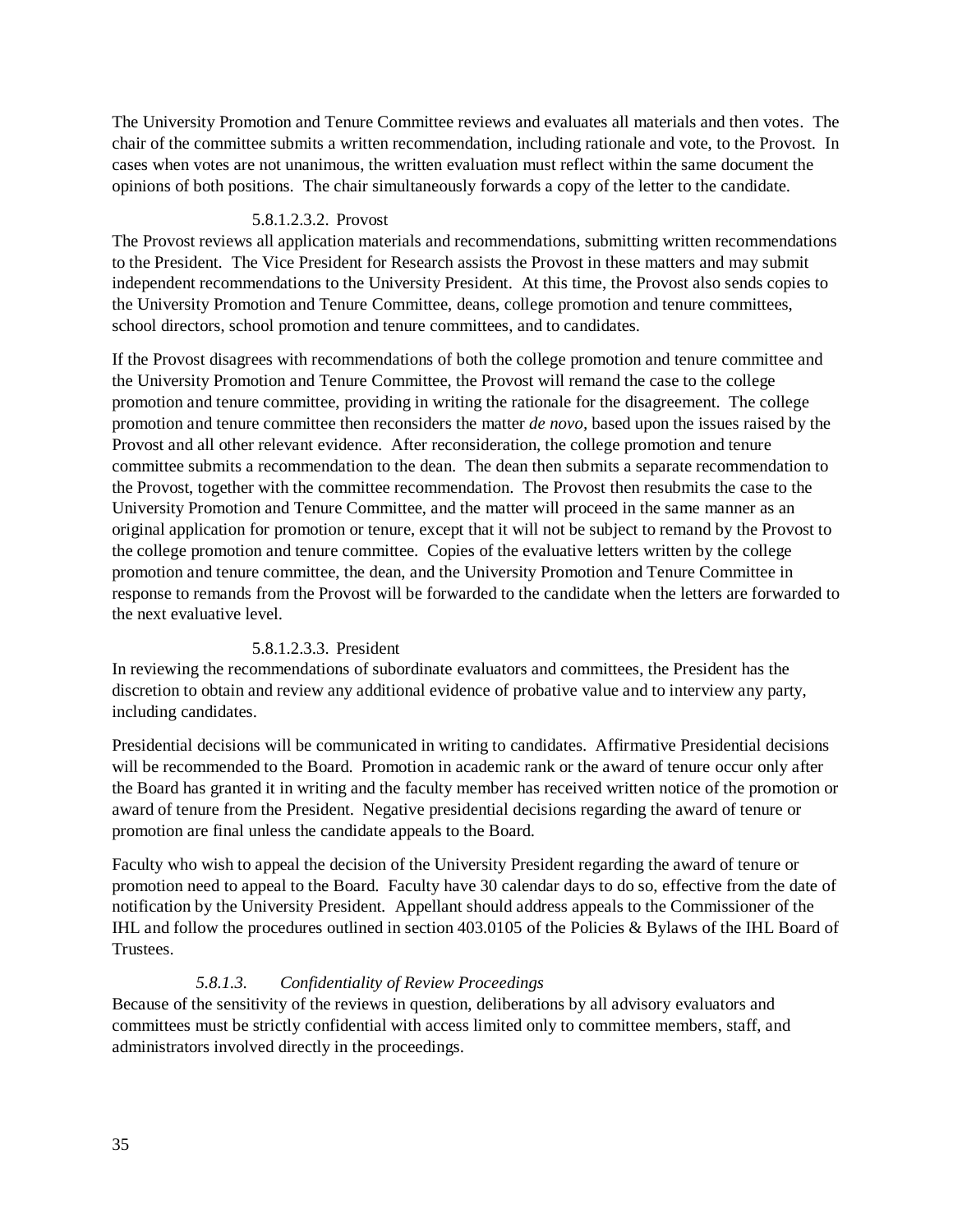#### 5.8.2. Candidate's Right to Update Application Materials and Provide Rebuttals

<span id="page-41-0"></span>Materials in applications may not be removed during the evaluation process. However, candidates for tenure or promotion do have the right to withdraw their applications at any time.

Candidates may add information and materials to their applications up until the time the school promotion and tenure committee completes its evaluation of the candidate.

Because there can be situations during the course of the tenure or promotion application process that could positively affect the candidate's chances of success (e.g., an additional article accepted for publication), the candidate can provide updates via written memo to the evaluative body currently reviewing the tenure applications. These updates must be limited to the material already mentioned in the original application and must be properly documented.

Except when the Provost remands a case to the college and University promotion and tenure committees, tenure and promotion are unidirectional processes. Consequently, these evaluations may not be referred back to a previous evaluative committee or individual once the committee or individual has rendered a decision. Provost remands are discussed in section 5.8.1.2.3 above.

However, candidate rebuttals to recommendations made by the evaluative officers and committees are permitted at the following levels: (1) after the school promotion and tenure committee's and the school director's letters have been submitted, (2) after the college promotion and tenure committee's and the dean's letters have been submitted, and (3) after the University Promotion and Tenure Committee's letter has been submitted. If the candidate wishes to provide a rebuttal, it must be done within ten working days of the receipt of the relevant letters. Rebuttal letters must be provided to the proper university office at which point a university staff or administrator will place the rebuttal letter immediately after the referenced evaluative letter. Candidates do not place their rebuttal letters in their application. Rebuttals from other individuals are not permitted.

#### 5.8.3. Interdisciplinary Contributions

<span id="page-41-1"></span>Schools should incorporate evaluative measures that facilitate interdisciplinary efforts of faculty in teaching, service, and research/creative activities while recognizing that there are faculty for whom interdisciplinary collaborations are not feasible, suitable, or appropriate.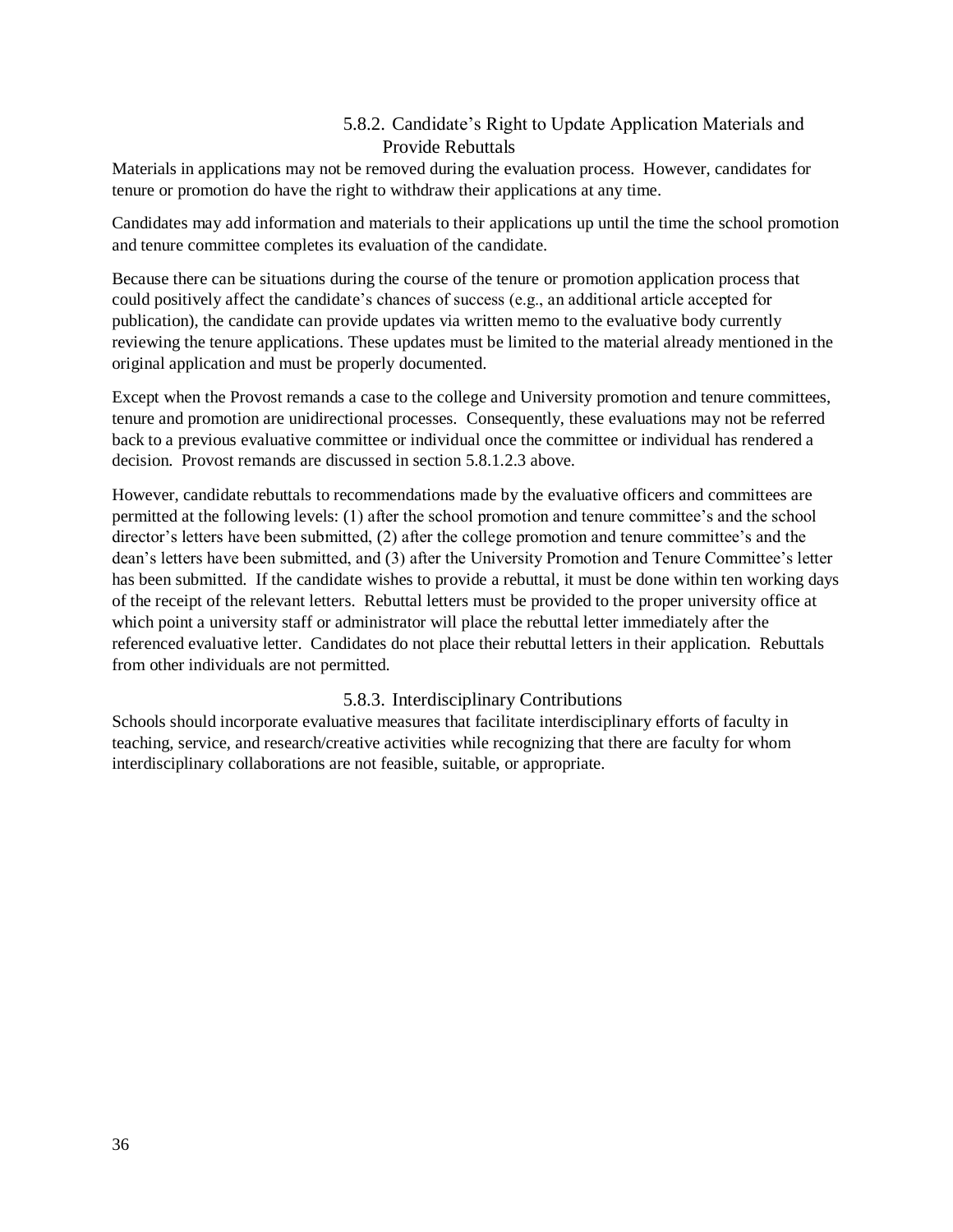## <span id="page-42-0"></span>Chapter 6. Resignation, Non-renewal, Progressive Discipline, and Termination

#### <span id="page-42-1"></span>6.1.Resignation

The University President is authorized by the Board of Trustees to accept resignations and to determine the effective date of voluntary termination of employment. Resignation of employment by a faculty member shall constitute resignation and relinquishment of all rights and privileges of employment, including rank and tenure.

#### <span id="page-42-2"></span>6.2. Non-renewal of Contracts

While the Board of Trustees usually renews the annual employment contracts of tenured faculty in the absence of specified circumstances, the annual employment contracts of non-tenured faculty are renewable entirely at the discretion of the Board upon the recommendation of the President. The contract of a non-tenured faculty member shall not be considered renewed until approved by the Board, expressed in its minutes, and the faculty member has received written notification of renewal from the President.

In the event of non-renewal, the University must inform the affected member of the corps of instruction in writing according to the following schedule: not later than March 1 during the first year of service; not later than December 1 during the second year of service; and not later than September 1 after two or more years of service. Members of the corps of instruction who are notified of the non-renewal of their contracts prior to or on the dates mentioned in above are entitled to serve the remainder of the academic year through the end of the spring semester. If notified after the dates mentioned above members of the corps of instruction are entitled to serve the remainder of the academic year through the spring semester and are offered a terminal contract for the following academic year.

#### <span id="page-42-4"></span><span id="page-42-3"></span>6.3. Faculty Progressive Discipline

#### 6.3.1. Introduction

Faculty discipline at the University takes various forms depending on the nature of the infraction. Some, for example, Title IX infractions and criminal conduct, are covered by policies governing all University employees and are discussed in the Employee Handbook. Others are covered by their own policy, for example, scholarly misconduct.

#### 6.3.2. Policy Statement

<span id="page-42-5"></span>The progressive discipline policy covers circumstances not addressed in other University policies; it applies to the corps of instruction as well as visiting faculty. This policy addresses workplace situations requiring immediate attention but not meriting initiation of proceedings leading to the termination of employment. This policy does not cover contumacious conduct, malfeasance, inefficiency, cause, Title IX violations, allegations of scholarly misconduct, or criminal conduct. Examples of conduct covered by this policy include, but are not limited to, violations of University protocols or policies, failure to perform assigned duties, misuse of financial resources, misuse of facilities, excessive absenteeism, improper supervision of graduate assistants, or inappropriate behavior leading to an unproductive learning and working environment.

In general, school directors, in consultation with deans, are responsible for implementing the progressive discipline policy. The parties involved in the progressive discipline process should maintain confidentiality when possible.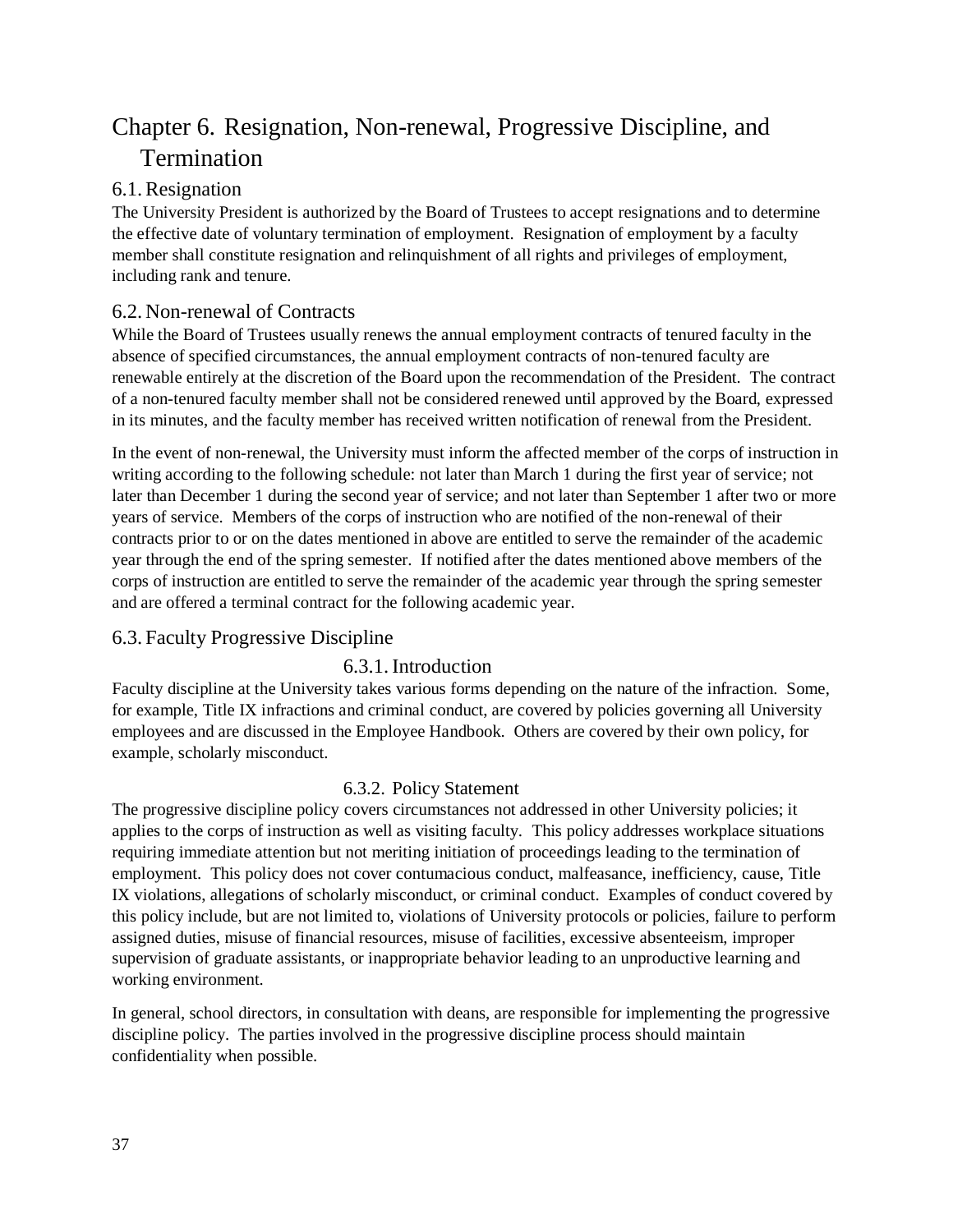#### 6.3.3. Procedures

<span id="page-43-0"></span>The procedures below outline the possible steps that can be taken when administering progressive discipline. However, some situations merit an alternate point of entry in the progressive discipline process. Any situation that is deemed severe, yet correctable, might start at either Step 2 (reprimand) or Step 3 (censure) depending on the severity of the offense. Multiple issues arising from the same faculty member may be considered collectively. Multiple issues being considered collectively may merit an alternate point of entry in the progressive discipline policy. The progressive discipline procedures do not guard against termination of employment for situations deemed severe, leading to an unsafe working environment, or as defined by IHL or other institutional policies.

#### *6.3.3.1. Step 1: Verbal warning*

In a private meeting, the school director communicates the issue to the faculty member, why the issue is a concern, and the expected corrective actions to be taken by the faculty member. The verbal warning is to be corrective and non-punitive. The faculty member must be given a date for reevaluation of the situation and must be notified that failure to resolve the problem within the indicated time frame will result in a written reprimand as described in Step 2. The school director will identify this step as a verbal warning and summarize the meeting in an email to the faculty member, which does not go into the faculty member's human resource (HR) file. The faculty member may respond to the email to address any inaccuracies in the meeting summary.

#### *6.3.3.2. Step 2: Written reprimand*

The school director may initiate this step if the faculty member fails to resolve the situation identified in Step 1 within the indicated time frame for reevaluation. The school director may also initiate Step 2 as the entry point for progressive discipline for situations deemed too severe to begin with a verbal warning.

The written reprimand must include: (1) a detailed description of the situation, (2) any previous steps taken by the school director to communicate the situation with the faculty member, (3) a description of why the situation merits a written reprimand, (4) a description of what the faculty member must do to correct the situation, (5) the timeline by which the situation is to be reevaluated, and (6) any actions that might occur if a resolution is not achieved. The school director is to mention in the written reprimand that such action may include moving to Step 3 (censure) or initiation of proceedings leading to the termination of employment (if appropriate). When possible, the written reprimand is to be delivered to the faculty member in person by the school director, and a copy is also to be placed in the faculty member's HR file. The school director may also send an electronic copy to the faculty member in addition to the hard copy as well as a copy to the dean.

The faculty member may request a dean's review of the written reprimand within five working days of receiving the hard copy of the written reprimand. The dean to whom the school director reports has five working days to initiate a review of the merits of the reprimand and notify the parties by email. The dean can uphold the reprimand, reject the reprimand as an inappropriate discipline, or call a meeting which would include the faculty member and school director to obtain more information before making a final decision. The dean's decision is final at this stage of progressive discipline.

A copy of the written reprimand, the dean's decision (if applicable), and the school director's reevaluation (if applicable) are to be placed in the faculty member's HR file. The written reprimand is to be corrective and non-punitive in that it is not made public and does not result in formal sanctions. In the event of a dean's review, no written reprimand will be added to the faculty member's HR file until the review is completed. Faculty have the right to include a letter of rebuttal to accompany the written reprimand.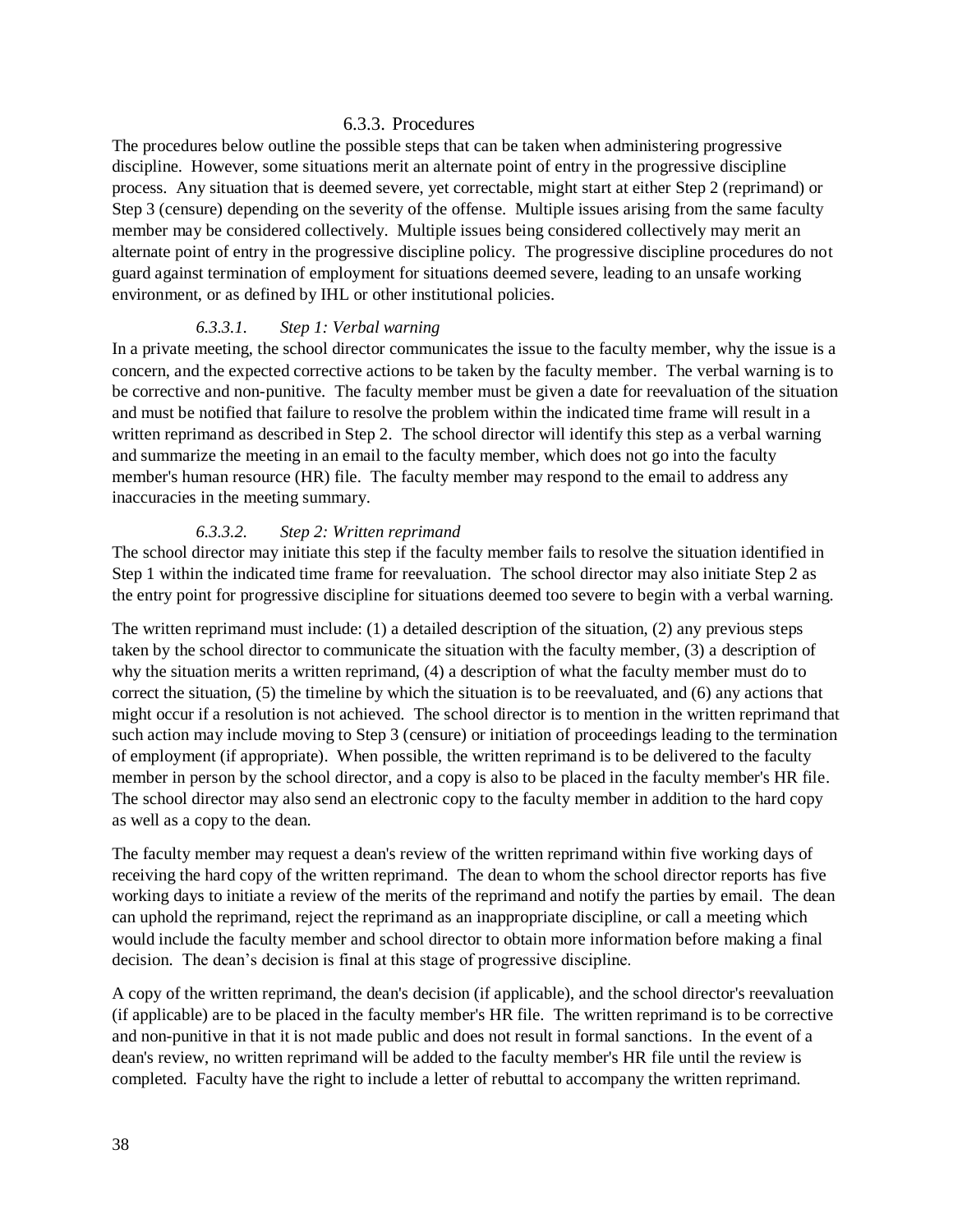#### *6.3.3.3. Step 3: Censure*

The school director may initiate this step if the faculty member fails to resolve the issue outlined in Step 2 within the indicated time frame for reevaluation. The school director may also initiate Step 3 as the entry point for progressive discipline for situations deemed too severe to begin with a written reprimand. Censure is the final step of progressive discipline and is to include sanctions that may be punitive and non-private. Failure to achieve resolution of the situation at the censure stage can result in the initiation of proceedings leading to the termination of employment.

In consultation with the dean, the school director composes a letter of censure to the faculty member that must include: (1) a detailed description of the situation, (2) a reason the situation merits censure, (3) the sanctions that are to be imposed on the faculty member, (4) the corrective actions the faculty member must make to address the situation, (5) the timeline by which the situation is to be reevaluated, and (6) a statement that failure to resolve the situation can result in the initiation of proceedings leading to the termination of employment. When possible, the signed letter of censure is to be delivered to the faculty member in person by the school director, and a copy is to be delivered to the dean to whom the school director reports. The school director may also send an electronic copy to the faculty member in addition to the hard copy.

Sanctions may include but are not limited to, reassignment of teaching duties, suspension, reassignment of research or service commitments, loss of committee chair privileges, or loss of university-approved travel privileges.

The faculty member may request review by the Provost within five working days of receiving the letter of censure. The Provost has five working days to initiate a review of the letter of censure merits and notify the parties by email. The Provost can either uphold the letter of censure or reject the letter of censure as an inappropriate discipline. The Provost can elect to obtain additional facts using an ombudsman or by calling a meeting which would include the faculty member, school director, and Provost. The decision of the Provost is final. In the event of a Provost's review, no letter of censure will be added to the faculty member's HR file until the review is completed.

A copy of the letter of censure, the request by the faculty member for the Provost's review (if applicable), the Provost review (if applicable), and the reevaluation (if applicable) are to be placed in the faculty member's HR file. Due to the nature of sanctions, censure may generally be known within the University community, but administrators involved should not communicate the details more than necessary. Should the faculty member satisfactorily meet the conditions outlined in the letter of censure, the school director will compose a letter of resolution and provide a copy to the faculty member and place a copy in the faculty member's HR file. Faculty have the right to include a letter of rebuttal to accompany the letter of censure.

Censure is the final step of the progressive discipline process, and failure to resolve the situation at this stage may result in the initiation of proceedings leading to termination of employment at the University per the provisions stipulated below.

<span id="page-44-0"></span>6.3.4. Other Potential Impacts of Progressive Discipline Progressive discipline procedures could impact promotion and tenure proceedings and could have an impact on the annual evaluation process.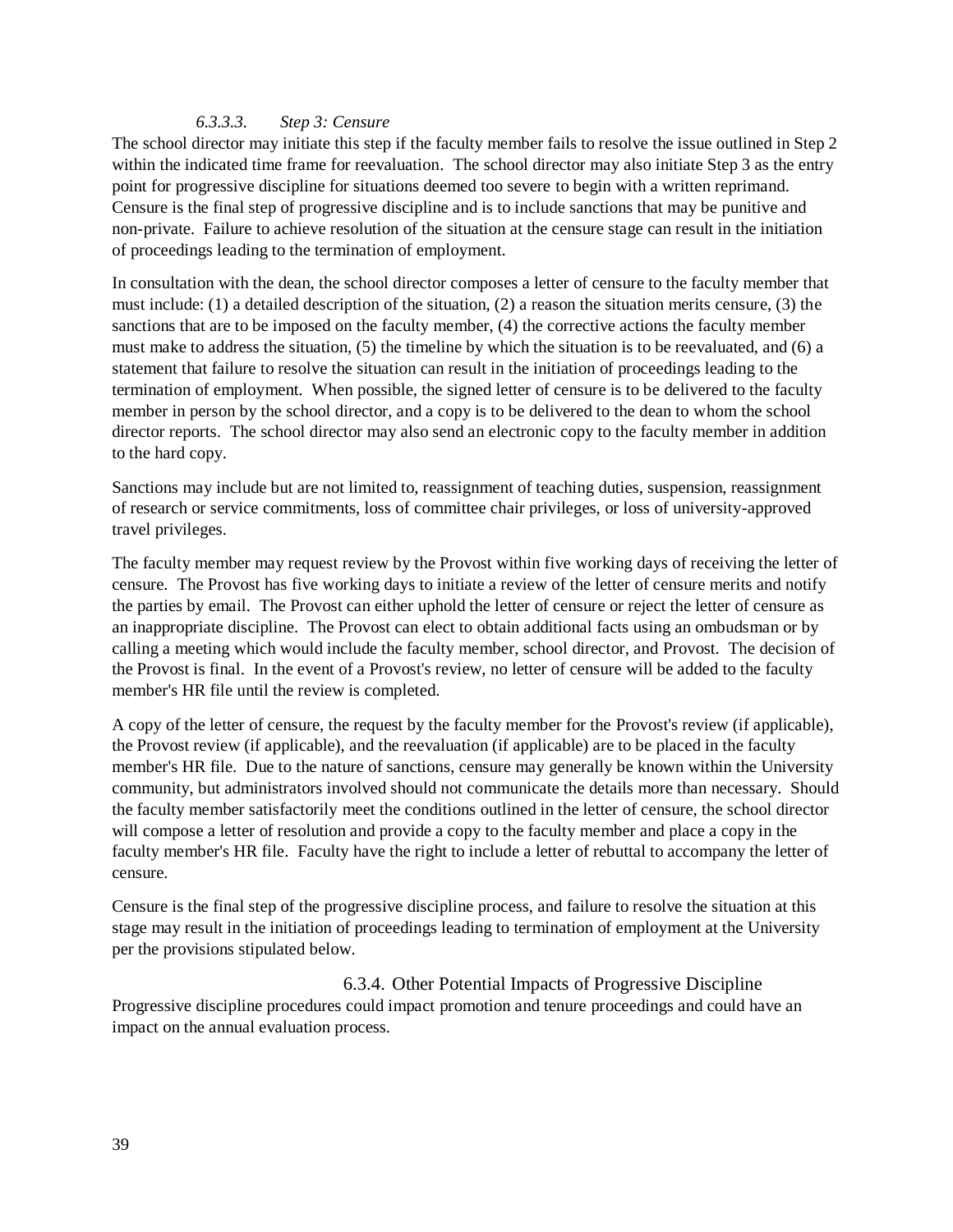#### <span id="page-45-1"></span><span id="page-45-0"></span>6.4. Termination

#### 6.4.1. Board of Trustees

The Board has the statutory authority to suspend or terminate the employment of any member of the faculty, including tenured faculty members, at any time for financial exigencies as declared by the Board, or in the event of the termination, suspension, or reduction of programs, academic units, or administrative units by the Board. Tenured faculty members terminated or suspended because of financial exigencies as declared by the Board or because of suspension or reduction of programs, academic units, or administrative units as approved by the Board are entitled to employment continuation for 9 to 12 months from the date of notification, consistent with existing employment contract terms.

The Board has the statutory authority to dismiss any member of the faculty of the University, including tenured faculty members, at any time, with or without the recommendation of the President, for malfeasance, inefficiency, contumacious conduct, or cause. The employment contracts of parties dismissed for malfeasance, inefficiency, contumacious conduct, or cause may be terminated by the Board at any time with the dismissed party retaining no right to continued employment for any period of time. Pursuant to Board policy, at the President's discretion, the parties against whom the University has initiated termination proceedings may be placed on leave without pay, and such parties may be reassigned or relieved of teaching duties, assignments, appointments, and privileges for a specified period of time. However, the Board's authority to dismiss tenured faculty members or non-tenured faculty members prior to the expiration of the term of appointment on such terms is subject to institutional due process procedures, which requires that the affected faculty member be given notice of the proposed action and be granted a hearing before an impartial institutional body.

#### 6.4.2. Definitions of Criteria

<span id="page-45-2"></span>Board mandated terms that might lead to the initiation of termination proceedings are defined as follows:

#### *6.4.2.1. Malfeasance*

Malfeasance is misconduct that adversely affects, interrupts, or interferes with the performance of faculty member's duties or that adversely affects, interrupts, or interferes with that of other institutional faculty or administrative personnel. Examples of malfeasance pertinent to faculty and ex officio faculty include, but are not limited to, the repeated failure to perform assigned duties or responsibilities, intellectual dishonesty, and ethical violations as proscribed in other university policies.

#### *6.4.2.2. Inefficiency*

Inefficiency is a repeated failure to demonstrate competency in the contracted terms of employment, which in the case of faculty and ex officio faculty equates with performance substantially below standards and/or criteria governing assigned duties or responsibilities. Dismissal proceedings on grounds of inefficiency should be initiated only after the faculty member has been given written notice and afforded both reasonable university resources and an opportunity to redress the stated source of inefficiency within a reasonable, enumerated time.

#### *6.4.2.3. Contumacious Conduct*

Contumacious conduct is the refusal to comply with a legitimate, authorized directive of an academic or administrative authority or the refusal to comply with the policies of the Board or the policies of the University.

#### *6.4.2.4. Cause*

Cause means fair and honest reasons, regulated by good faith on the University's part, that are not trivial, arbitrary, capricious, pretextual, or unrelated to university needs or goals. Specific examples applicable to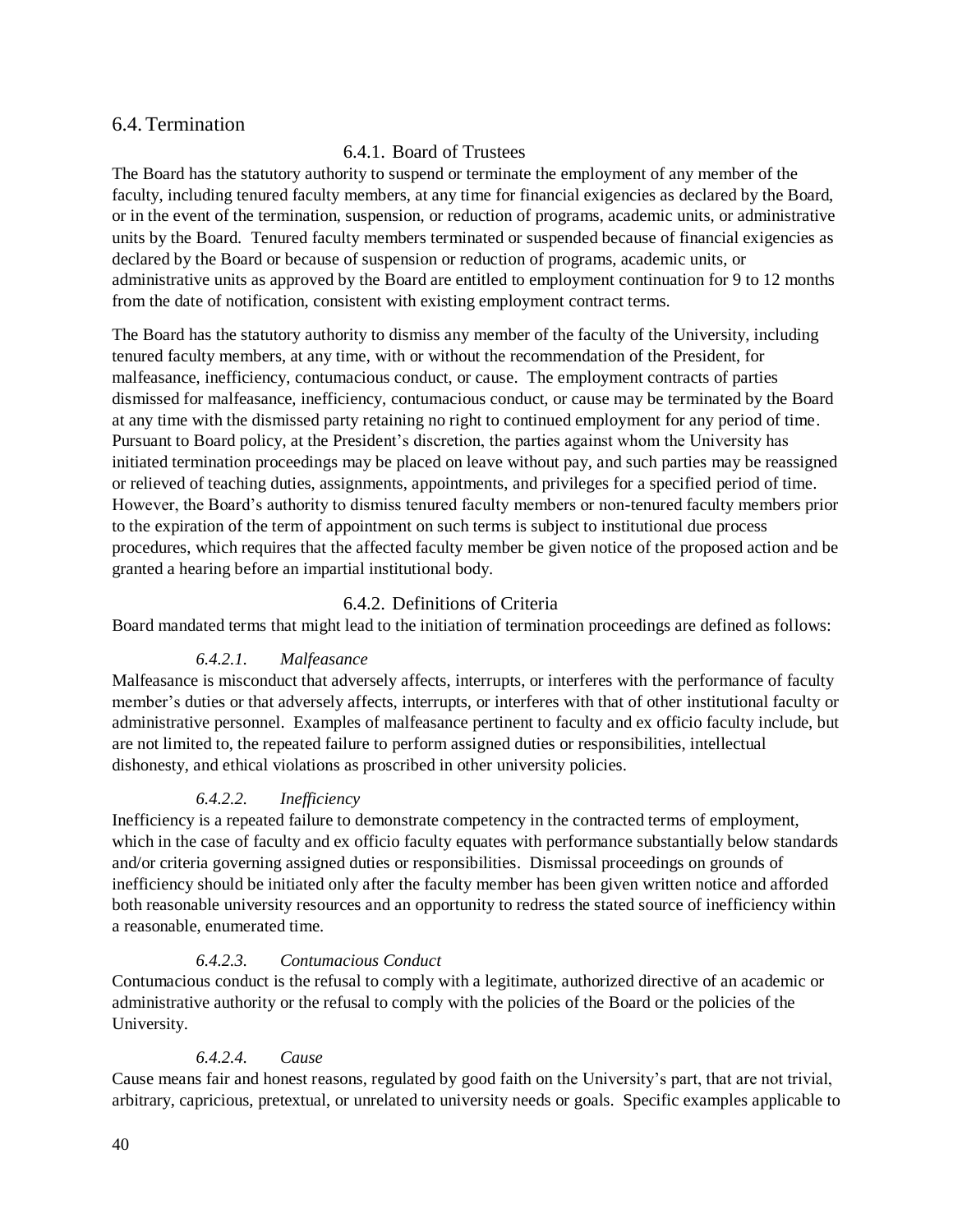faculty and ex officio faculty include, but are not limited to, the falsification of any university record, such as information concerning prior or current academic records, performance or qualifications for employment, promotion, or tenure; theft or misappropriation of funds, property, services, or other resources belonging to the University, its employees, students, or visitors; violations of the United States Code or Mississippi Code; and use of professional authority to exploit, harass, or discriminate against others.

#### 6.4.3. Confidentiality

<span id="page-46-0"></span>University employees charged with supervision of academic personnel may discuss personnel actions of academic personnel only with those individuals who have a legitimate need to know, including those individuals with supervisory authority over the affected academic personnel member, HR, and General Counsel. The principle of confidentiality shall be observed by all participants in the termination process.

#### 6.4.4. Procedure for the Termination of a Faculty Member Prior to the Expiration of the Contract Term or for Termination of a Tenured Faculty Member

#### *6.4.4.1. General*

<span id="page-46-1"></span>The following procedures shall apply in all cases in which the University proposes to terminate a tenured faculty member or proposes to terminate a non-tenured faculty member prior to the expiration of the term of appointment, for malfeasance, academic inefficiency, contumacious conduct, or cause. These procedures do not apply to cases in which the appointment of a non-tenured faculty member has expired or will expire by its terms and the University elects not to renew or extend the term of appointment. These procedures do not apply to cases in which the Board elects to exercise its statutory authority to suspend or terminate the employment of faculty members for financial exigencies as declared by the Board or in cases where the Board elects to exercise its statutory authority to terminate, suspend, or reduce programs, academic units, or administrative units.

#### *6.4.4.2. Initial Recommendation for Termination*

Any institutional officer or advisory body to whom the President has delegated relevant supervisory authority may recommend to the President that termination proceedings be initiated regarding a faculty member for malfeasance, inefficiency, contumacious conduct, or cause. However, only the Board or the President may initiate proceedings that might lead to termination of employment of a faculty member.

#### *6.4.4.3. Initial Presidential Review*

If, in the President's judgment, substantial evidence exists supporting a recommendation for the termination of a faculty member, the President will submit all evidentiary materials and relevant information to the Provost and request a preliminary investigation by an ombudsman.

#### *6.4.4.4. Ombudsman Review*

The Provost will request that an ombudsman conduct an inquiry of all allegations, interview relevant parties, review relevant documents, and confer with other institutional officers. The ombudsman may conduct interviews with the faculty member and seek a resolution of the matter pending presidential approval. The ombudsman will submit a written report with recommendation and all supporting documentation to the President and submit a copy to the faculty member.

#### *6.4.4.5. Presidential Action*

Upon review of the ombudsman's written recommendation, the President will proceed with one of three courses of action: (1) closure of the case with no further institutional action, (2) implementation of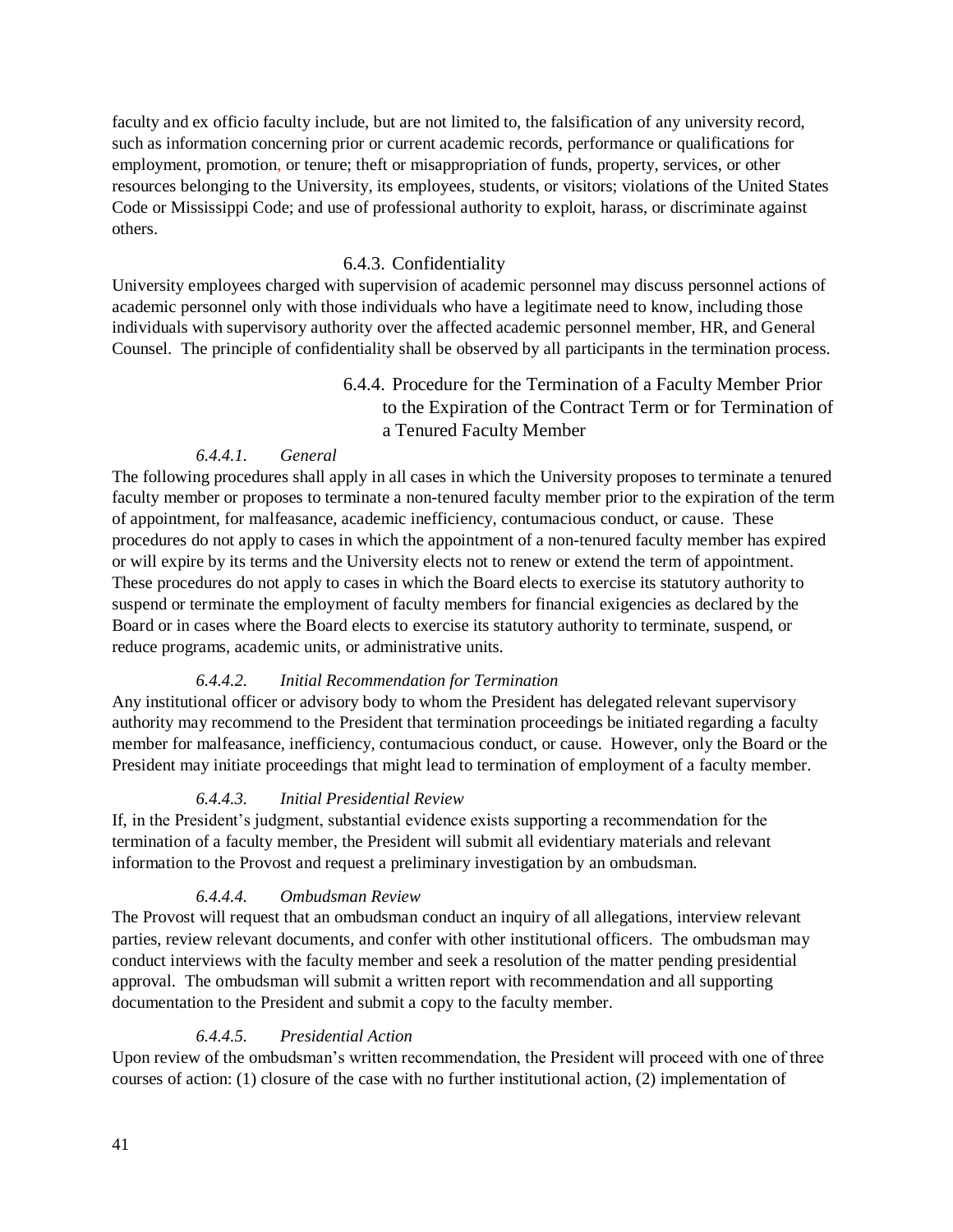institutional action consistent with the terms of resolution that have been agreed upon with the faculty member, or (3) initiation of formal institutional termination proceedings.

#### *6.4.4.6. Notice of Termination Proceedings*

In the event the President decides to close the case with no further institutional action, the President will notify the faculty member by certified mail.

In the event the President decides to implement institutional action consistent with the terms of resolution agreed upon with the faculty member, the President will notify the faculty member by certified mail of the resolution's official terms and implement those terms.

In the event the President decides to initiate termination proceedings, or the faculty member fails to honor the agreed-upon resolution terms, the President will notify the faculty member by certified mail of the intention of the University to initiate formal termination proceedings. The notice will include the following: a detailed statement of the grounds for termination; notice of the faculty member's right to formally contest the charges in a hearing before the University Advisory Committee; notice of the faculty member's right to be advised by legal counsel during the hearing; notice of any suspension of pay or change of duties pending the conclusion of the matter; and notice that the faculty member has 14 working days from the date of receipt of the notice to contest the charges and request a hearing in writing before the University Advisory Committee.

#### *6.4.4.7. Failure to Contest*

In the event the faculty member does not contest the charges in writing within 14 working days from the date of receipt of the written notice, the faculty member's employment will be terminated with forfeiture of all subsequent procedural rights.

In the event the faculty member contests the charges but does not request a hearing in writing, the right to a hearing is waived and the matter will be contested on the record before the President without a hearing.

#### *6.4.4.8. Hearing*

If the faculty member contests the charges and requests a hearing in writing in the specified timeframe, the President shall notify the University Advisory Committee within 10 working days from receipt of the request and the matter will proceed according to the following procedures:

#### 6.4.4.8.1. Notice of Hearing

The University Advisory Committee Chair will give the faculty member and the President written notice of the hearing's time and place at least 20 working days prior to the date of the hearing.

#### 6.4.4.8.2. Representation

In the hearing, the faculty member will represent him/herself and the President will appoint an institutional officer, who is not an attorney, to represent the University. The faculty member may appoint an advisor, who is not an attorney, to represent the faculty member in the hearing and plead on behalf of the faculty member. Either party may retain legal counsel for the exclusive purpose of providing advice. However, in no event shall legal counsel for either party be permitted to examine witnesses or to plead before the University Advisory Committee. Counsel or advisor selection and compensation is the responsibility of the party desiring legal representation.

If either party intends to be advised by legal counsel or if the faculty member chooses to have an advisor at the hearing, that party must notify the other party and the University Advisory Committee Chair at least 10 working days prior to the hearing date. If either party fails to give timely notice of legal or advisory representation, that party will not be entitled to be advised by legal counsel or an advisor at the hearing.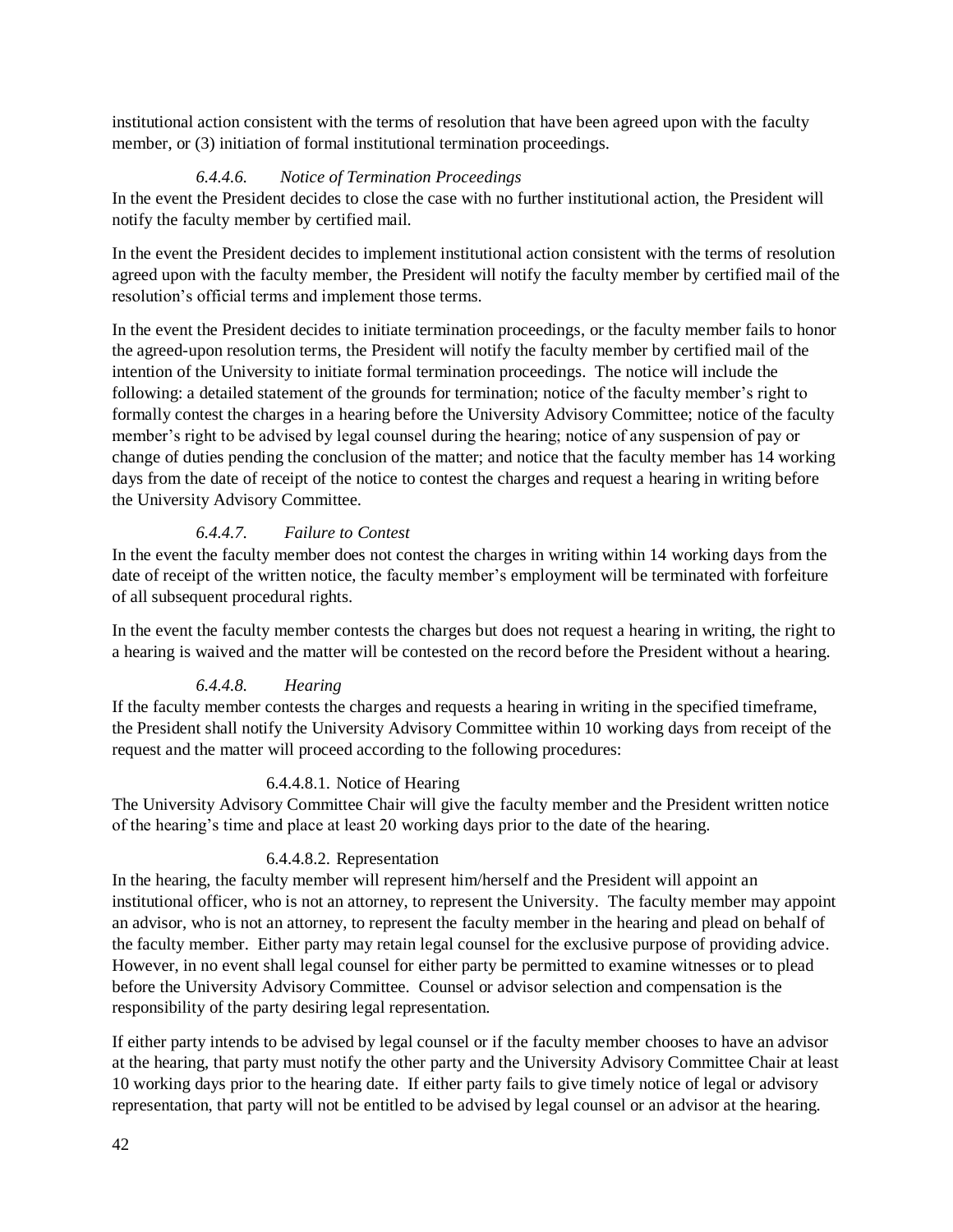#### 6.4.4.8.3. Waiver of Hearing

If, at any time prior to the hearing, the faculty member decides to waive the right to a hearing and respond to the charges in writing only, the faculty member must give written notice to the President and University Advisory Committee Chair. Both parties shall then have 10 working days from receipt of the notice to submit written position statements to the University Advisory Committee Chair. The University Advisory Committee will then evaluate all available evidence, including the written statements of both parties, vote on the matter, and submit a written majority opinion and if applicable, a written minority opinion to the President, Provost, and faculty member.

#### 6.4.4.8.4. Witnesses

Not later than 10 working days prior to the hearing, the parties must exchange a written list of witnesses that each party expects to call to testify at the hearing and a summary of the testimony expected from each witness. Witnesses who are not so identified may not testify before the University Advisory Committee.

#### 6.4.4.8.5. Evidence

The University Advisory Committee will not be bound by legal rules of evidence in the hearing. The committee may admit any credible evidence of probative value that it deems relevant to the issues. The committee must base its decision upon reliable and credible evidence. If the hearing involves allegations of incompetence, the testimony must include that of professionally qualified institutional faculty members and may include other relevant scholars' testimony.

#### 6.4.4.8.6. Cross-Examination of Witnesses

Both parties and advisors, but not legal counsel for either party, may cross-examine all witnesses.

#### 6.4.4.8.7. Burden of Proof

The University shall bear the burden of proving the grounds for termination by a preponderance of the evidence.

#### 6.4.4.8.8. Hearing Closed

The hearing will be closed to the public.

#### 6.4.4.8.9. Findings and Conclusions

The University Advisory Committee will reach its decision by majority vote. Within 10 days after the hearing's conclusion, the committee will submit its recommendation to the President, with a copy to the Provost, and the faculty member that will contain (1) a written account of the committee's vote, the vote constituting a recommendation to the President; (2) a written majority opinion, including the rationale therefore; (3) a written minority opinion, if applicable, including the rationale therefore; (4) the hearing's recording; and (5) the hearing's transcript.

#### 6.4.4.8.10. Transcript of Hearing

The hearing before the University Advisory Committee will be recorded and transcribed by a certified court stenographer, and a transcript will be made at the University's expense. The faculty member may request a copy of the recording and transcript. However, the faculty member shall be responsible for the cost of the copy of the transcript and for making appropriate financial arrangements with the stenographer.

#### *6.4.4.9. Provost's Recommendation*

The Provost shall review the University Advisory Committee recommendation and all evidentiary materials. The Provost will prepare a separate recommendation to the President either concurring with or dissenting from the University Advisory Committee's decision. The Provost will simultaneously transmit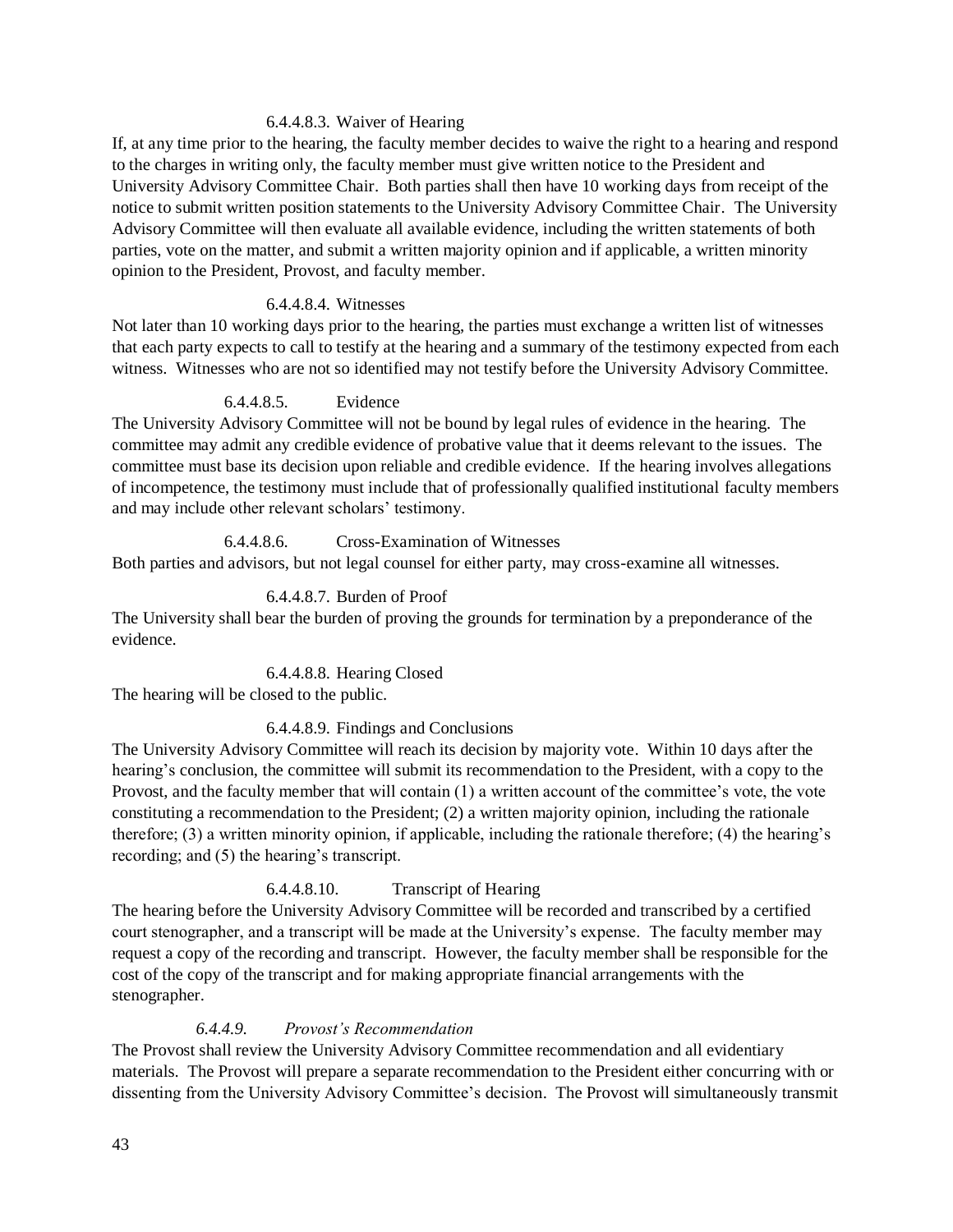the Provost's recommendation and the written rationale to the President, University Advisory Committee, and the faculty member.

#### *6.4.4.10. Presidential Review*

If, upon review, the President concurs with a recommendation for termination by the University Advisory Committee, or should the President determine that the faculty member should be terminated despite the University Advisory Committee's recommendation to the contrary, then the President will notify the University Advisory Committee and the faculty member by certified mail of the intent to recommend termination to the Board. The written notification letter should include notification to the faculty member of the right to appeal the President's decision to the Board in accordance with applicable Board policy.

If, upon review, the President does not concur with a recommendation for termination by the University Advisory Committee, or should the President concur with the University Advisory Committee's recommendation against termination, then the President shall inform the University Advisory Committee and the faculty member by certified mail of the President's intention to (1) dismiss all charges or (2) implement institutional action in the form of sanctions less than termination.

In any event, when the decision of the President is contrary to the recommendation of the University Advisory Committee, the President should provide the grounds for disagreement in the notification letter.

#### *6.4.4.11. Final Institutional Review*

In the event the President decides to recommend termination to the Board, then the President will notify the faculty member by certified mail of the right to request in writing final institutional review on the record within 10 working days of receipt of the notice.

A request for final institutional review must identify specific procedural issues for review exclusively on the record. The committee will not undertake to make its own judgment on the merits of the case but will make a determination of whether the institutional due process procedures were followed and the decision was not arbitrary or capricious.

The reviewing body will be the University Termination Review Council, a body composed of five faculty members of professorial rank who will be chosen by lot, from the pool of ombudsman candidates. The ombudsman may not serve on the Council. In no case may a person serve on the Council if that person has been a party to any facet of the termination process to be reviewed or if that person has an unduly close personal or professional relationship with the faculty member. In the event of recusal of a member, a replacement member will be drawn from the remaining pool.

The University Termination Review Council will, by majority vote, select a chair and review on the record all procedural matters specifically identified by the faculty member. The committee shall then reach a decision by majority vote on whether there are any procedural irregularities or whether the decision was arbitrary or capricious. The committee will then submit a written report and recommendation to the President, with a copy to the faculty member, which identifies the vote count and both the majority and minority opinions of the committee.

#### *6.4.4.12. Final Presidential Decision*

Upon review of the report of the University Termination Review Council, the President may elect to conduct a final interview with the faculty member, or with any other parties, and may seek any other relevant evidence, afterward informing the faculty member by certified mail of the decision to: (1) dismiss all charges, (2) implement institutional action consistent with the resolution's terms agreed upon with the faculty member, or  $(3)$  recommend termination to the Board.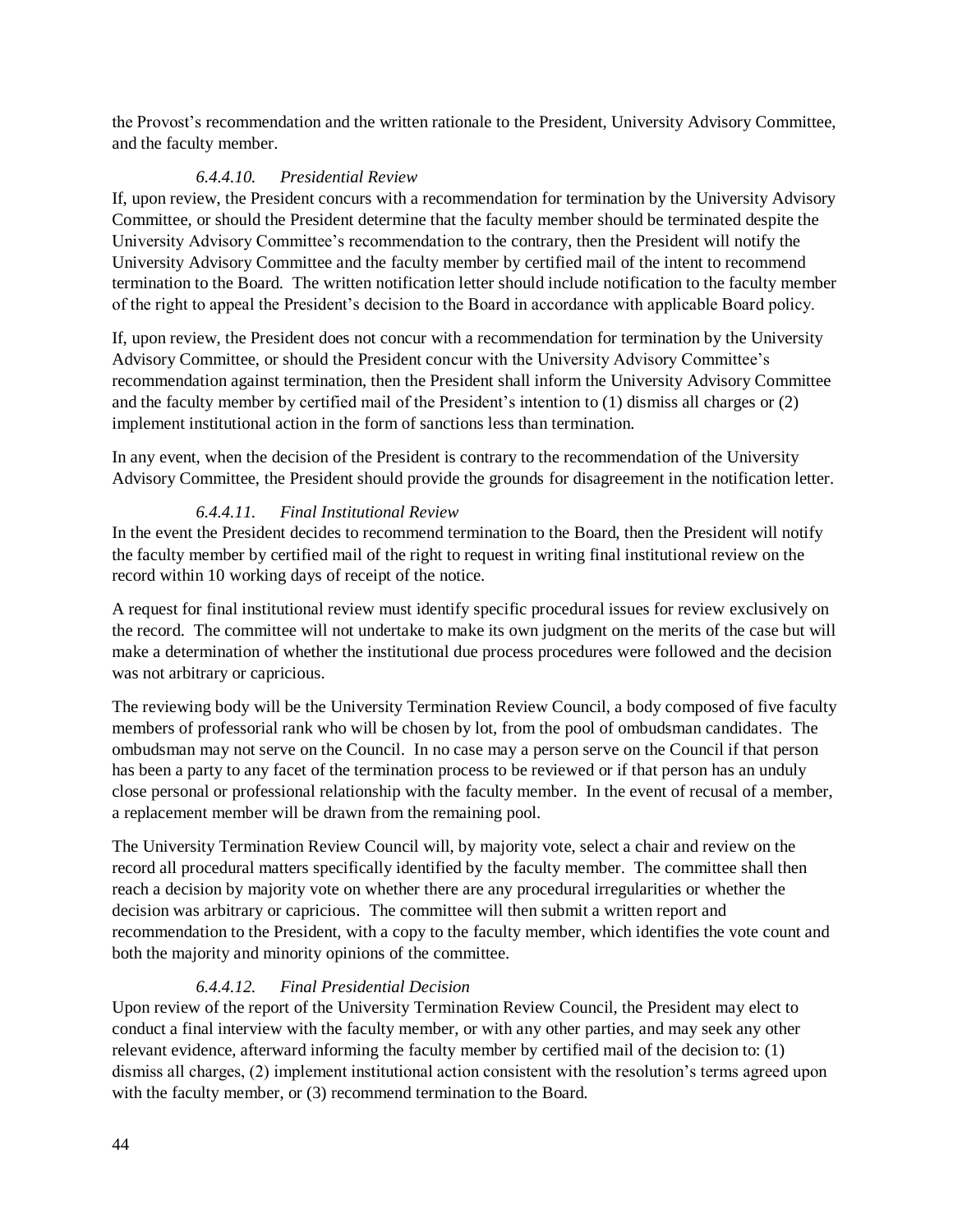#### *6.4.4.13. Presidential Recommendation for Termination*

In the event the President decides to recommend termination to the Board, the President will transmit to the Board all evidence, including the recording and transcript of the hearing before the University Advisory Committee, together with the presidential recommendation.

#### 6.3.4.14 Board Appeal

In the event the faculty member submits an appeal to the Board, the faculty member shall simultaneously submit a copy of the appeal to the President. An appeal may only take place after the faculty member has exhausted all administrative remedies at the institutional level.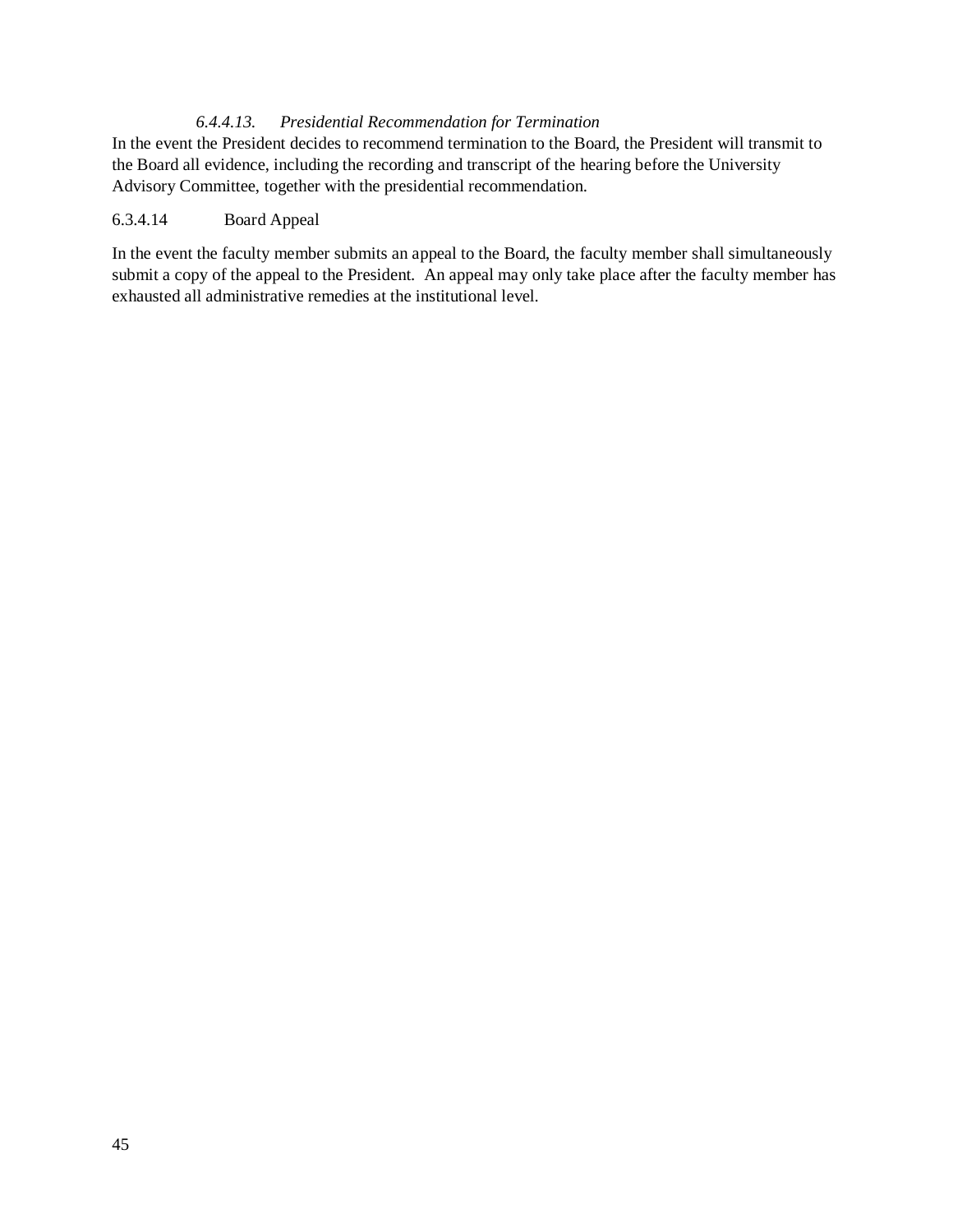## Chapter 7. Grievances and Appeals

<span id="page-51-0"></span>Missing: current handbook has CAC advising deans on some of these issues.

#### <span id="page-51-1"></span>7.1. Grievance Issues Covered in this Chapter

Faculty employment grievances apply to annual performance reviews, pre-tenure reviews, personnel actions involving adjustments in compensation, denial of sabbatical, and violations of academic freedom. More generally, it covers allegations of the violation, misinterpretation or misapplication of a rule, policy or procedure in relation to personnel policies, procedures, or practices including teaching assignments, working hours, release time, general working conditions, nonacademic leave, employment benefits, etc. See the Employee Handbook for other issues, such as sexual harassment, discrimination, and reasonable accommodations.

#### <span id="page-51-3"></span><span id="page-51-2"></span>7.2. Filing Grievances

#### 7.2.1. Initiating a Grievance

Faculty grievance proceedings are initiated when an employee submits a written claim to the chair of the school Faculty Evaluation Committee (FEC) or school director. The claim must be supported with objective evidence, alleging that a specified rule, policy, or procedure has been violated, misinterpreted, or misapplied. The claim must be submitted within 10 working days of the occurrence that gave rise to the grievance or 10 working days from when the facts pertaining to it became known or should have been known to the faculty member.

#### 7.2.2. School Response and Conference

<span id="page-51-4"></span>Upon receipt of a grievance, the school FEC committee or school director will invite the involved parties to a conference at the earliest date convenient to both parties, to attempt to informally resolve the grievance. At the conclusion of the conference, the chair of the school FEC or school director will prepare a written memorandum of the grievance, including any agreement reached, and provide a copy to the involved parties within ten working days.

#### 7.2.3. Decanal Review

<span id="page-51-5"></span>Should the school conference fail to result in resolution, or if a faculty member is dissatisfied with the resolution, the aggrieved party may, within 10 working days, request in writing that the dean convenes the College Advisory Committee for a formal grievance review of the submitted documented evidence.

In this event, the College Advisory Committee will recuse all members holding academic appointment in the same school as the aggrieved party. The recused members will neither attend the meeting nor vote. The College Advisory Committee will review (a) the original claim of the aggrieved party, (b) the pertinent policy, (c) the written response of the school FEC or director to the original grievance, (d) all evidence relating to the grievance, (e) the written memorandum of the school conference with the aggrieved party, and (f) any additional written evidence provided by the aggrieved party. Upon completion of the formal review, the College Advisory Committee will vote and render a written judgment on the merits of the grievance to the dean. The judgment of the committee will include a majority opinion and a minority opinion, if any. Upon review, the dean will render a written opinion on the merits of the grievance, including any remedial action deemed necessary, and submit it to the chair of the College Advisory Committee, to the school FEC or director, and to the grievant.

#### 7.2.4. Provost Review

<span id="page-51-6"></span>The aggrieved party may request further institutional review of the claim by the Provost within 10 working days of receipt of the dean's decision. In such cases, the Provost will request, and the dean will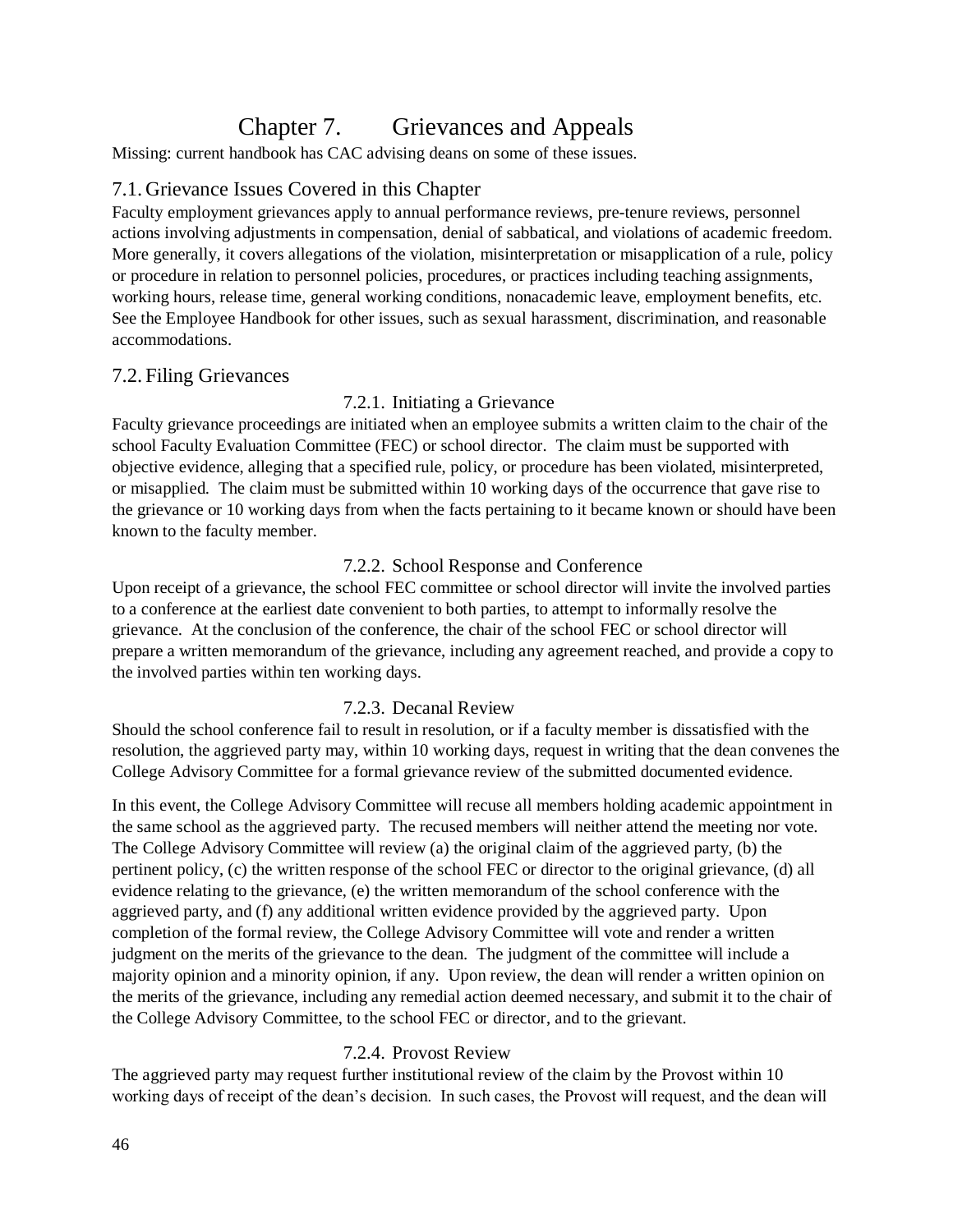provide, complete records of all prior proceedings; and the Provost will provide those records to the University Advisory Committee, which will review all written evidence previously submitted, vote, and submit its recommendation to the Provost. The Provost may agree or disagree with the recommendation of the University Advisory Committee and may interview the grievant. At the conclusion of the review, the Provost will inform the grievant, the University Advisory Committee, the dean, the College Advisory Committee, and the school FEC or director of the decision by certified mail.

#### 7.2.5. Presidential Review

<span id="page-52-0"></span>Dissatisfied parties may appeal the Provost's decision to the President within 10 working days of receipt of the Provost's decision. The President may review the grievance on the basis of the written evidence submitted, request additional evidentiary materials, or request the testimony of the grievant or any other parties. The grievant will be notified of the President's decision in writing by certified mail.

#### 7.2.6. Board Appeals

<span id="page-52-1"></span>Pursuant to Board Policy, institutional grievances may not be appealed to the Board.

#### <span id="page-52-2"></span>7.3. Scholarly Misconduct

Faculty who wish to appeal decisions regarding scholarly misconduct should consult the [Policy on](https://www.usm.edu/institutional-policies/policy-rsch-vp-002)  [Scholarly Misconduct.](https://www.usm.edu/institutional-policies/policy-rsch-vp-002)

#### <span id="page-52-3"></span>7.4. Appeal of Promotion and Tenure Decisions

Faculty who wish to appeal the decision of the President regarding the award of tenure or promotion need to appeal to the Board. Faculty have 30 calendar days to do so effective from the date of notification by the President. An appellant should address his/her appeal to the Commissioner of the IHL and follow the procedures outlined in section 403.0105 of the Policies & Bylaws of the IHL Board of Trustees.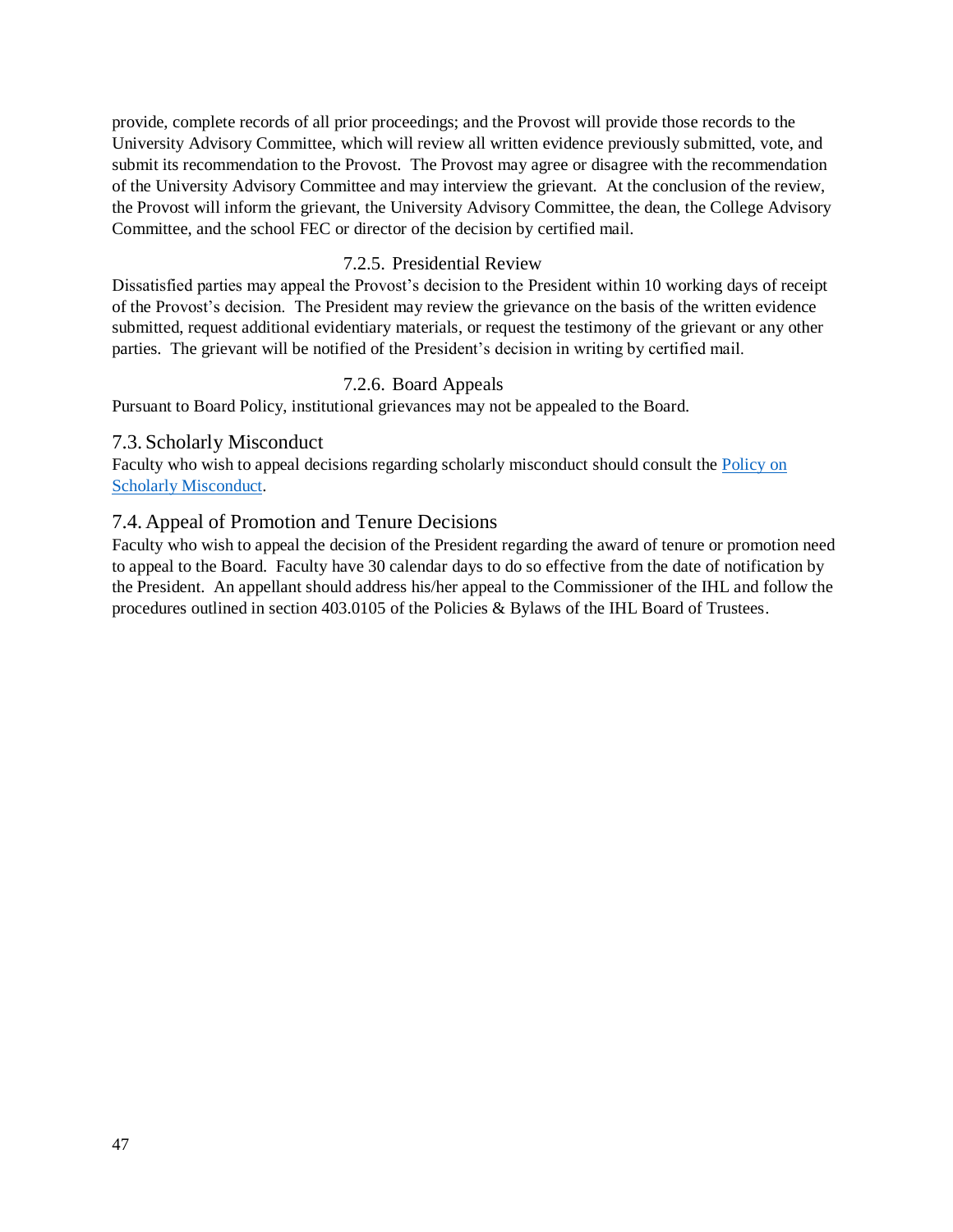### Chapter 8. Resources

#### <span id="page-53-2"></span><span id="page-53-1"></span><span id="page-53-0"></span>8.1.Resources Related to Teaching and Mentoring Students

#### 8.1.1. Academic Success: Services for Students

#### *8.1.1.1. University Foundations Courses*

[University Foundations](http://www.usm.edu/interdisciplinary-studies/university-foundations) courses are designed to help students transition to university life. These courses support student academic success, encourage active learning skills, explore personal responsibility, promote responsible decision-making, facilitate exploration of majors and career planning, help students navigate SOAR, explain university policies, deadlines and procedures; help students establish rewarding human relationships with peers, professors, and staff. Featured classes include: UNV 101, 102, 110, 250, and 301. For more information, the contacts in Hattiesburg are in Elizabeth Harkins Hall (EHH) 110, 601-266-4317, and at Gulf Park, Gulf Park Campus: North Academic Building (NAB) 247, 228-214- 3245.

#### *8.1.1.2. Student Success Website*

The [Student Success Website](https://www.usm.edu/success) includes a compilation of resources for faculty, staff, current and prospective students, and families on a range of topics, including where to find tutoring and other academic assistance. Faculty will find links to frequently-used forms, including the forms required for undergraduate and graduate students as they progress towards graduation.

#### *8.1.1.3. Academic Success Center at the Gulf Coast Campus*

The [Academic Success Center,](https://www.usm.edu/gulfcoast/academic-success-center) located on the first floor of the library on the Gulf Coast campus, connects students with library staff, trained student peer tutors and faculty, for tutoring and other resources to help with mathematics, science, writing and speaking, and language arts.

#### *8.1.1.4. New Student and Retention Programs on the Hattiesburg Campus*

[New Student and Retention Programs](https://www.usm.edu/new-student-retention-programs/about-us) has a variety of programs to assist undergraduate students transition to college and succeed academically. Programs include academic coaching (primarily to first-generation college students), academic skills workshops, diverse opportunities for students to form learning communities, assistance in finding tutoring, and a group for transfer students.

#### *8.1.1.5. Speaking Center*

The [Speaking Center](https://www.usm.edu/speaking-center) in Cook Library on the Hattiesburg campus provides individualized consultation to students and faculty on presentations, speeches, thesis and dissertation defenses, and other oral communication skills. Faculty can schedule workshops with center staff for their classes.

#### *8.1.1.6. Writing Center*

The [Writing Center](https://www.usm.edu/writing-center) in Cook Library on the Hattiesburg campus provides free tutorial services to students who want assistance with writing projects. Faculty can schedule a class visit with the Writing Center.

#### *8.1.1.7. Center for International Education*

[The Center for International Education](https://www.usm.edu/international-education) coordinates programs and services that extend the University to our local and global communities. The Center provides intensive English language instruction, administers the University's extensive study abroad programs, and coordinates international admissions and student services for international students and scholars. The Center is operationally divided into the [English Language Institute,](https://www.usm.edu/english-language-institute) [Study Abroad,](https://www.usm.edu/study-abroad) [International Admissions,](https://www.usm.edu/international-services/international-admissions) and [International Student and](https://www.usm.edu/international-services)  [Scholar Services.](https://www.usm.edu/international-services)

The [Office of Study Abroad](https://studyabroad.usm.edu/index.cfm?FuseAction=Abroad.Home) (OSA) provides opportunities for students to earn academic credit abroad. The OSA offers approximately 25 faculty-led, exchange and internship programs in more than 20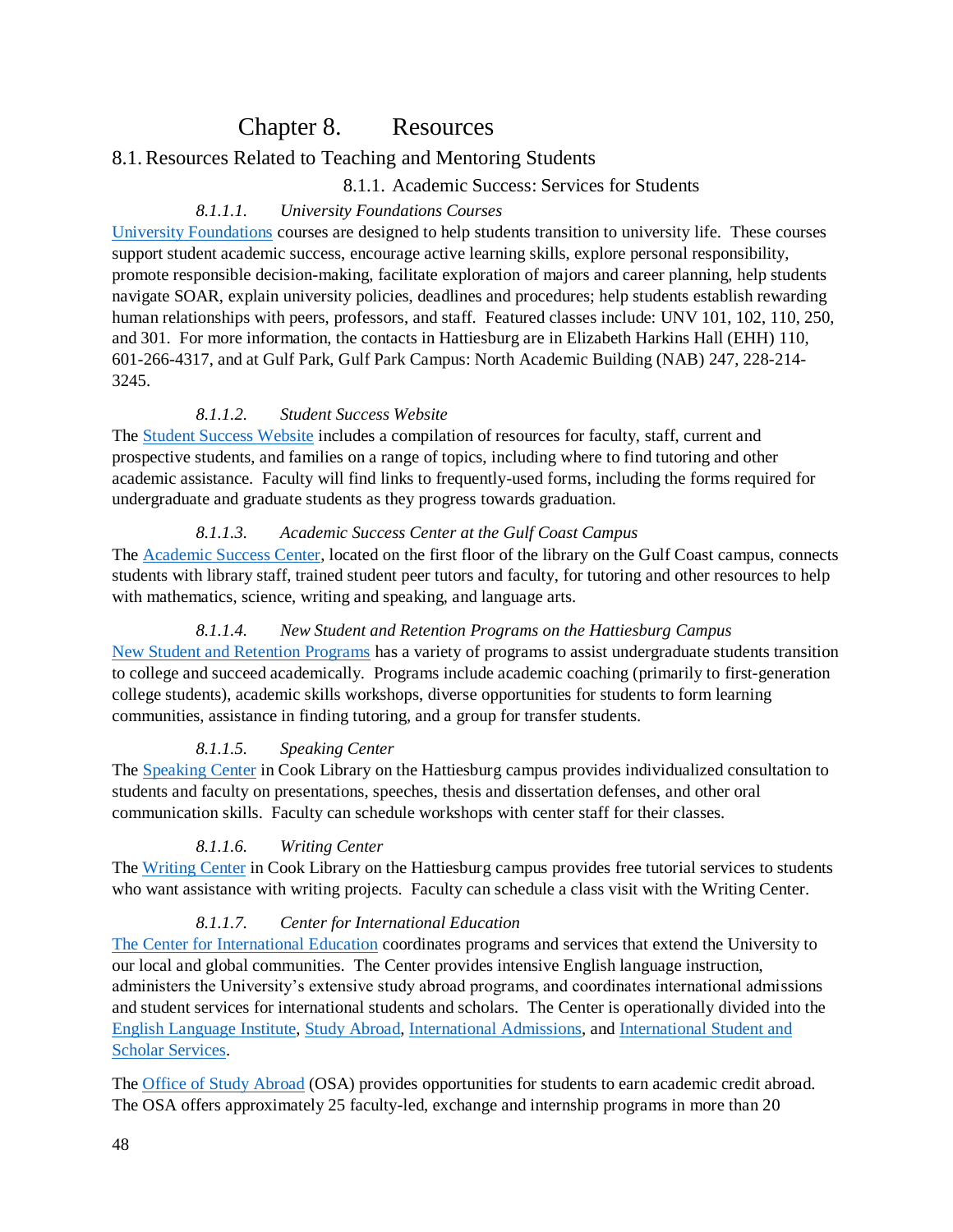countries. The Office provides guidance to students on program selection, financial aid options and predeparture preparation, as well as on-site support.

#### *8.1.1.8. Office of Disability Accommodations*

The [Office for Disability Accommodations](https://www.usm.edu/oda) (ODA) supports students who are eligible for accommodations under the Americans with Disabilities Act (ADA). ODA verifies students' eligibility and works with eligible students on an individual basis to develop and coordinate plans for reasonable accommodations.

#### *8.1.1.9. CARES*

[CARES](https://www.usm.edu/student-affairs/cares) (Campus Action Referral Evaluation System) is a formal early alert communication tool for academic personnel, staff, and students to help identify and intervene on behalf of students who exhibit risk factors associated with academic performance, interpersonal behavior, or personal well-being. Academic personnel, staff, and students can safely and securely submit information on a student experiencing academic challenges or other issues by following the link above.

When a referral is made, a representative from the CARES team will reach out to the student quickly and make sure they connect with the resources useful in their situation. The team addresses issues including (but not limited to) situations of self-harm, family difficulties, stress management, mental health concerns, academic performance problems, and addictions.

#### 8.1.2. Student Development: Services for Students

#### *8.1.2.1. Career Services*

<span id="page-54-0"></span>Career Services in [Hattiesburg](https://www.usm.edu/career-services) and at [Gulf Park](https://www.usm.edu/gulfcoast/students/career-services) helps students with job placement through career counseling and provides instruction on job search strategies, résumés, cover letters, and practice interviews. They work with students individually, in workshops, and faculty-arranged classroom visits. They also work with employers, hosting career fairs and on-campus interviews. Over 14,000 jobs are posted annually in Handshake, a free online database.

#### *8.1.2.2. Center for Pathway Experiences*

The [Center for Pathway Experiences](https://www.usm.edu/pathways) was established to enhance and promote significant experiences connected to undergraduate students' post-graduation goals. Pathway experiences include internships, externships, practicums, research, entry-level jobs related to the field and other activities that give students practical experience relevant to their career objectives. The Center works with students, faculty, and programs to develop significant pathway experiences and has summer scholarship money to help students who engage in them. Students may receive a Pathways graduation cord to wear at commencement, at no charge, for participating in a Pathway Experience.

#### *8.1.2.3. [Drapeau Center for Undergraduate Research](https://www.usm.edu/research/center-overview)*

The [Drapeau Center for Undergraduate Research](https://www.usm.edu/research/center-overview) (DCUR) works to enhance the undergraduate experience by promoting and supporting student-faculty collaborations in research, creative projects, and scholarship. Faculty interested in mentoring and collaborating with students are encouraged to become faculty affiliates. Students may apply for funding to support their work through the Eagle Scholars Program for Undergraduate Research (SPUR) and present their findings at the Undergraduate Symposium [on Research and Creative Activity.](https://www.usm.edu/research/undergraduate-symposium-research-and-creative-activity)

#### *8.1.2.4. Office of Leadership and Student Involvement*

The [Office of Leadership and Student Involvement](https://www.usm.edu/leadership-student-involvement) (LSI) oversees student organizations and provides leadership opportunities and forms of co-curricular involvement for students. In addition to working with students to find forms of involvement appropriate to their interests and goals and working with student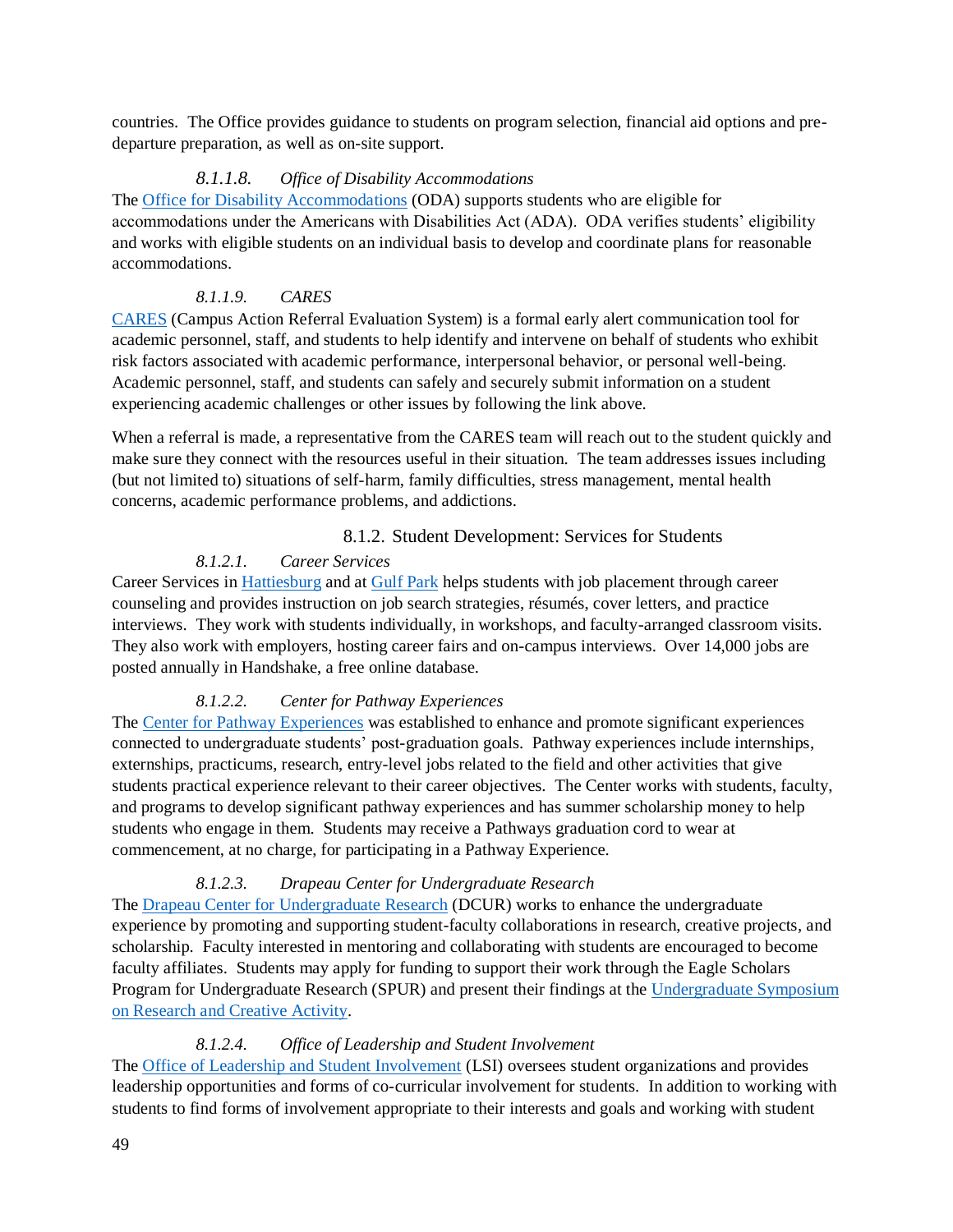organizations, LSI has resources for faculty who act as advisors to those groups. Also housed within LSI is the Southern Miss Activities Council (SMAC), the university programming board. SMAC provides numerous engagement opportunities and events throughout the year, mostly free and open to all students.

#### 8.1.3. Teaching Resources for Faculty

#### *8.1.3.1. Center for Faculty Development*

<span id="page-55-0"></span>The [Center for Faculty Development](https://www.usm.edu/center-faculty-development/about-us) provides faculty services and resources that address pedagogy, procedures, and methods for academic engagement. Located in the International Center (IC), Suite 319, the Center is a place for faculty to gather with colleagues, to meet in small groups, or to work independently.

#### *8.1.3.2. Office of Online Learning*

The [Office of Online Learning](https://online-learning.usm.edu/) provides support to students taking online classes, faculty developing these classes, and programs that wish to develop or improve online offerings. These services include instructional design assistance, training, technical support, and proctoring of exams.

#### <span id="page-55-2"></span><span id="page-55-1"></span>8.2.Resources Related to Research/Creative Activity

#### 8.2.1. Vice President for Research

The [Vice President for Research](https://www.usm.edu/research/message-vice-president-research) (VPR) promotes and monitors research within the university community; is the signature authority on externally funded projects administered by the University; assists faculty in research endeavors; oversees administrative proceedings relating to research/creative activities; coordinates institutional planning; and may advise the Provost on personnel actions involving faculty. The VPR supports faculty research through startup and travel funds.

#### 8.2.2. Mississippi Research Consortium

<span id="page-55-3"></span>The [Mississippi Research Consortium](https://www.usm.edu/research/mississippi-research-consortium) is a coalition of Mississippi's four research universities. The Consortium's purpose is to assist in the development of Mississippi's research infrastructure, to foster research funding opportunities and interaction with federal agencies, to improve the state's science education opportunities, and to share research resources.

#### 8.2.3. Mississippi University Research Authority

<span id="page-55-4"></span>The [Mississippi University Research Authority](https://www.research.olemiss.edu/resources/MURA) (MURA) facilitates the formation of university research corporations in the state to promote, develop, and administer enterprises arising from scientific, research or technological innovations. MURA provides a procedural and regulatory framework that allows researchers to extend their work into the private sector to benefit Mississippi's economy.

#### 8.2.4. Environmental Health and Safety

<span id="page-55-5"></span>The Department of [Environmental Health and Safety](https://www.usm.edu/research/environmental-health-and-safety-ehs) (EHS) provides services to promote a successful research enterprise, a safe teaching environment, and to minimize health and safety impacts to the Hattiesburg area. These services are accomplished through training programs, consultation, working with the campus community, as well as compliance with local, state, and federal agencies.

#### 8.2.5. Academic and Other Leaves of Absence

<span id="page-55-6"></span>Academic personnel may qualify for academic leaves of absence, including leave for graduate or postdoctoral study, otherwise enhancing academic credentials, professional leave, and sabbatical. School directors and deans are responsible for ensuring that classes are reassigned to existing faculty when faculty are awarded leaves of absence. The employment of additional academic personnel for this purpose will be approved by the Provost only upon the demonstration of substantial need.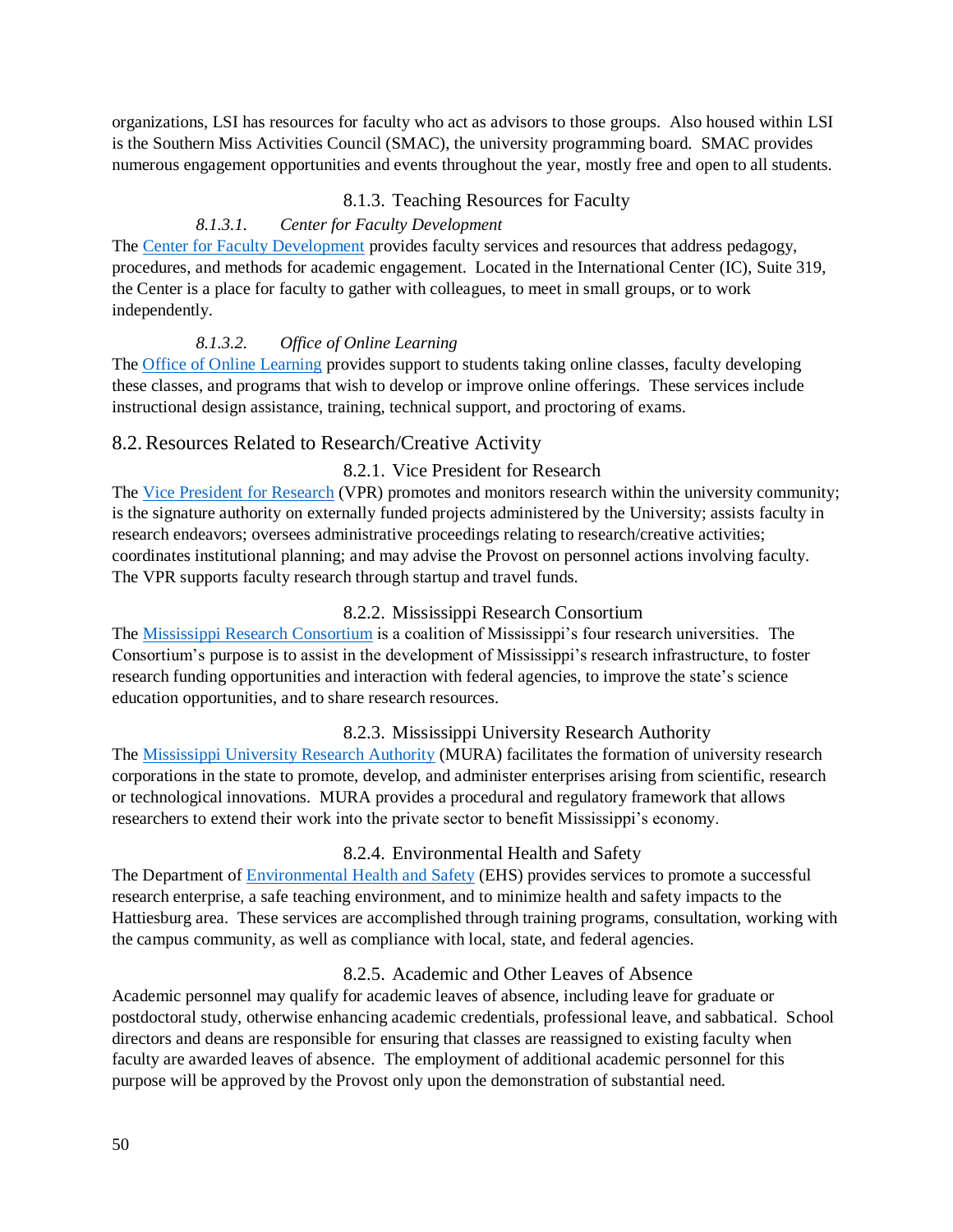Academic leaves of absence are distinct from those to which university employees are entitled under the terms of contracted employment, such as annual leave and medical leave. Academic leaves of absence, including sabbaticals, are not entitlements but privileges conferred by the Board of Trustees upon the recommendation of the President. With the approval of the Board, faculty may receive creditable University service for a period of academic leave not exceeding 2 years during any 10-year period of University employment. Each classification of leave is subject to additional terms and conditions mandated by state law and Board policy.

#### 8.2.5.1.1. Leave for Enhancing Academic Credentials

Academic personnel may be extended educational leave with or without pay for purposes of improving qualifications, for example, graduate or post-doctoral studies, for promotions in rank or appointment to new positions. Leaves of absence without pay may be granted by the Provost for an academic year, a semester, or (under unique circumstances) part of a semester.

#### 8.2.5.1.2. Professional Leave

Professional leave is uncompensated absence from regular university employment for the purpose of external employment directly related to normal professional functions at the University. With the approval of the Board, faculty may receive creditable university service for a period of professional leave provided that: leave is for the purpose of full-time employment with a state or federal agency for a period of time equivalent to the period of professional leave granted; leave accrues to the professional benefit of the faculty member and promotes the interests of the University; the faculty member pays to the state retirement system the actuarial cost as determined by the actuary for each year of professional leave; and the faculty member serves the University on a full-time basis for a period of time equivalent to the professional leave period granted immediately following the termination of the leave period.

#### 8.2.5.1.3. Sabbatical Leave

At the completion of six or more regular semesters of continuous, full-time university employment, faculty members are eligible for one semester of sabbatical leave (4 1/2 months). Sabbatical leave is granted for the sole purpose of professional improvement and is not necessarily earned by the required duration of employment at the University. Sabbatical leave is intended to assist faculty to achieve promotion in academic rank or enhance their professional development and scholarly reputation.

At the completion of 12 regular semesters of continuous, full-time university employment (sabbatical not being taken within that time), faculty are eligible for 2 semesters of sabbatical leave (9 months). Under no circumstances may sabbatical leaves of more than nine months' duration be granted. Sabbatical leave normally coincides with fall semesters, spring semesters, or both, exceptions allowable only in exceptional circumstances. In no case may sabbatical leave periods extend to summer semesters.

Refer to the Provost's website, [sabbatical and leave requests,](https://www.usm.edu/provost/sabbatical-and-leave-requests) for sabbatical guidelines, requirements, and application procedures.

#### 8.2.6. Summer Grants for the Improvement of Instruction.

<span id="page-56-0"></span>The University is committed to the ongoing development of new and innovative teaching strategies or techniques that ultimately result in the improvement or assessment of student learning. To support faculty and provide appropriate resources, the Provost awards salary stipends to faculty who are dedicated to the development and delivery of academic programs through innovative education methods. For more information on these [grants,](https://www.usm.edu/provost/summer-grants-improvement-instruction) see the Provost's website.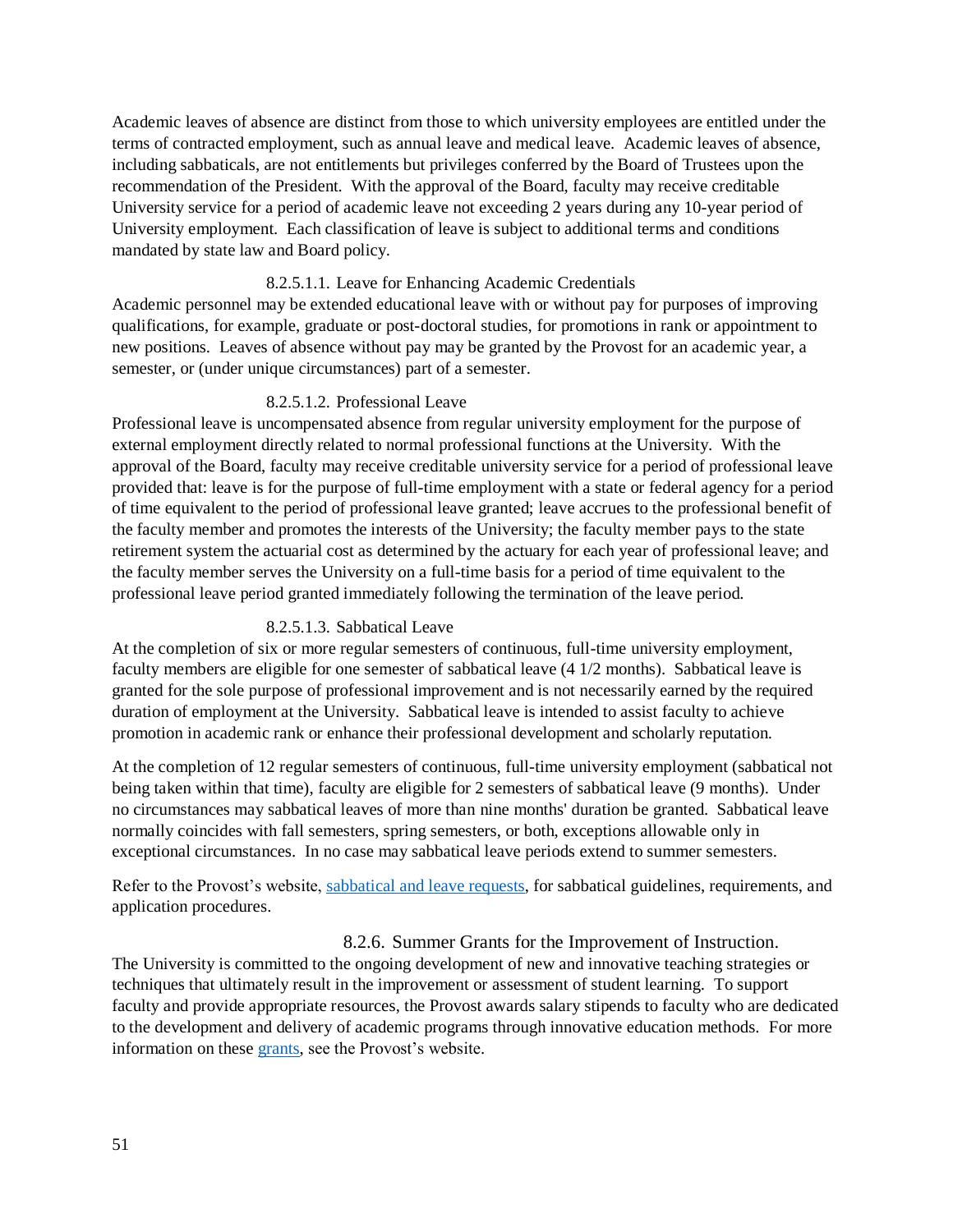#### 8.2.7. Subventions

<span id="page-57-0"></span>Subvention is the process through which the University subsidizes a portion of the costs of research and creative works pursued by members of the academic personnel. Application for subvention is made to the Vice President for Research, who is advised by the University Research Council. The University Research Council reviews applications in accordance with written subvention policy and submits recommendations to the Vice President for Research. The Vice President, who may accept or reject the subcommittee's recommendations, informs candidates of the results of applications.

#### 8.2.8. Awards of Excellence

<span id="page-57-1"></span>Each year the University recognizes faculty members who have demonstrated excellence in teaching, research, and service. Awards are given to full-time faculty members holding the rank of instructor or above. University administrative officers holding faculty rank are eligible. In addition, the University recognizes selected librarians for excellence in librarianship every other year.

#### 8.2.9. Library Services

<span id="page-57-2"></span>[University Libraries](http://lib.usm.edu/) consist of the Joseph Anderson Cook Library, McCain Library & Archives, Gulf Coast Library, and Gunter Library. Collectively, the libraries provide a variety of services to students, faculty, staff, alumni, and patrons from the community. Among the services provided are textbook reserves for students, library instruction, research consultations, workshops, interlibrary loans, study rooms, meeting rooms, research carrels, and access to over 1.5 million books and microforms and more than 150,000 journals.

The Cook Library houses the University's principal holdings of books, journals, microforms, music, media, and other materials. The McCain Library houses Special Collections, consisting of the University Archives, de Grummond Children's Literature Collection, Mississippiana, rare books, and, extensive original manuscript holdings supporting primary source research. The Gulf Coast Library is located on the Gulf Park Campus and includes three floors of holdings, computers, and study spaces. The Gunter Library is located at the Gulf Coast Research Laboratory in Ocean Springs with a collection of more than 1,600 journals and 30,000 additional books, reports, and other research material.

#### <span id="page-57-4"></span><span id="page-57-3"></span>8.3. Technology Support and Training

#### 8.3.1. SOAR PeopleSoft Training

This [website](https://lec.usm.edu/training/soardocs/90/Publishing%20Content/HTMLPages/) contains a series of instructions to assist faculty and students with many functions in SOAR.

#### 8.3.2. iTech

<span id="page-57-5"></span>[iTech](https://www.usm.edu/itech) is the University's technology support office, managing SOAR, the University's email system, wireless access, and more. iTech's help desk is on the first floor of Cook Library. [Hot Sheets](https://www.usm.edu/itech/faculty-and-staff-hot-sheet) are available addressing issues such as resetting your Campus ID, placing work orders, SOAR, Eagle Backup (automatic back-up for your documents), classroom support, free software available to faculty, among others.

#### <span id="page-57-7"></span><span id="page-57-6"></span>8.4. Safety, Health, and Well-Being

8.4.1. Student Services

#### *8.4.1.1. Collegiate Recovery Community*

The [Collegiate Recovery Community](https://www.usm.edu/student-health-services/collegiate-recovery-community) (CRC) is a program for students who are in recovery from addictive disorders including alcohol, drugs, and eating disorders.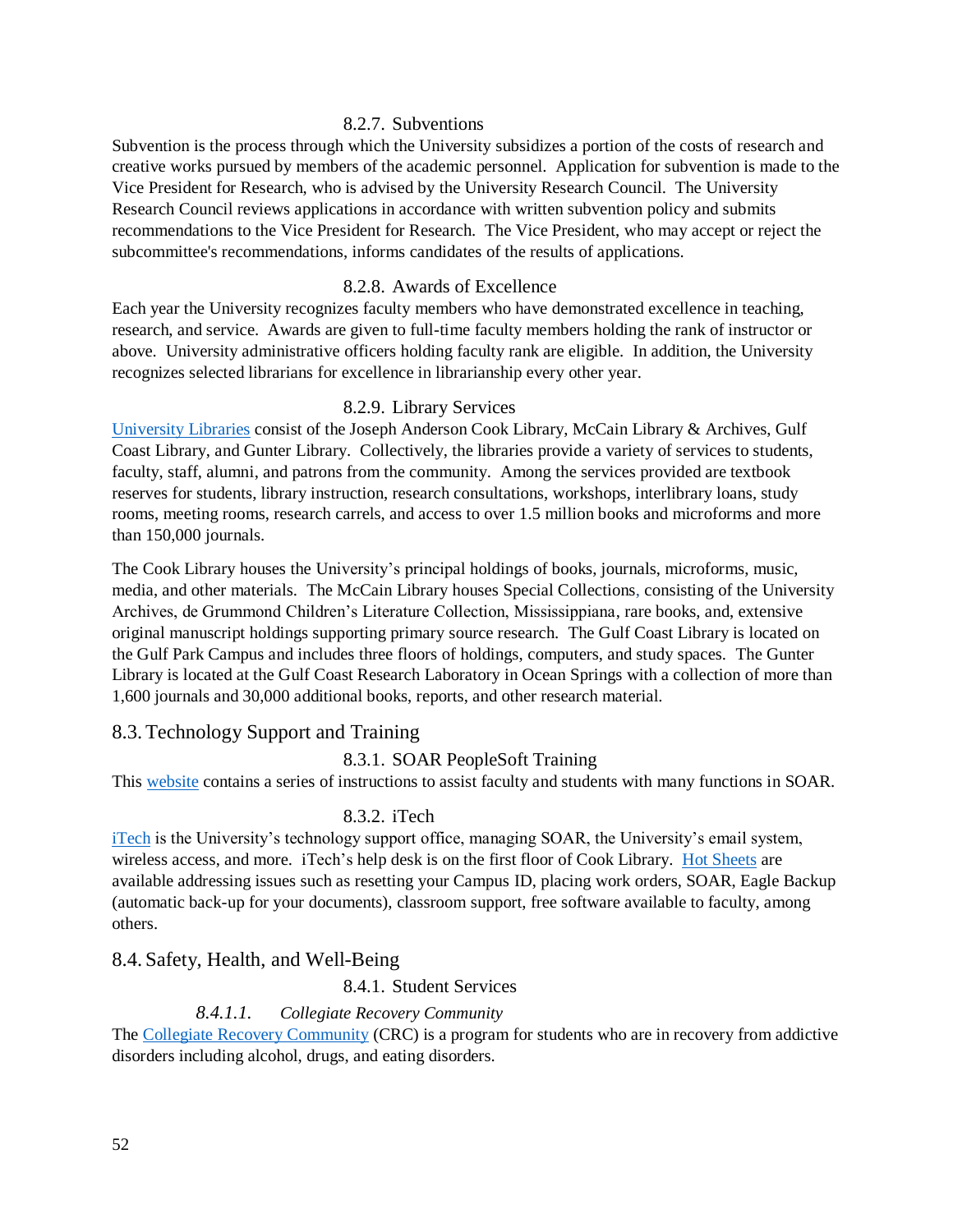#### *8.4.1.2. [Counseling Services for Students](https://www.usm.edu/student-counseling-services)*

[Student Counseling Services](https://www.usm.edu/student-counseling-services) provides services (e.g., mental health consultation, emergency services) to university students by promoting sound mental health and the coping skills necessary for successful pursuit of their educational and life goals. In addition, by calling (601) 266-6106 during business hours and asking for the triage counselor, faculty and staff can receive consultation support for student issues. Students in need of such assistance should call (601) 266-6106 during business hours and ask for the triage counselor.

#### *8.4.1.3. LGBTQ Resources*

The Southern Miss [PRISM LGBTQ+ Resource Office](https://www.usm.edu/diversity/prism) works to create an affirming and supportive campus environment for students of all gender and sexual identities. The Office provides academic, campus, and community resources for students and employees of the University.

#### 8.4.2. University Community Services

#### *8.4.2.1. Eagle Alert*

<span id="page-58-0"></span>[Eagle Alert](https://www.usm.edu/safety/eagle-alert) is an emergency notification system that allows the University to inform the campus community of imminent danger and emergency situations. Students, academic personnel, and staff should periodically [update their contact information](https://www.usm.edu/safety/eagle-alert-enrollment-instructions) to ensure they are receiving time-sensitive emergency messages via text and voice messages to cell and home phones.

#### *8.4.2.2. Emergency and Critical Incident Response*

For immediate concerns related to persons making threats to harm themselves or others; posing a significant threat to the University or its community; or for other emergency issues, immediately contact the University Police Department at 601.266.4986 or 9-1-1. Matters requiring immediate action are referred to the Critical Incident Response Team. For more information, see the [Emergency and Critical](https://www.usm.edu/police/emergency-and-critical-incident-response)  [Incident](https://www.usm.edu/police/emergency-and-critical-incident-response) page.

#### *8.4.2.3. University Police Department*

The [University Police Department](https://www.usm.edu/police) (UPD) works to enhance the quality of life on campus by enforcing the law, preserving the peace, reducing fear, and providing for a safe environment. On the UPD website, access information on programs and services, crime information, and an annual report containing comprehensive crime statistics for university campuses and learning sites.

#### *8.4.2.4. Center for Child Development*

The Center for Child Development provides high quality educational and care services to children eightweeks to five-years-old and is an academic teaching and research facility for students and faculty across the University. The [Center](https://www.usm.edu/center-child-development) operates on Hattiesburg and Gulf Coast campuses.

#### *8.4.2.5. Physical Fitness Facilities*

Information about The Payne Center fitness center on the Hattiesburg campus and other supported recreational activities can be found on the [Campus Recreation](https://www.usm.edu/campus-recreation) website. The [Fitness Center at Gulf Park](https://www.usm.edu/gulfcoast/fitness-center) houses cardio machines, a group exercise room, and a free weight area.

#### *8.4.2.6. Health Services*

The [Moffitt Health Center](https://www.usm.edu/student-health-services) on the Hattiesburg Campus offers general medical care for all students and employees of the University, including acute minor illnesses, chronic medical problems, and preventative services. The Center features a full-service urgent care clinic, onsite pharmacy, and laboratory and x-ray services. Faculty and staff can expect to pay a co-pay and deductible; amounts charged depend on insurance and coverage benefits.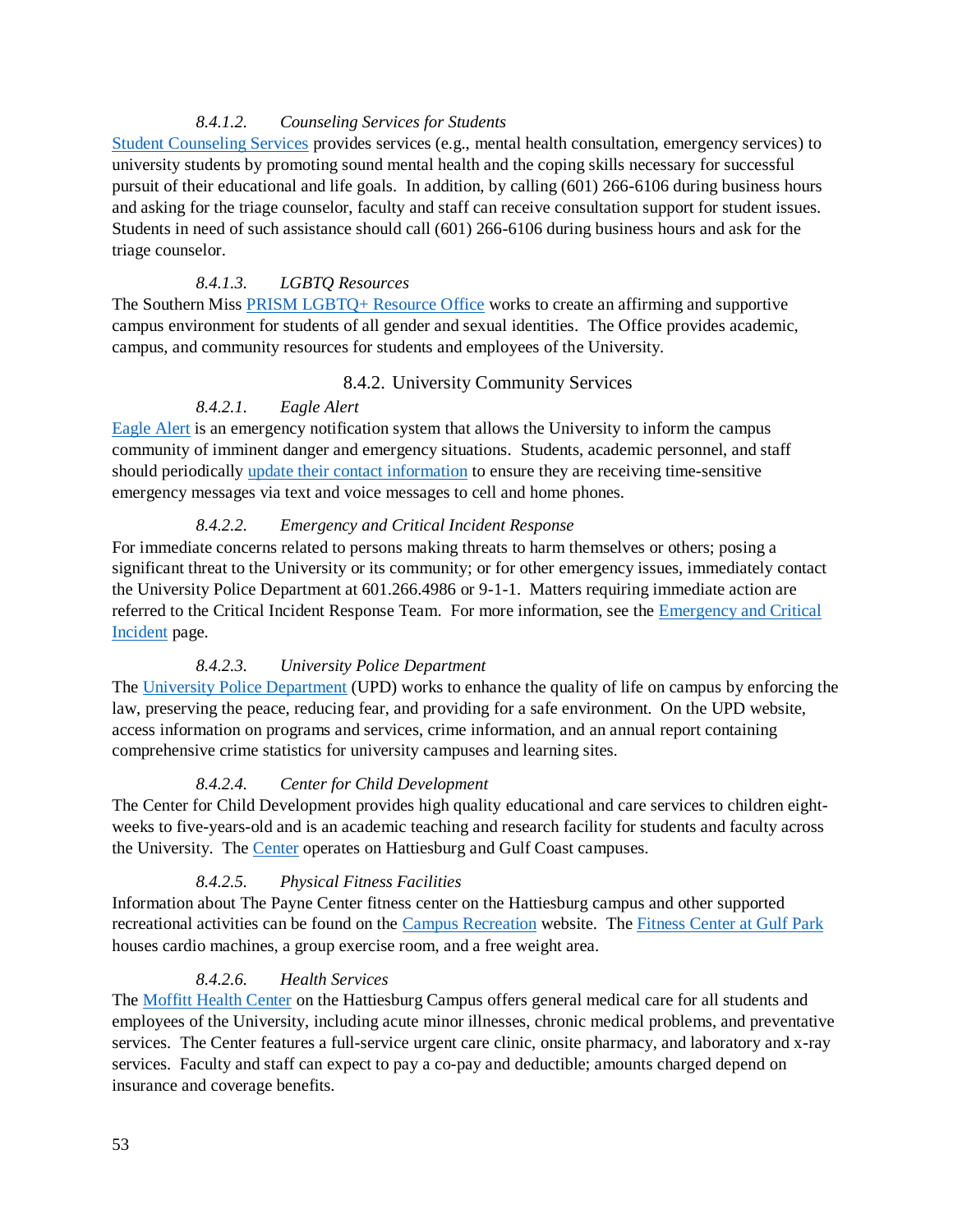The [Health Center](https://www.usm.edu/gulfcoast/health-center) on the Gulf Park campus provides general medical care for all students and employees of the University, with telemedicine consultations made available by the Center for Telehealth at the University of Mississippi Medical Center (UMMC).

#### *8.4.2.7. Shafer Center for Crisis Intervention*

The [Shafer Center for Crisis Intervention](https://www.theshafercenter.info/) provides a 24-hour crisis line; support groups and individual counseling; assistance with victim's compensation forms; professional training and technical assistance; accompaniment to hospitals, law enforcement, and court; referrals and information; community education services; and primary prevention programs and training.

#### *8.4.2.8. University Clinic for Family Therapy*

The [University Clinic for Family Therapy](https://www.usm.edu/marriage-and-family-therapy-masters-degree-program/university-clinic-family-therapy) is an academic teaching and research center for clinical faculty, marriage and family therapy graduate students, and family relations undergraduate students. The Clinic serves individuals, couples, and families experiencing a wide range of personal or relationship problems allowing students to develop clinical skills in a closely supervised environment.

#### <span id="page-59-0"></span>8.5.Campus Activities and Events

#### <span id="page-59-1"></span>8.5.1. [Athletics](http://www.southernmiss.com/)

The [official website](https://southernmiss.com/) of Southern Miss Athletics provides schedules to upcoming games and information on how to purchase tickets.

#### 8.5.2. Arts

<span id="page-59-2"></span>The [Arts](https://www.usm.edu/arts) website is a central resource for information about upcoming performances and arts-related events and exhibits. The site includes listings from the arts, dance, and theatre programs based in the School of Performing and Visual Art; performances by members of the School of Music; and events sponsored by the Center for Writers in the School of Humanities. A weekly newsletter, The [Arts Insider,](https://visitor.r20.constantcontact.com/manage/optin?v=001ipHfjvAPgXPh-deZ6gnlq5wI28vAnE6fp4_z9ZXoETnTm0ZowdFeQdvmnIdY_dbIRCh_LC0eO1bzX5cRlOlk76gF5wCVuvFjOxVgKb0XHFo%3D) is available by subscription, and enthusiasts can help support the campus arts community by joining [Partners for the Arts.](https://www.usm.edu/arts/partners-arts)

#### <span id="page-59-4"></span><span id="page-59-3"></span>8.6. Additional Administrative Services

#### 8.6.1. Institutional Research

The [Office of Institutional Research](https://www.usm.edu/institutional-research) collects, archives, and maintains institutional data for the purpose of analyzing, distributing and presenting summary information. This information is used to support the decision-making process and the planning needs of all academic and administrative units within the University. The Office is responsible for reporting official data to the Board and the U.S. Federal Government (Integrated Postsecondary Education Data System - IPEDS).

#### 8.6.2. Institutional Effectiveness

<span id="page-59-5"></span>The [Office of Institutional Effectiveness](https://www.usm.edu/institutional-effectiveness) (IE) facilitates ongoing, integrated, institution-wide planning and evaluation processes. The staff of IE is the University's source for assessment information, providing training and oversight of programs' assessment activities through annual assessment and periodic program reviews. The Office's site brings together accreditation, assessment, and program review resources.

#### 8.6.3. General Counsel

<span id="page-59-6"></span>The [Office of the General Counsel](https://www.usm.edu/general-counsel) offers legal advice, representation, and information to the University, including administrators, faculty, and staff who are acting on behalf of the University on various issues to reach decisions that are in the best interest of the University.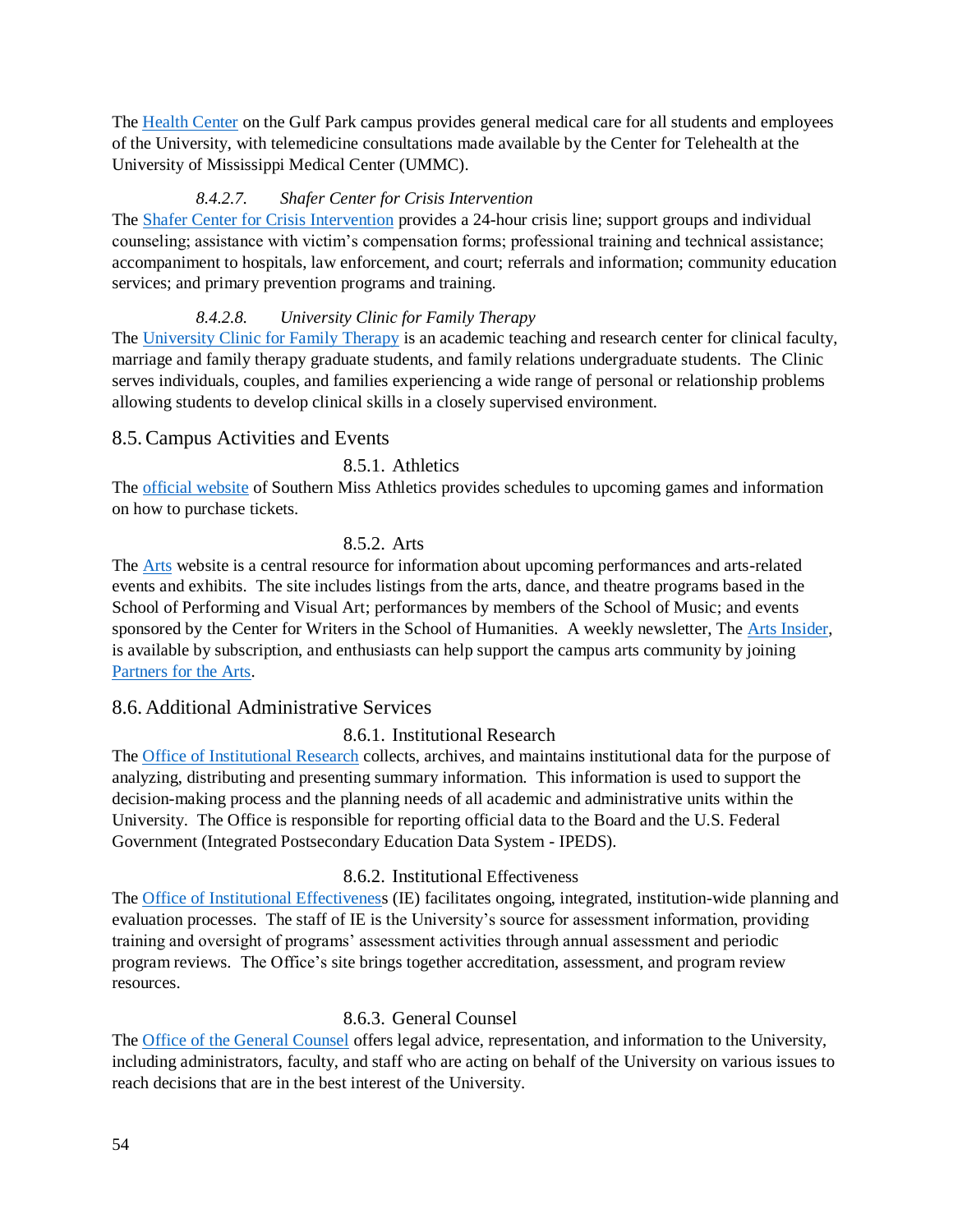## 8.6.4. Affirmative Action/Equal Employment Opportunity

<span id="page-60-0"></span>The [Office of Affirmative Action & Equal Employment Opportunity](https://www.usm.edu/aa-eeo) protects the Civil Rights of all university students and employees. This Office oversees nondiscrimination policies and complaint procedures (age, sex, sexual orientation, color, race, religion, national origin, disability, or Vietnam-era veteran status), and relevant resources.

#### <span id="page-60-1"></span>8.6.5. [Title](https://www.usm.edu/sexual-misconduct/home-page) IX

The University complies with applicable state and federal regulations, including Title IX of the Education Amendments of 1972 (Title IX), which prohibits sex discrimination in any education program or activity receiving federal funding. The University will not tolerate discrimination and sexual misconduct and has provided a way to report these incidents through the Title IX Office. The Office's [site](https://www.usm.edu/sexual-misconduct/home-page) provides information on policies, procedures, resources, training, and reporting in regards to Title IX.

#### 8.6.6. Human Resources

<span id="page-60-2"></span>[Human Resources](https://www.usm.edu/employment-hr) (HR) coordinates health and retirement benefits for university faculty and provides information on other processes related to pay, benefits, and employment conditions. HR coordinates job searches for new faculty. The [Employee Handbook](https://www.usm.edu/sites/default/files/groups/employment-hr/pdf/employee_handbook.pdf) contains information on employment policies, practices, procedures, and resources for all university employees.

#### 8.6.7. Office of the Registrar

<span id="page-60-3"></span>The [Office of the Registrar](https://www.usm.edu/registrar) facilitates and maintains registration, degree requirements, grade entry and policies, and academic calendars. The Registrar's site contains links to resources to help students, parents, academic personnel, and staff.

#### 8.6.8. Travel Policies and Forms

<span id="page-60-4"></span>The University's Travel Office [website](https://www.usm.edu/procurement-contract-services/travel-forms-and-instructions) includes various policies, forms, and resources relevant to reimbursement for official travel.

#### 8.6.9. University Communications

<span id="page-60-5"></span>[University Communications](https://www.usm.edu/university-communications) provides essential communication services to the University and assists all University units (offices, colleges/schools, student affairs, and university affiliates) with individual communication needs (marketing, event fliers).

8.6.10. Bookstore

<span id="page-60-6"></span>The University [bookstore](https://usm.bncollege.com/webapp/wcs/stores/servlet/BNCBHomePage?storeId=13556&catalogId=10001&langId=-1) sells required textbooks, study supplies, and University licensed merchandise.

#### 8.6.11. Copy Center Services

<span id="page-60-7"></span>The [University's Copy Center](https://www.usm.edu/image-center/copy-center-services) provides printing services for business cards, letterhead, envelopes, brochures, posters, and copies.

#### <span id="page-60-8"></span>8.6.12. [Event and Conference Services](https://www.usm.edu/image-center/copy-center-services)

[Event Services](https://www.usm.edu/event-services) oversees the reservation and setup for events held in the Thad Cochran Center, R.C. Cook University Union and Hub, as well as the first level of the Trent Lott National Center.

#### <span id="page-60-9"></span>8.6.13. [Southern Miss Catering](http://ttps/southernmisscatering.catertrax.com/)

Aramark runs a campus catering service called [Southern Miss Catering.](https://southernmisscatering.catertrax.com/) Menu options and online ordering of food for campus events are available on their website.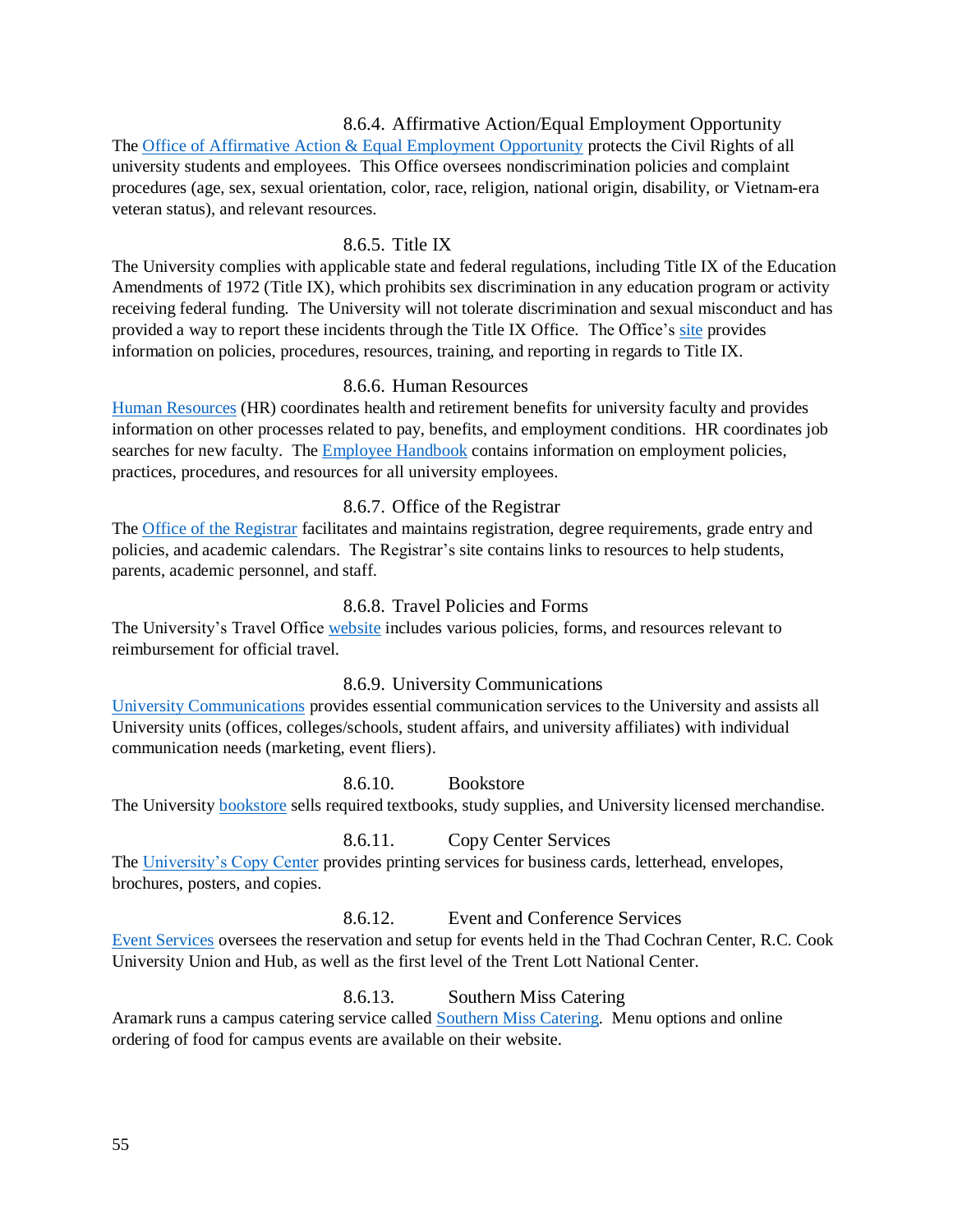#### <span id="page-61-1"></span><span id="page-61-0"></span>8.7. Other Organizations of Interest

#### 8.7.1. American Association of University Professors (AAUP)

The AAUP is a nonprofit membership association of faculty and other academic professionals. The mission of the [American Association of University Professors](https://www.aaup.org/) (AAUP) is to advance academic freedom and shared governance; to define fundamental professional values and standards for higher education; to promote the economic security of faculty, academic professionals, graduate students, post‐doctoral fellows, and all those engaged in teaching and research in higher education; to help the higher education community realize its goals; and to ensure higher education's contribution to the common good.

#### 8.7.2. University Foundation

<span id="page-61-2"></span>The [University of Southern Mississippi Foundation](https://www.usmfoundation.com/s/1149/foundation/start.aspx) is a non-profit organization committed to serving the university community by overseeing fundraising efforts to raise private support for scholarships and other academic needs at the University. The Foundation manages donor dollars to advance educational opportunities available to students, faculty, staff, alumni, and friends of the University.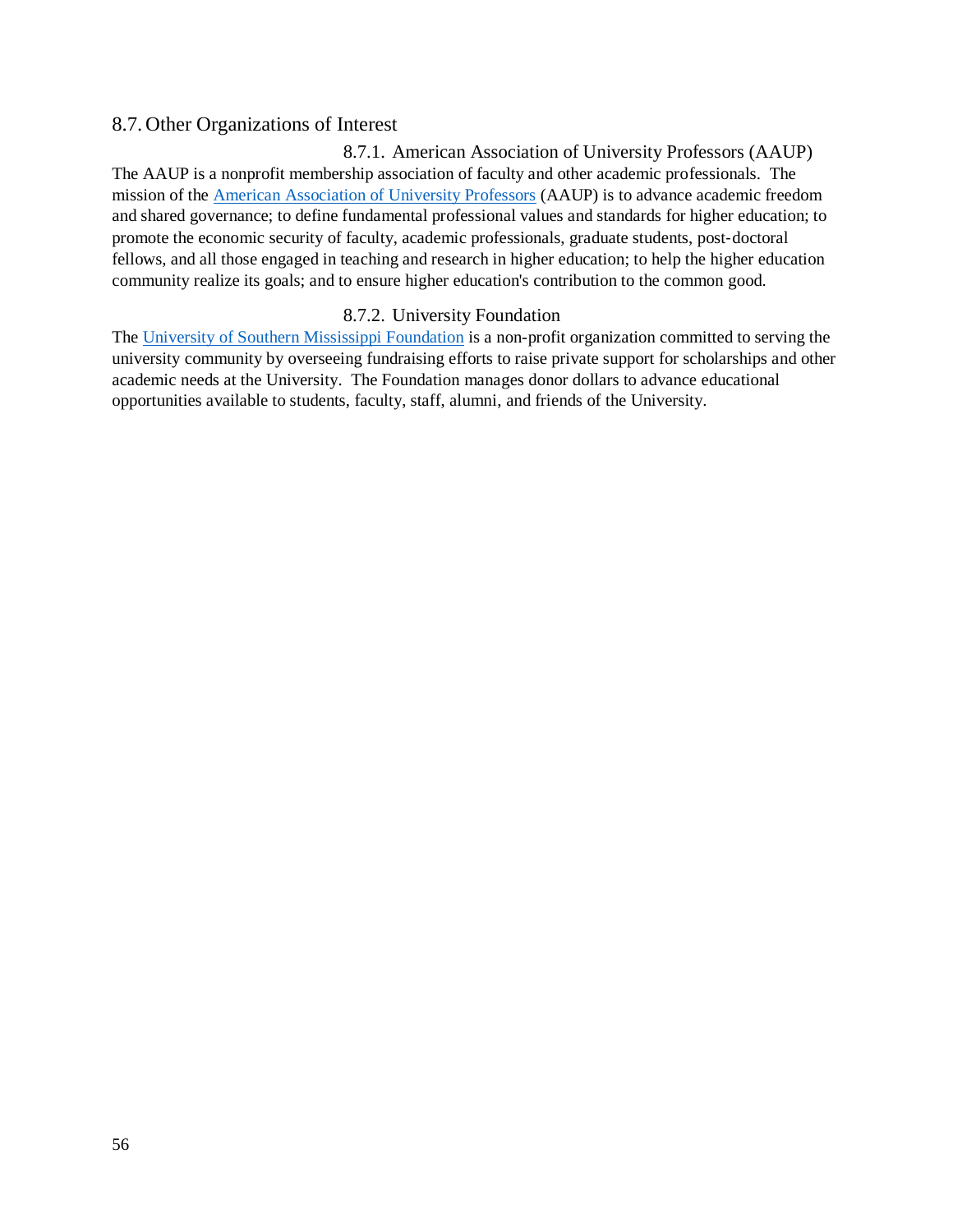## <span id="page-62-0"></span>Appendix A. Workload Allocation Guidelines

*General Workload Guidelines*

- Course load allocation is based on the equivalent of four 3-hour courses per semester. Each course is assigned a percentage that is determined in consultation with the faculty and director and signed by both to acknowledge completion of the process and receipt of the assignment.
- Intersession or summer courses may or may not be included in regular teaching load depending on the needs of the program and the individual faculty member.
- Teaching track faculty, instructors, visiting faculty, professors of practice, and clinical faculty generally teach 4 courses per semester.
- Tenure track faculty who are required to engage in research/creative activities should receive the equivalent of one 3-hour course load reallocation to allow time for this work. Further, course load reallocations may be made based on the complexity/scope and productivity of an academic unit (for example, course reallocations for chairing multiple dissertation committees or mentoring students in scientific lab work). Finally, faculty may receive an adjusted course load (fewer or more courses) based on their level of productivity in research/creative activity.
- Assigned course load or allocation of teaching (or service at the discretion of the school) as a percentage of total workload should take into account student mentorship activities not directly associated with classroom instruction. At a minimum, course loads or teaching workload allocation should take into account time and effort associated with direction of undergraduate honors, graduate, and post-doctoral students. Dissertation and thesis courses may warrant a reduction in teaching load if the faculty member can demonstrate significant work in directing the students enrolled in these hours. Dissertation and thesis hours in and of themselves do not warrant a reduction in course load.
- Assigned course load or allocation of teaching as a percentage of total workload should also take into account other factors that may increase time devoted to teaching activities:
	- o The nature of the course: lab, studio, practicum, or similar courses (courses whose actual contact hours are not accurately reflected by the credit hours of the course).
	- $\circ$  The enrollment size of the course, especially those courses taught without additional support for grading and course management.
	- $\circ$  Off-campus activities associated with course delivery (e.g., clinical supervision in the field, student field trips, travel to and from campuses).
	- o The development and implementation of new courses or other curricula, especially the development and implementation of team-taught courses.
	- o Faculty involvement in intensive teaching development activities (e.g., ACUE Course in Effective Teaching Practices) where these activities are not compensated by the development program.
- Significant service contributions (in quantity of time or quality of contribution) to the program, school, college, University, or profession may warrant reallocation of workload from either teaching or research/creative activities. The faculty member is responsible for demonstrating that the time and effort required for one or more service activities exceeds the typical service workload and warrants extra consideration for workload reallocation. Serving on committees without demonstration of significant contribution does not automatically warrant reallocation.
- For a faculty librarian (University Libraries), teaching load is determined through librarianship activities, which may or may not include classroom instruction, rather than number of courses.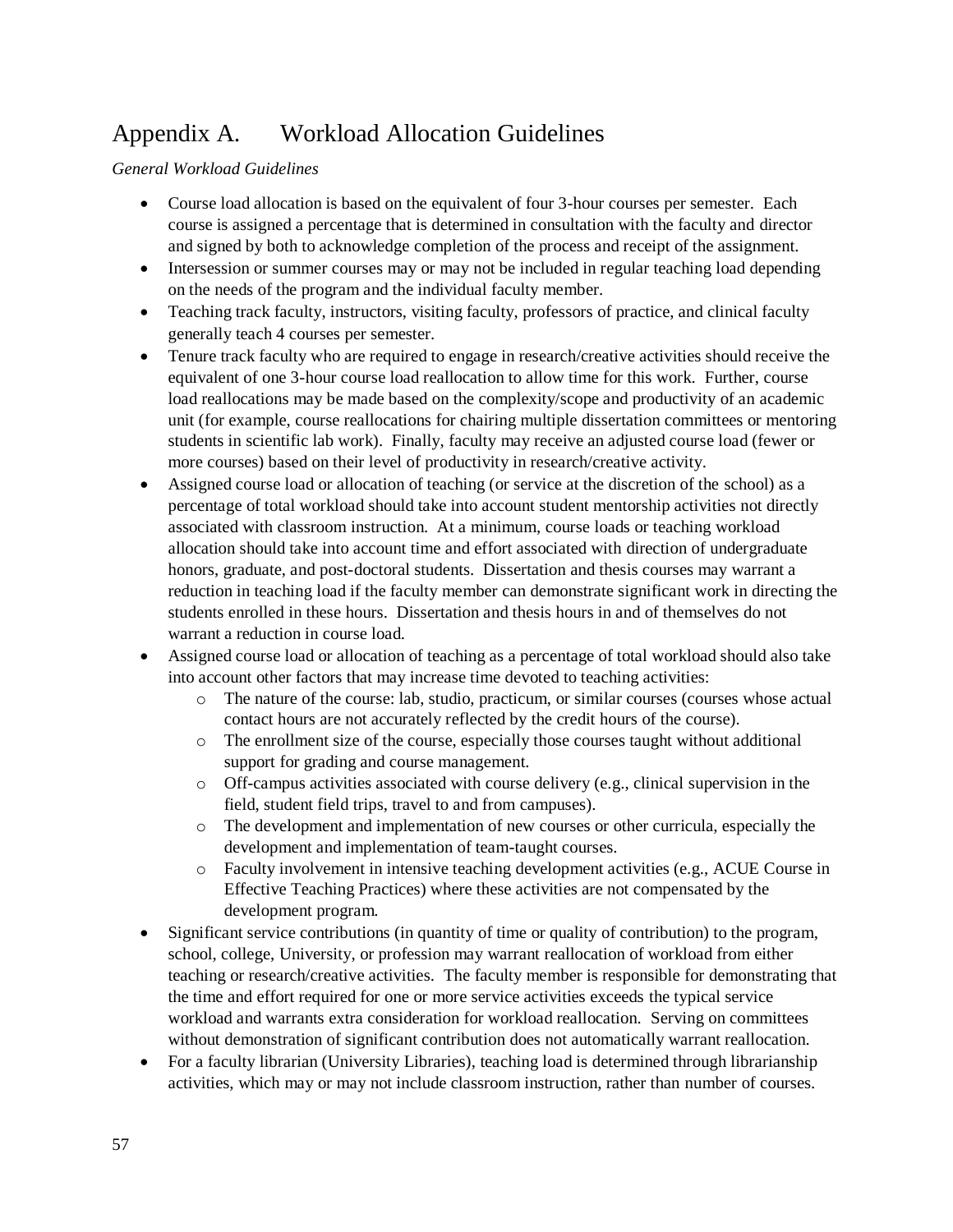#### *Jointly-Appointed Faculty*

If a faculty member is jointly appointed, workload allocation should be agreed to by the faculty member in consultation with directors of both schools.

#### *Administrator Workload*

- School directors are generally expected to teach a minimum of one class per year. Associate deans above the school director level holding faculty rank are normally expected to teach one class per year. Associate directors are generally expected to receive a reassignment of one course per semester during their service. Depending upon the scope and breadth of responsibilities, however, more or less courses could be required to be taught by these administrative faculty.
- Faculty administrators are expected to remain current in their respective field and demonstrate some contribution to research in their field. However, as it is recognized that faculty administrators have significant administrative duties that impact their ability to sustain a program of research/creative activity, they should not be evaluated with the same expectations as the tenure-track faculty. General expectations for research productivity should be established each year between the faculty administrator and the dean, or in the case of an associate director, with the FEC and director. If the faculty administrator meets these expectations, they should receive a minimum evaluation of "meets expectations" in the category of research/creative activity.
- Administrative duties are separate from service. Significant service contributions (in quantity of time or quality of contribution) to the University or profession should allow for reallocation of workload from either teaching or research/creative activities. It is the responsibility of the faculty administrator to demonstrate that a service activity is significant and requires extra consideration for workload reallocation. If the service is to the program, school, or college, it is the responsibility of the faculty administrator to demonstrate how the service is separate from their administrative duties. Serving on committees without demonstration of contribution does not automatically result in reallocation.

#### *Circumstantial adjustments to workload allocation*

Circumstantial adjustments to a faculty member's workload allocation (e.g., any unexpected or sudden adjustments in workload due to unforeseen circumstances such as the departure of a faculty member which leaves a gap in the curriculum that must be covered, commitments as part of a new external funding agreement, need to participate in a significant service activity) should:

- Be negotiated between the faculty member and the school director (in consultation with the dean as necessary);
- Be documented, and signed or electronically approved by both the school director and the faculty member;
- Include a defined period of time for the adjusted workload allocation; and
- Hold a provision that if the affected faculty member disagrees with the proposed circumstantial workload allocation, an appeal pursuant to the grievance procedure outlined in the Faculty Handbook can be made, which can also serve as a mechanism to appeal for the expiration date of the re-allocated responsibilities.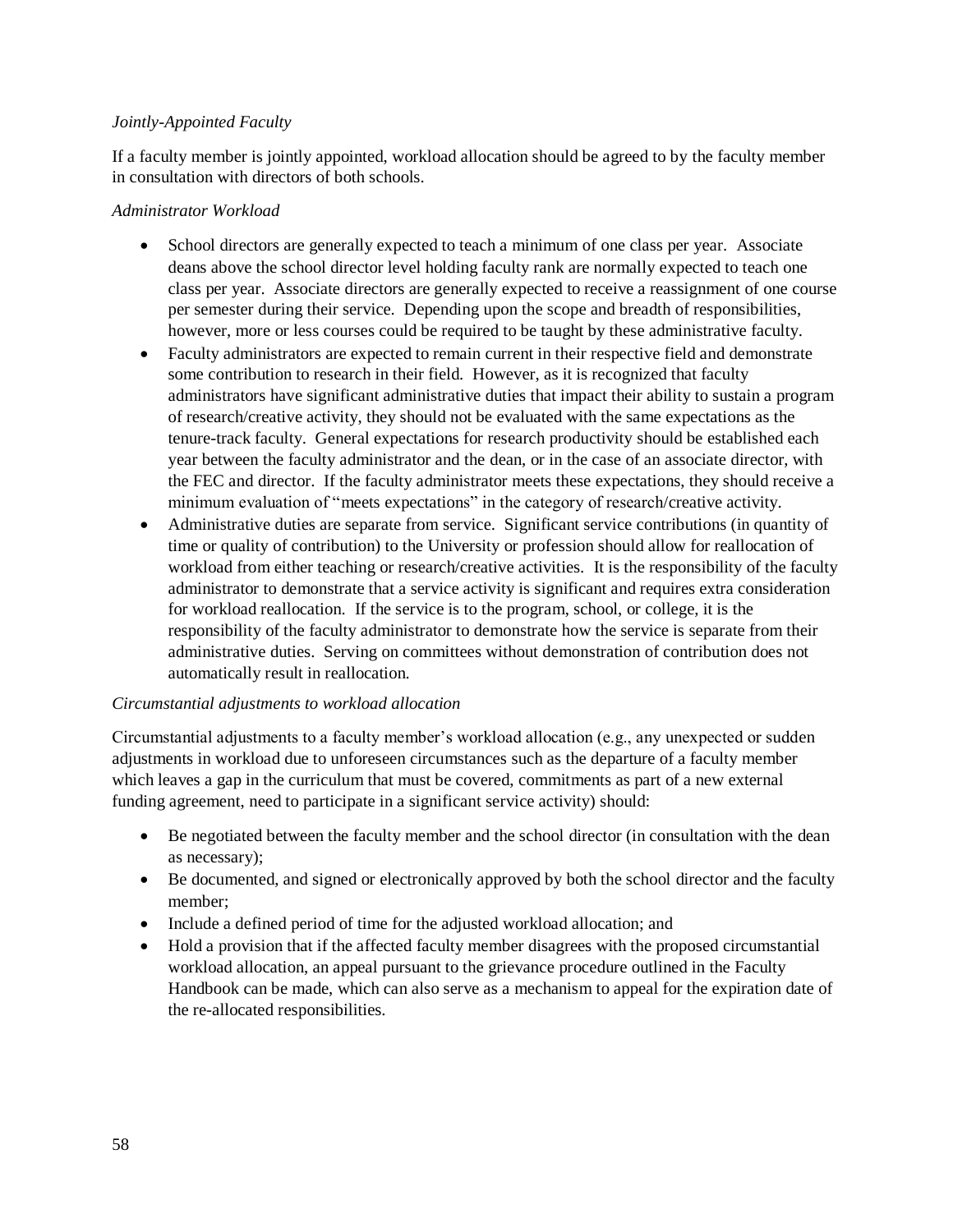## <span id="page-64-0"></span>Appendix B. Sample Annual Evaluation Rubric

The following is offered as a sample of a possible annual evaluation rubric. Schools may individualize this to the expectations for their academic units. For example, if applications for internal/external funding is not pursued in a unit, they could adjust the rubric accordingly.

| <b>TEACHING</b>                                                                                           |                                                                                                                                                                                                                                        |                                                                                                                                                                                                                                         |                                                                                                                                                                                                                                   |          |
|-----------------------------------------------------------------------------------------------------------|----------------------------------------------------------------------------------------------------------------------------------------------------------------------------------------------------------------------------------------|-----------------------------------------------------------------------------------------------------------------------------------------------------------------------------------------------------------------------------------------|-----------------------------------------------------------------------------------------------------------------------------------------------------------------------------------------------------------------------------------|----------|
|                                                                                                           | Does Not Meet Expectations                                                                                                                                                                                                             | <b>Meets Expectations</b>                                                                                                                                                                                                               | <b>Exceeds Expectations</b>                                                                                                                                                                                                       | Comments |
|                                                                                                           |                                                                                                                                                                                                                                        |                                                                                                                                                                                                                                         |                                                                                                                                                                                                                                   |          |
| Coursework                                                                                                | Coursework (development,<br>materials, and assessments)<br>does not reflect the standard<br>performance level identified<br>within the unit or identified by<br>appropriate university groups,<br>(e.g. online steering<br>committee). | Coursework<br>(development,<br>materials, and<br>assessments) reflects<br>the standard<br>performance level<br>identified within the<br>unit or identified by<br>appropriate university<br>groups, (e.g. online<br>steering committee). | Coursework reflects<br>innovative development<br>which may include<br>service learning, active<br>learning, honors theses,<br>SPUR projects, etc.<br>consistent with school<br>directives and exceeding<br>the unit expectations. |          |
| Course delivery                                                                                           | Course delivery (attendance,<br>course load, syllabi, grading<br>deadlines, etc.) is not<br>performed according to the<br>university calendar and<br>guidelines.                                                                       | Course delivery<br>(attendance, course<br>load, syllabi, grading<br>deadlines, etc.) is<br>performed according to<br>the university calendar<br>and guidelines.                                                                         | Course delivery exceeds<br>unit and university<br>guidelines by the<br>addition of independent<br>studies, thesis or<br>dissertation coursework.<br>etc. added to existing<br>load.                                               |          |
| Student teaching<br>evaluations                                                                           | Teaching evaluations<br>conducted by students do not<br>reflect the standard<br>performance level identified<br>within the unit.                                                                                                       | Teaching evaluations<br>conducted by students<br>reflect the standard<br>performance level<br>identified within the<br>unit.                                                                                                            | Teaching evaluations<br>conducted by students<br>exceed the standard level<br>of performance level<br>identified within the<br>unit.                                                                                              |          |
| Peer teaching<br>evaluations                                                                              | Teaching evaluations<br>conducted by peers do not<br>reflect the standard<br>performance level identified<br>within the unit                                                                                                           | Teaching evaluations<br>conducted by peers<br>reflect the standard<br>performance level<br>identified within the<br>unit                                                                                                                | Teaching evaluations<br>conducted by peers<br>exceed the standard<br>performance level<br>identified within the<br>unit.                                                                                                          |          |
| Innovative<br>teaching                                                                                    | Teaching evaluations and/or<br>peer reviews reflect a lack of<br>change or inclusion of<br>relevant material in the course<br>experience                                                                                               | Teaching evaluations<br>and/or peer reviews<br>reflect the use of new<br>materials, new<br>approaches to engage<br>students                                                                                                             | Teaching evaluations<br>and/or peer reviews<br>show engaged learning<br>based on innovative<br>teaching methods                                                                                                                   |          |
| <b>TOTAL SCORE:</b>                                                                                       |                                                                                                                                                                                                                                        |                                                                                                                                                                                                                                         |                                                                                                                                                                                                                                   |          |
| $3/5$ in Exceeds Expectations with 0 in Does Not Meet Expectations = Exceeds Expectations                 |                                                                                                                                                                                                                                        |                                                                                                                                                                                                                                         |                                                                                                                                                                                                                                   |          |
|                                                                                                           | 3/5 in Does Not Meet Expectations with 0 in Exceeds Expectations = Does Not Meet Expectations                                                                                                                                          |                                                                                                                                                                                                                                         |                                                                                                                                                                                                                                   |          |
| Collegiality in Teaching Statement: (provide 1-2 sentences describing collegial efforts through teaching. |                                                                                                                                                                                                                                        |                                                                                                                                                                                                                                         |                                                                                                                                                                                                                                   |          |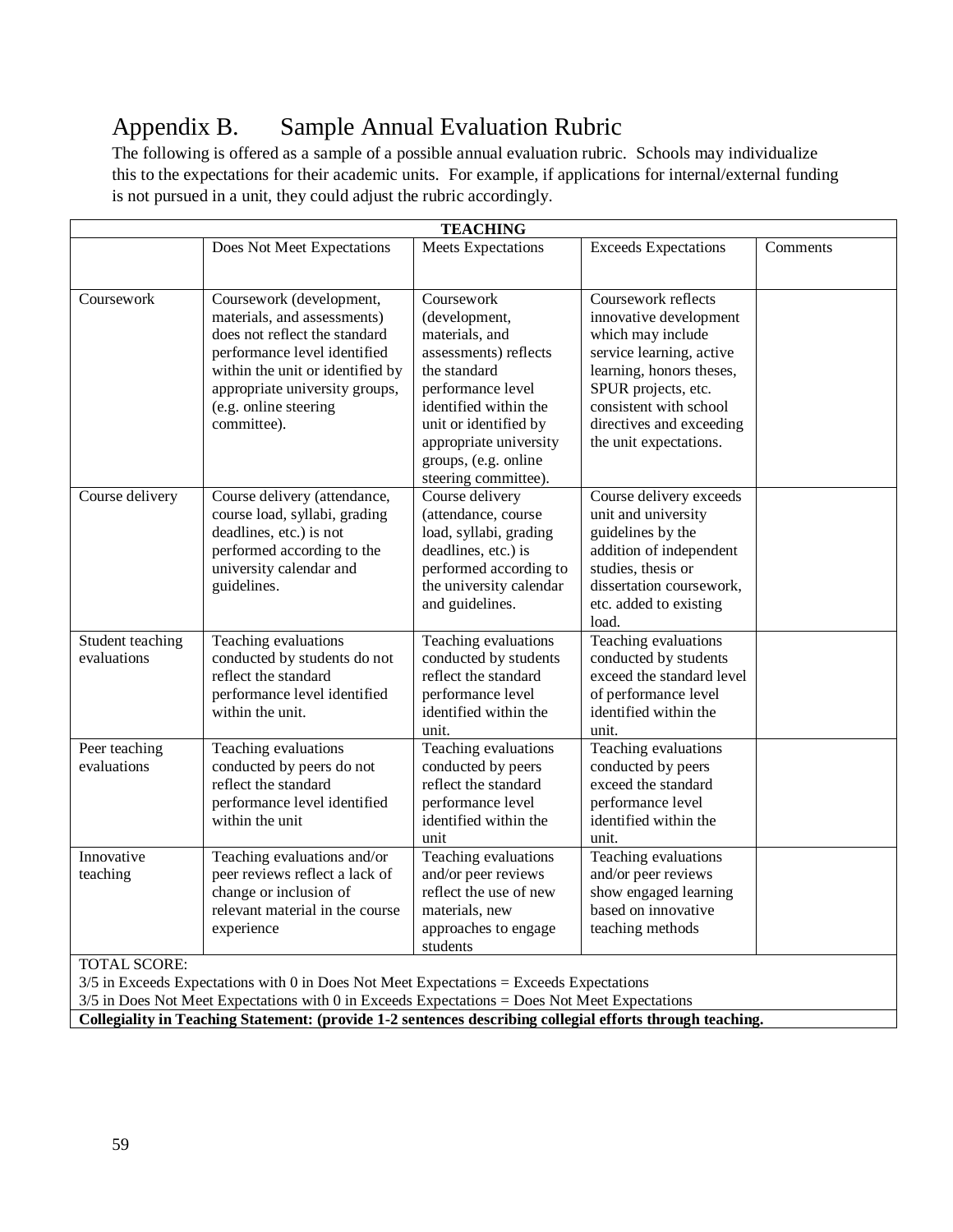| <b>RESEARCH/CREATIVE ACTIVITIES</b>                                                                                                                                                          |                                                                                                                                                                                                                         |                                                                                                                                                                                                                                                                                        |                                                                                                                                                                                                                 |          |
|----------------------------------------------------------------------------------------------------------------------------------------------------------------------------------------------|-------------------------------------------------------------------------------------------------------------------------------------------------------------------------------------------------------------------------|----------------------------------------------------------------------------------------------------------------------------------------------------------------------------------------------------------------------------------------------------------------------------------------|-----------------------------------------------------------------------------------------------------------------------------------------------------------------------------------------------------------------|----------|
|                                                                                                                                                                                              | Does Not Meet                                                                                                                                                                                                           | <b>Meets Expectations</b>                                                                                                                                                                                                                                                              | <b>Exceeds Expectations</b>                                                                                                                                                                                     | Comments |
|                                                                                                                                                                                              | Expectations                                                                                                                                                                                                            |                                                                                                                                                                                                                                                                                        |                                                                                                                                                                                                                 |          |
| Participation in<br>research/creative<br>activities                                                                                                                                          | Participates or<br>demonstrates continuous<br>effort in<br>research/creative                                                                                                                                            | Participates in<br>research/creative<br>activities by initiating<br>new activity and/or                                                                                                                                                                                                | Participates in<br>research/creative activities by<br>initiating new collaborative<br>interdisciplinary activity                                                                                                |          |
|                                                                                                                                                                                              | activities at a rate lower<br>than the standard<br>performance level<br>identified within the<br>unit.                                                                                                                  | demonstrating<br>continuous effort on<br>existing activity as<br>reflected within the<br>standard performance<br>level identified within<br>the unit.                                                                                                                                  | and/or demonstrating<br>continuous effort on existing<br>interdisciplinary activity<br>exceeding the standard<br>performance level identified<br>within the unit.                                               |          |
| Dissemination of<br>research/creative<br>activities                                                                                                                                          | Disseminates work<br>through unit identified<br>channels (e.g., peer-<br>reviewed journals,<br>books, performance,<br>etc.) at a rate lower than<br>the standard<br>performance level<br>identified within the<br>unit. | Disseminates work<br>through unit identified<br>channels (e.g., peer-<br>reviewed journals,<br>books, performance, etc.)<br>as reflected within the<br>standard performance<br>level identified within<br>the unit.                                                                    | Disseminates work through<br>unit identified channels (e.g.,<br>peer-reviewed journals, books,<br>performance, etc.) at a rate<br>that exceeds the standard<br>performance level identified<br>within the unit. |          |
| Applications for<br>internal/external<br>funding<br><b>TOTAL SCORE:</b>                                                                                                                      | Submits application for<br>internal/external funding<br>of research/creative<br>activities at a rate lower<br>than the standard<br>performance level<br>identified within the<br>unit.                                  | Submits application for<br>internal/external funding<br>of research/creative<br>activities as reflected<br>within the standard<br>performance level<br>identified within the unit.<br>(e.g., unit may define<br>expectations as annual,<br>bi-annual, tri-annual<br>submissions, etc.) | Procures internal/external<br>funding of research/creative<br>activities exceeding the<br>standard performance level<br>identified within the unit.                                                             |          |
| $2/3$ in Exceeds Expectations with 0 in Does Not Meet Expectations = Exceeds Expectations<br>$2/3$ in Does Not Meet Expectations with 0 in Exceeds Expectations = Does Not Meet Expectations |                                                                                                                                                                                                                         |                                                                                                                                                                                                                                                                                        |                                                                                                                                                                                                                 |          |
|                                                                                                                                                                                              |                                                                                                                                                                                                                         |                                                                                                                                                                                                                                                                                        |                                                                                                                                                                                                                 |          |
|                                                                                                                                                                                              | Collegiality in Research/Creative Activities Statement: (provide 1-2 sentences describing collegial efforts through<br>research/creative activities).                                                                   |                                                                                                                                                                                                                                                                                        |                                                                                                                                                                                                                 |          |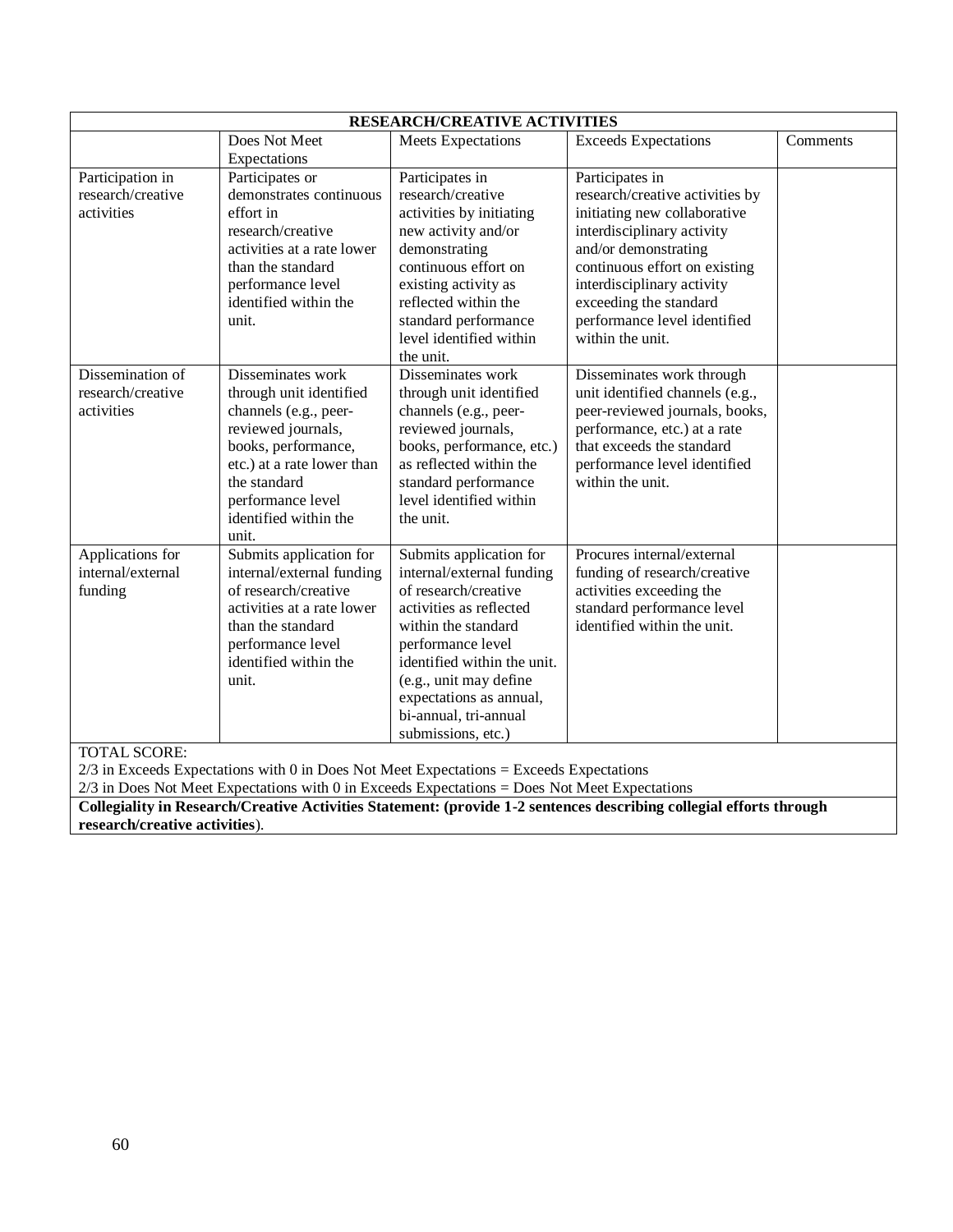| <b>SERVICE</b>                                                                                  |                                   |                                       |                                 |          |
|-------------------------------------------------------------------------------------------------|-----------------------------------|---------------------------------------|---------------------------------|----------|
|                                                                                                 | Does Not Meet Expectations        | <b>Meets Expectations</b>             | <b>Exceeds Expectations</b>     | Comments |
|                                                                                                 |                                   |                                       |                                 |          |
| Institutional                                                                                   | Serves on appointed/elected       | Serves on appointed/elected           | Serves on appointed/elected     |          |
| committees                                                                                      | committees at the school,         | committees at the school, college,    | committees at the school,       |          |
|                                                                                                 | college, and university level at  | and university level as reflected     | college, and university level   |          |
|                                                                                                 | a rate lower than the standard    | within the standard performance       | at a rate exceeding the         |          |
|                                                                                                 | performance level identified      | level identified within the unit;     | standard performance level      |          |
|                                                                                                 | within the unit or does not       | attends meetings and contributes to   | within the unit; attends        |          |
|                                                                                                 | attend committee meetings to      | the needs of the committee.           | meetings, completes a           |          |
|                                                                                                 | represent the unit.               |                                       | leadership role for the         |          |
|                                                                                                 |                                   |                                       | committee or sub-committee.     |          |
| Professional                                                                                    | Contributes to their identified   | Contributes to their identified field | Contributes to their identified |          |
| organizations                                                                                   | field of study through            | of study through membership and       | field of study through          |          |
|                                                                                                 | membership and participation      | participation in professional         | membership, participation in,   |          |
|                                                                                                 | in professional organizations     | organizations within their field      | and committee service on        |          |
|                                                                                                 | within their field                | internationally, nationally,          | professional organizations,     |          |
|                                                                                                 | internationally, nationally,      | regionally, or statewide as           | publications, activities within |          |
|                                                                                                 | regionally, and/or statewide at   | reflected within the standard         | their field internationally,    |          |
|                                                                                                 | a rate lower than the standard    | performance level identified within   | nationally, regionally, or      |          |
|                                                                                                 | performance level identified      | the unit.                             | statewide exceeding the         |          |
|                                                                                                 | within the unit.                  |                                       | standard performance level      |          |
|                                                                                                 |                                   |                                       | identified within the unit.     |          |
| Campus                                                                                          | Facilitates growth of the         | Facilitates growth of the             | Facilitates growth of the       |          |
| activities and                                                                                  | University/college/school         | University/college/school through     | University/college/school       |          |
| community                                                                                       | through active participation in   | active participation in University    | through active participation    |          |
| service                                                                                         | University campus activities      | campus activities (i.e., Eagles       | in University campus            |          |
|                                                                                                 | (i.e., Eagles Spur, recruitment,  | Spur, recruitment, retention, etc.)   | activities (i.e., Eagles Spur,  |          |
|                                                                                                 | retention, etc.) and community    | and community service related to      | recruitment, retention, etc.)   |          |
|                                                                                                 | service related to their          | their profession as reflected within  | and community service           |          |
|                                                                                                 | profession at a rate lower than   | the standard performance level        | related to their profession     |          |
|                                                                                                 | the standard performance level    | identified within the unit.           | exceeding the standard          |          |
|                                                                                                 | identified within the unit.       |                                       | performance level identified    |          |
|                                                                                                 |                                   |                                       | within the unit.                |          |
| Student                                                                                         | Facilitates growth in their field | Facilitates growth in their field of  | Facilitates growth in their     |          |
| mentorship                                                                                      | of study through formalized       | study through formalized              | field of study through          |          |
|                                                                                                 | mentorship of students and/or     | mentorship of students and/or other   | formalized mentorship of        |          |
|                                                                                                 | other faculty, service on         | faculty, service on student           | students and/or other faculty,  |          |
|                                                                                                 | student committees to include     | committees to include graduate        | service on student to           |          |
|                                                                                                 | graduate examinations and         | examinations and dissertations as     | committees to include           |          |
|                                                                                                 | dissertations as well as          | well as undergraduate honors          | graduate examinations and       |          |
|                                                                                                 | undergraduate honors theses,      | theses, delivery of independent       | dissertations master's theses,  |          |
|                                                                                                 | delivery of independent study     | study courses, etc. as reflected      | and undergraduate honors        |          |
|                                                                                                 | courses, etc. at a rate lower     | within the standard performance       | theses, etc. exceeding the      |          |
|                                                                                                 | than the standard performance     | level identified within the unit.     | standard performance level      |          |
|                                                                                                 | level identified within the unit. |                                       | identified within the unit.     |          |
| <b>TOTAL SCORE:</b>                                                                             |                                   |                                       |                                 |          |
| $3/4$ in Exceeds Expectations with 0 in Does Not Meet Expectations = Exceeds Expectations       |                                   |                                       |                                 |          |
| $3/4$ in Does Not Meet Expectations with 0 in Exceeds Expectations = Does Not Meet Expectations |                                   |                                       |                                 |          |

**Collegiality in Service Statement:** (provide 1-2 sentences describing collegial efforts through service activities).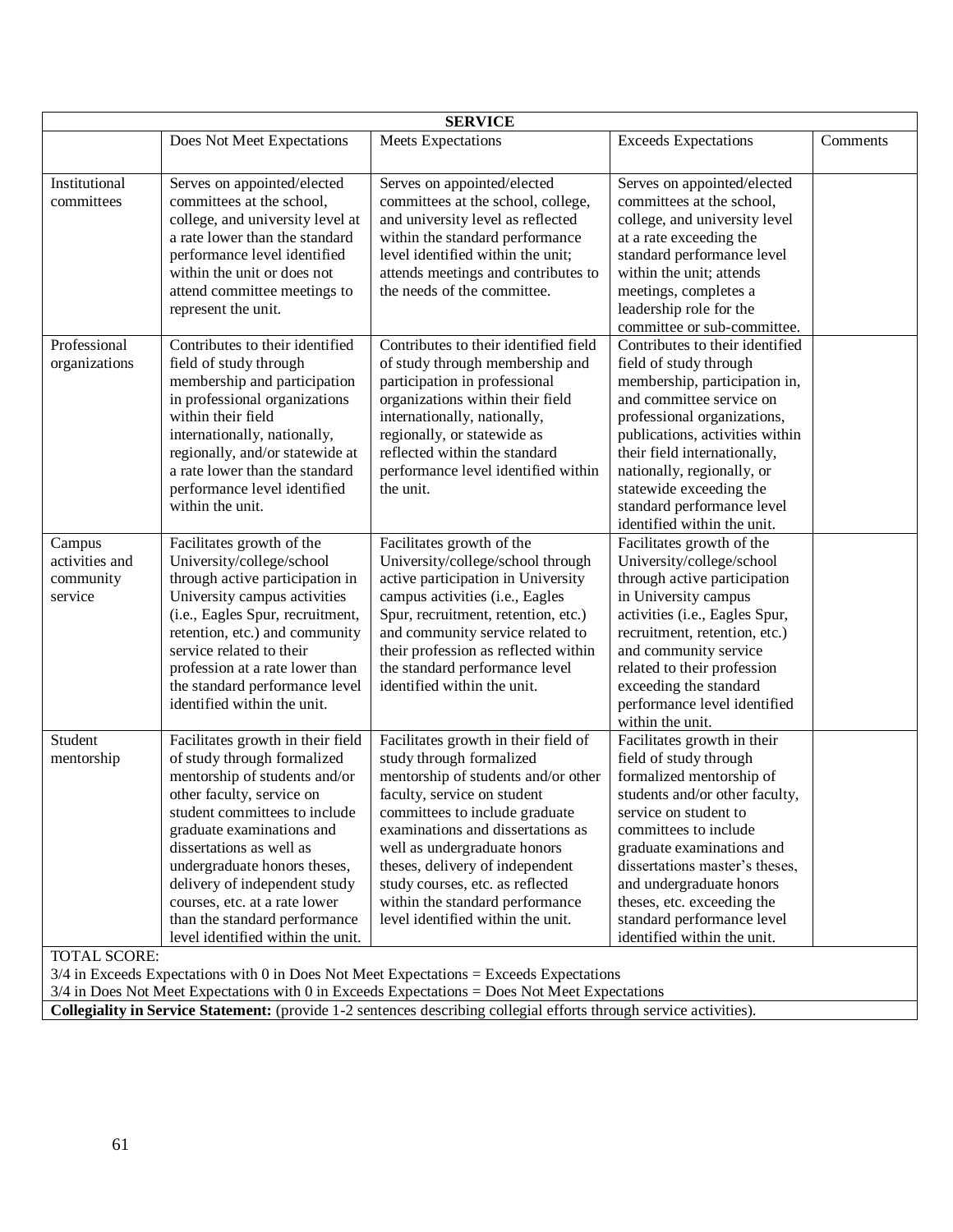To be completed by evaluator:

| NOTEWORTHY ACTIVITIES AND REMARKS                                                                            |  |  |
|--------------------------------------------------------------------------------------------------------------|--|--|
| Evaluator may list any activities they identify as noteworthy or include other remarks for the academic year |  |  |
| Teaching                                                                                                     |  |  |
| Research/Creative Activities                                                                                 |  |  |
| Service                                                                                                      |  |  |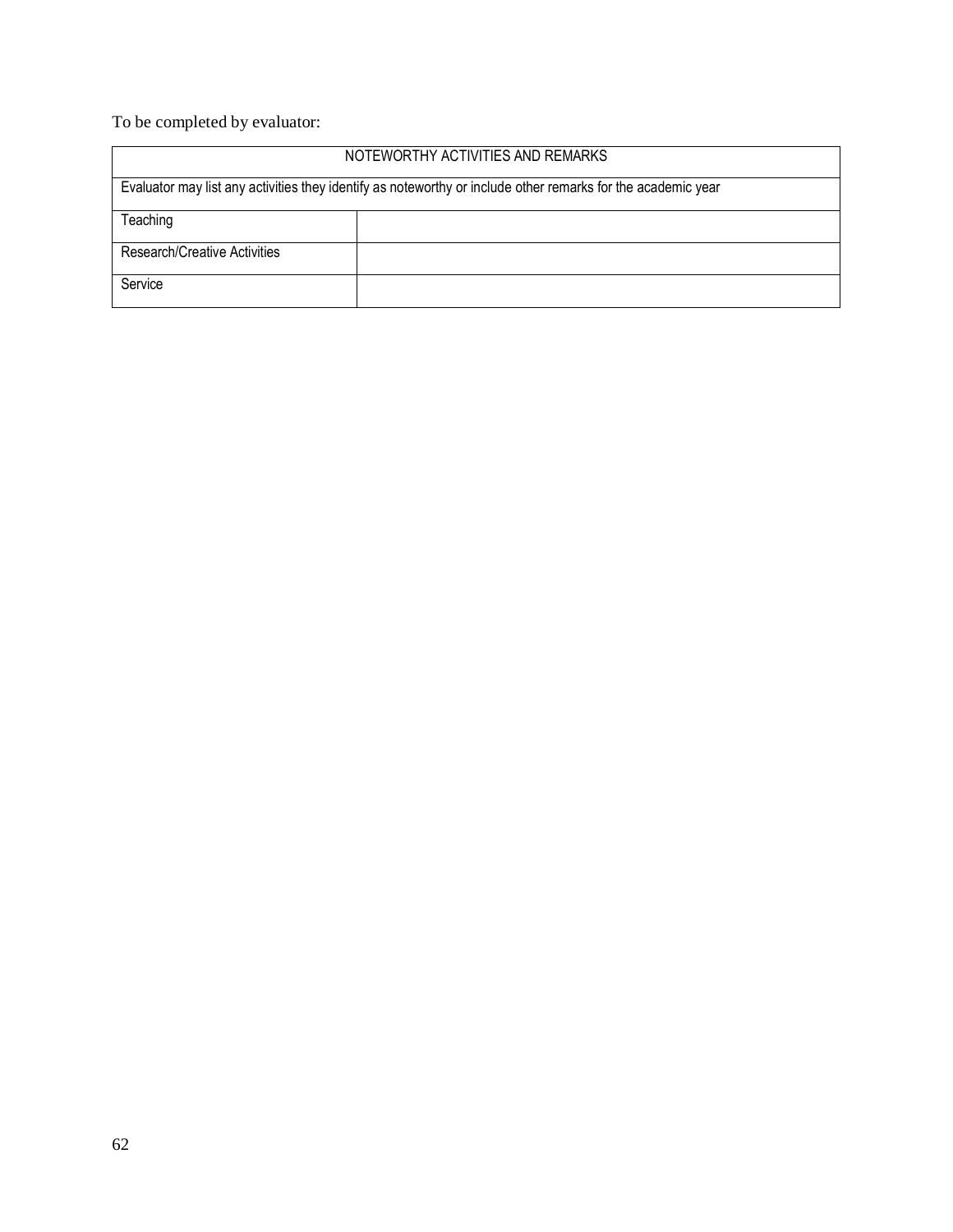## <span id="page-68-0"></span>**Appendix C. Sample Annual Evaluation Rating Criteria**

The content here includes examples of criteria that could be used or modified by schools to develop expectations for faculty performance in the categories of teaching, research/creative activities, and service. The examples below do not constitute an exhaustive list, but instead are intended for reference during the development of school criteria.

#### *Meets Expectations*

Examples of expectations for teaching could include, but are not limited to the following:

- Development of courses consistent with school directives.
- Good scores on student course evaluations.
- Good scores on peer-review evaluations.
- Direction of undergraduate Honors student thesis projects or SPUR projects.
- Direction of graduate student thesis or dissertation projects.
- Demonstration of course breadth and periodic improvements through a teaching portfolio.

Examples of expectations for research/creative activities could include, but are not limited to the following:

- Publication of peer-reviewed journal articles.
- Submission of a book draft as part of a contract with a publisher.
- Development and submission of a proposal for external funding.
- Administration of an externally funded grant.
- Presentation of research at national or international conferences.
- Production and/or direction of dance or theatrical performances.

Examples of expectations for service to the University and professional communities could include, but are not limited to the following:

- Participation in student recruitment and retention initiatives.
- Peer review of manuscripts for academic journals.
- Membership in university or college committees.
- Editorship for an academic publishing company or academic journal.
- Session organization at a regional, national, or international conference.
- Serving in a disciplinary cluster or school in one or more unfunded (i.e., no stipend) or uncompensated (i.e., no course release) capacities (e.g., undergraduate or graduate coordinator).
- Participation in sanctioned performances, showings, or outreach programs
- Committee or board appointments serving the State or other entity approved by the school director.

To complement standards for meeting expectations, schools may elect to designate standard workload allocation percentages for teaching, research/creative activities, and service for tenure-track and teachingtrack faculty as well as adjust expectations in accordance with the established standard workload allocation.

For example, if a school (or disciplinary cluster) with a standard workload allocation of 40% teaching, 40% research/creative activities, and 20% service establishes one published article per year as the expectations for research/creative activities of tenure-track faculty, and a tenure-track faculty member is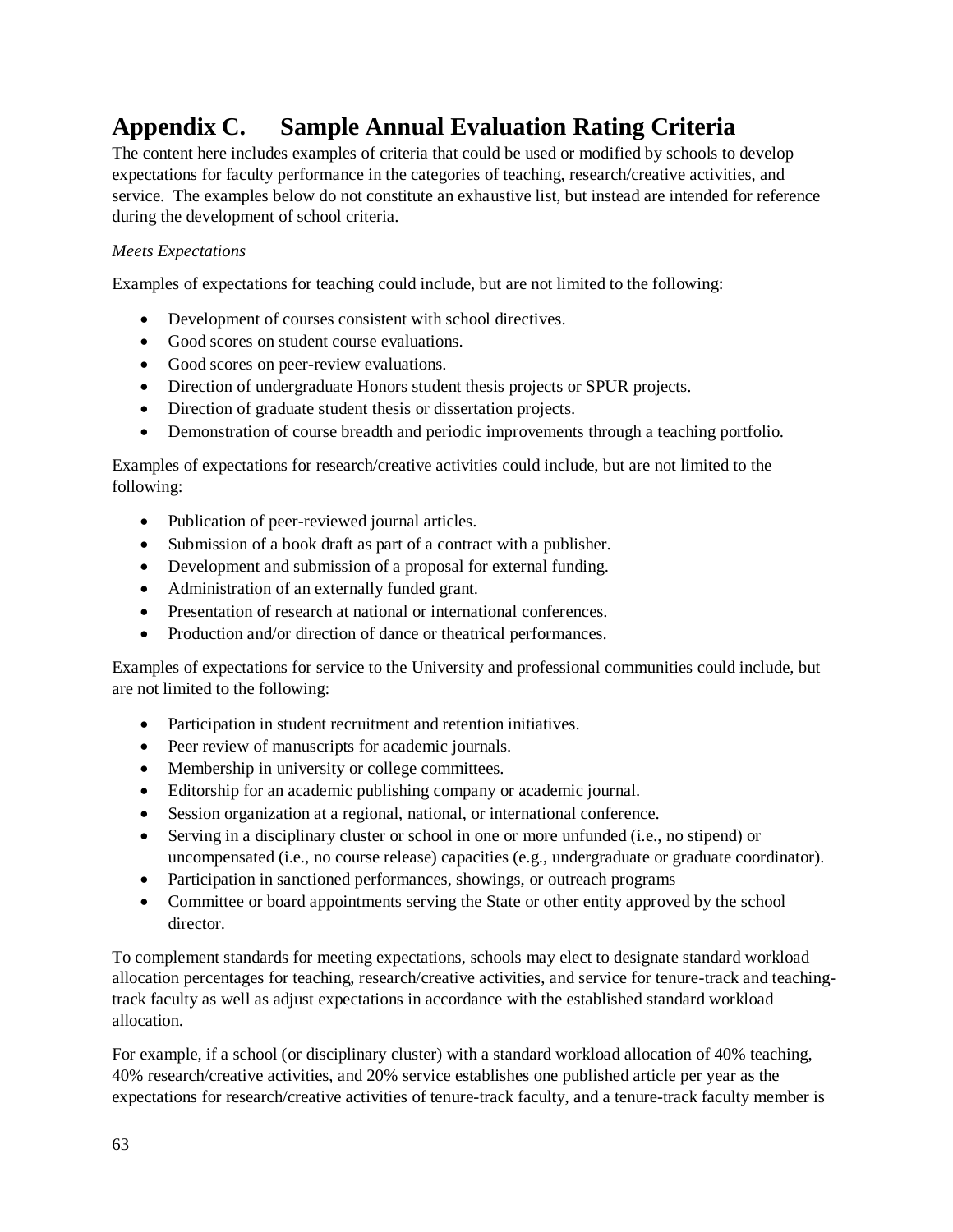allocated a 60% teaching, 20% research/creative activities, and 20% service workload for one year, then that member will meet expectations if evidence is presented that considerable progress was made on a manuscript designated for peer review but was not published that year. Further, if the 60/20/20 workload allocation were to be maintained for two years, then only one published article would be required to meet expectations for research/creative activities for that duration. For accreditation standards, colleges may have standards for research/creative activities that inform the school's allocation for tenure-track faculty and for other faculty in the Corps of Instruction.

#### *Does Not Meet Expectations*

Assignment of "Does Not Meet Expectations" should be made for faculty who are unable to produce evidence for meeting annual expectations documented by their academic unit.

#### *Exceeds Expectations*

Examples for exceeding expectations for teaching could include, but are not limited to the following:

- Innovative development and successful implementation of service learning or active learning courses consistent with school directives.
- Very high scores on student course evaluations (e.g.,  $\geq$ 1 standard deviation of the school mean).
- Very high scores on peer-review evaluations (e.g.,  $\geq 1$  standard deviation of the school mean).
- Direction of substantially more undergraduate Honors student thesis projects or SPUR projects than needed to meet school expectations.
- Direction of substantially more graduate thesis or dissertation projects than needed to meet school expectations.
- Demonstration of superior course breadth or major improvements through a teaching portfolio.

Examples for exceeding expectations for research/creative activities could include, but are not limited to the following:

- Publication of peer-reviewed journal articles in excess of school expectations.
- Publication of a book with an internationally-recognized publisher.
- Successful acquisition of external funding in excess of school expectations.
- Presentation of research as a keynote speaker at national or international conferences.
- Production and/or direction of a dance or theatrical performance at an internationally-recognized venue.
- Creation of critically acclaimed works of art at an internationally-recognized showing.

Examples for exceeding expectations for service could include, but are not limited to the following:

- Initiation of an outreach program that definitively resulted in recruiting ## students.
- Peer-review of manuscripts for academic journals well in excess of school expectations.
- Participation in a proposal-review board at an established national funding agency.
- Editor-in-chief responsibilities for a peer-reviewed journal.
- Serving as President of Faculty Senate or Chair of the Undergraduate or Graduate Councils.
- Lead organizer of a traveling regional, national, or international conference.
- Direction of a University-sponsored research center or outreach program.
- Chair of a committee or board serving the State or other entity approved by the school.